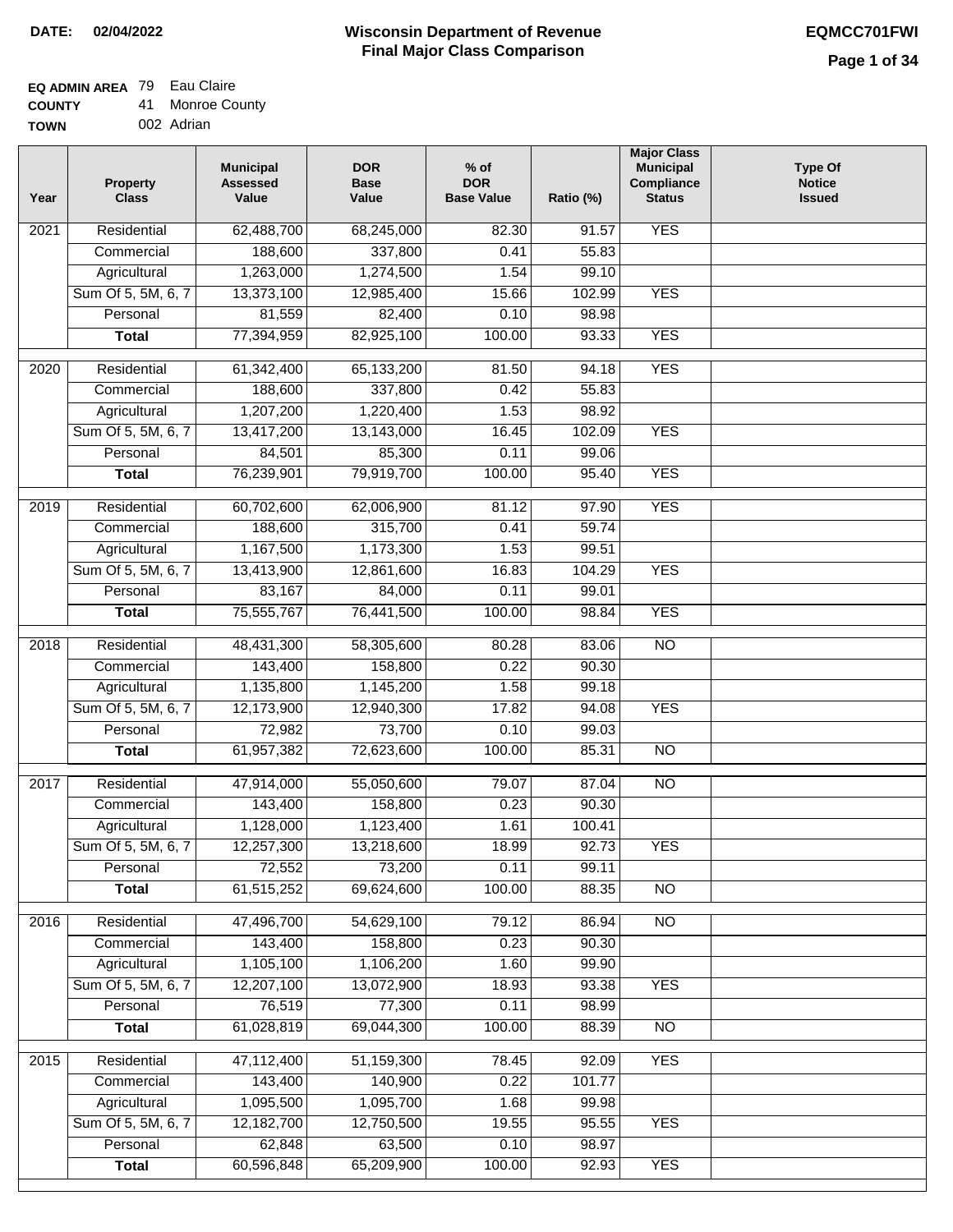## **EQ ADMIN AREA** 79 Eau Claire

| <b>COUNTY</b> | 41 | <b>Monroe County</b> |
|---------------|----|----------------------|
| <b>TOWN</b>   |    | 004 Angelo           |

| √ | 004 Angelo |
|---|------------|
|   |            |

| <b>YES</b><br>Residential<br>$\overline{202}1$<br>78,571,400<br>78,251,200<br>85.77<br>100.41<br>1,815,600<br>2.25<br>88.26<br>Commercial<br>2,057,000<br>638,300<br>637,500<br>Agricultural<br>0.70<br>100.13<br>Sum Of 5, 5M, 6, 7<br>10,242,100<br>10,073,800<br>11.04<br>101.67<br><b>YES</b><br>210,434<br>210,400<br>0.23<br>100.02<br>Personal<br>91,477,834<br>91,229,900<br>100.00<br>100.27<br><b>YES</b><br><b>Total</b><br>74,768,000<br>$\overline{NO}$<br>$\overline{2020}$<br>Residential<br>58,794,900<br>85.39<br>78.64<br>1,862,500<br>2,057,000<br>2.35<br>90.54<br>Commercial<br>614,300<br>0.70<br>97.12<br>596,600<br>Agricultural<br>Sum Of 5, 5M, 6, 7<br>8,038,200<br>9,885,800<br>11.29<br>81.31<br>$\overline{NO}$<br>238,600<br>0.27<br>97.00<br>Personal<br>231,442<br>69,523,642<br>87,563,700<br>100.00<br>$\overline{NO}$<br>2nd Notice of Non-Compliance<br><b>Total</b><br>79.40<br>2019<br>Residential<br>57,199,400<br>68,405,700<br>84.92<br>83.62<br>$\overline{3}$<br>1,862,500<br>1,922,400<br>2.39<br>96.88<br>Commercial<br>570,800<br>587,600<br>0.73<br>97.14<br>Agricultural<br>Sum Of 5, 5M, 6, 7<br>8,061,900<br>9,517,100<br>11.81<br>84.71<br>$\overline{NO}$<br>Personal<br>120,830<br>124,500<br>0.15<br>97.05<br>67,815,430<br>80,557,300<br>100.00<br>$\overline{NO}$<br><b>Total</b><br>84.18<br>1st Notice of Non-Compliance<br>Residential<br>56,062,800<br>62,859,400<br>89.19<br>$\overline{10}$<br>2018<br>84.10<br>Commercial<br>1,862,500<br>1,922,400<br>2.57<br>96.88<br>554,700<br>571,000<br>97.15<br>Agricultural<br>0.76<br>Sum Of 5, 5M, 6, 7<br>7,864,400<br>9,280,100<br>12.42<br>84.74<br>$\overline{3}$<br>Personal<br>103,505<br>106,700<br>0.14<br>97.01<br>66,447,905<br>74,739,600<br>100.00<br>88.91<br><b>NO</b><br><b>Total</b><br>2017<br>Residential<br>57,907,400<br>94.09<br><b>YES</b><br>54,482,400<br>83.08<br>Commercial<br>1,908,300<br>1,961,600<br>2.81<br>97.28<br>543,400<br>559,100<br>0.80<br>97.19<br>Agricultural<br>7,745,200<br>13.15<br>Sum Of 5, 5M, 6, 7<br>9,164,300<br>84.51<br>N <sub>O</sub><br>104,117<br>107,300<br>Personal<br>0.15<br>97.03<br>64,783,417<br>69,699,700<br>100.00<br>92.95<br><b>Total</b><br><b>NO</b><br><b>YES</b><br>Residential<br>53,914,900<br>59,412,000<br>2016<br>84.64<br>90.75<br>1,908,300<br>1,961,600<br>2.79<br>97.28<br>Commercial<br>539,000<br>554,300<br>0.79<br>97.24<br>Agricultural<br>Sum Of 5, 5M, 6, 7<br>6,943,600<br>8,160,700<br>11.63<br>85.09<br>$\overline{NO}$<br>105,713<br>109,000<br>Personal<br>96.98<br>0.16<br>63,411,513<br>70,197,600<br>100.00<br>90.33<br>N <sub>O</sub><br><b>Total</b><br><b>YES</b><br>Residential<br>52,827,700<br>57,306,800<br>85.00<br>92.18<br>2015 | Year | <b>Property</b><br><b>Class</b> | <b>Municipal</b><br><b>Assessed</b><br>Value | <b>DOR</b><br><b>Base</b><br>Value | % of<br><b>DOR</b><br><b>Base Value</b> | Ratio (%) | <b>Major Class</b><br><b>Municipal</b><br>Compliance<br><b>Status</b> | <b>Type Of</b><br><b>Notice</b><br><b>Issued</b> |
|-----------------------------------------------------------------------------------------------------------------------------------------------------------------------------------------------------------------------------------------------------------------------------------------------------------------------------------------------------------------------------------------------------------------------------------------------------------------------------------------------------------------------------------------------------------------------------------------------------------------------------------------------------------------------------------------------------------------------------------------------------------------------------------------------------------------------------------------------------------------------------------------------------------------------------------------------------------------------------------------------------------------------------------------------------------------------------------------------------------------------------------------------------------------------------------------------------------------------------------------------------------------------------------------------------------------------------------------------------------------------------------------------------------------------------------------------------------------------------------------------------------------------------------------------------------------------------------------------------------------------------------------------------------------------------------------------------------------------------------------------------------------------------------------------------------------------------------------------------------------------------------------------------------------------------------------------------------------------------------------------------------------------------------------------------------------------------------------------------------------------------------------------------------------------------------------------------------------------------------------------------------------------------------------------------------------------------------------------------------------------------------------------------------------------------------------------------------------------------------------------------------------------------------------------------------------------------------------------------------------------------------------------------------------------------------------------------------------------------------------------------|------|---------------------------------|----------------------------------------------|------------------------------------|-----------------------------------------|-----------|-----------------------------------------------------------------------|--------------------------------------------------|
|                                                                                                                                                                                                                                                                                                                                                                                                                                                                                                                                                                                                                                                                                                                                                                                                                                                                                                                                                                                                                                                                                                                                                                                                                                                                                                                                                                                                                                                                                                                                                                                                                                                                                                                                                                                                                                                                                                                                                                                                                                                                                                                                                                                                                                                                                                                                                                                                                                                                                                                                                                                                                                                                                                                                                     |      |                                 |                                              |                                    |                                         |           |                                                                       |                                                  |
|                                                                                                                                                                                                                                                                                                                                                                                                                                                                                                                                                                                                                                                                                                                                                                                                                                                                                                                                                                                                                                                                                                                                                                                                                                                                                                                                                                                                                                                                                                                                                                                                                                                                                                                                                                                                                                                                                                                                                                                                                                                                                                                                                                                                                                                                                                                                                                                                                                                                                                                                                                                                                                                                                                                                                     |      |                                 |                                              |                                    |                                         |           |                                                                       |                                                  |
|                                                                                                                                                                                                                                                                                                                                                                                                                                                                                                                                                                                                                                                                                                                                                                                                                                                                                                                                                                                                                                                                                                                                                                                                                                                                                                                                                                                                                                                                                                                                                                                                                                                                                                                                                                                                                                                                                                                                                                                                                                                                                                                                                                                                                                                                                                                                                                                                                                                                                                                                                                                                                                                                                                                                                     |      |                                 |                                              |                                    |                                         |           |                                                                       |                                                  |
|                                                                                                                                                                                                                                                                                                                                                                                                                                                                                                                                                                                                                                                                                                                                                                                                                                                                                                                                                                                                                                                                                                                                                                                                                                                                                                                                                                                                                                                                                                                                                                                                                                                                                                                                                                                                                                                                                                                                                                                                                                                                                                                                                                                                                                                                                                                                                                                                                                                                                                                                                                                                                                                                                                                                                     |      |                                 |                                              |                                    |                                         |           |                                                                       |                                                  |
|                                                                                                                                                                                                                                                                                                                                                                                                                                                                                                                                                                                                                                                                                                                                                                                                                                                                                                                                                                                                                                                                                                                                                                                                                                                                                                                                                                                                                                                                                                                                                                                                                                                                                                                                                                                                                                                                                                                                                                                                                                                                                                                                                                                                                                                                                                                                                                                                                                                                                                                                                                                                                                                                                                                                                     |      |                                 |                                              |                                    |                                         |           |                                                                       |                                                  |
|                                                                                                                                                                                                                                                                                                                                                                                                                                                                                                                                                                                                                                                                                                                                                                                                                                                                                                                                                                                                                                                                                                                                                                                                                                                                                                                                                                                                                                                                                                                                                                                                                                                                                                                                                                                                                                                                                                                                                                                                                                                                                                                                                                                                                                                                                                                                                                                                                                                                                                                                                                                                                                                                                                                                                     |      |                                 |                                              |                                    |                                         |           |                                                                       |                                                  |
|                                                                                                                                                                                                                                                                                                                                                                                                                                                                                                                                                                                                                                                                                                                                                                                                                                                                                                                                                                                                                                                                                                                                                                                                                                                                                                                                                                                                                                                                                                                                                                                                                                                                                                                                                                                                                                                                                                                                                                                                                                                                                                                                                                                                                                                                                                                                                                                                                                                                                                                                                                                                                                                                                                                                                     |      |                                 |                                              |                                    |                                         |           |                                                                       |                                                  |
|                                                                                                                                                                                                                                                                                                                                                                                                                                                                                                                                                                                                                                                                                                                                                                                                                                                                                                                                                                                                                                                                                                                                                                                                                                                                                                                                                                                                                                                                                                                                                                                                                                                                                                                                                                                                                                                                                                                                                                                                                                                                                                                                                                                                                                                                                                                                                                                                                                                                                                                                                                                                                                                                                                                                                     |      |                                 |                                              |                                    |                                         |           |                                                                       |                                                  |
|                                                                                                                                                                                                                                                                                                                                                                                                                                                                                                                                                                                                                                                                                                                                                                                                                                                                                                                                                                                                                                                                                                                                                                                                                                                                                                                                                                                                                                                                                                                                                                                                                                                                                                                                                                                                                                                                                                                                                                                                                                                                                                                                                                                                                                                                                                                                                                                                                                                                                                                                                                                                                                                                                                                                                     |      |                                 |                                              |                                    |                                         |           |                                                                       |                                                  |
|                                                                                                                                                                                                                                                                                                                                                                                                                                                                                                                                                                                                                                                                                                                                                                                                                                                                                                                                                                                                                                                                                                                                                                                                                                                                                                                                                                                                                                                                                                                                                                                                                                                                                                                                                                                                                                                                                                                                                                                                                                                                                                                                                                                                                                                                                                                                                                                                                                                                                                                                                                                                                                                                                                                                                     |      |                                 |                                              |                                    |                                         |           |                                                                       |                                                  |
|                                                                                                                                                                                                                                                                                                                                                                                                                                                                                                                                                                                                                                                                                                                                                                                                                                                                                                                                                                                                                                                                                                                                                                                                                                                                                                                                                                                                                                                                                                                                                                                                                                                                                                                                                                                                                                                                                                                                                                                                                                                                                                                                                                                                                                                                                                                                                                                                                                                                                                                                                                                                                                                                                                                                                     |      |                                 |                                              |                                    |                                         |           |                                                                       |                                                  |
|                                                                                                                                                                                                                                                                                                                                                                                                                                                                                                                                                                                                                                                                                                                                                                                                                                                                                                                                                                                                                                                                                                                                                                                                                                                                                                                                                                                                                                                                                                                                                                                                                                                                                                                                                                                                                                                                                                                                                                                                                                                                                                                                                                                                                                                                                                                                                                                                                                                                                                                                                                                                                                                                                                                                                     |      |                                 |                                              |                                    |                                         |           |                                                                       |                                                  |
|                                                                                                                                                                                                                                                                                                                                                                                                                                                                                                                                                                                                                                                                                                                                                                                                                                                                                                                                                                                                                                                                                                                                                                                                                                                                                                                                                                                                                                                                                                                                                                                                                                                                                                                                                                                                                                                                                                                                                                                                                                                                                                                                                                                                                                                                                                                                                                                                                                                                                                                                                                                                                                                                                                                                                     |      |                                 |                                              |                                    |                                         |           |                                                                       |                                                  |
|                                                                                                                                                                                                                                                                                                                                                                                                                                                                                                                                                                                                                                                                                                                                                                                                                                                                                                                                                                                                                                                                                                                                                                                                                                                                                                                                                                                                                                                                                                                                                                                                                                                                                                                                                                                                                                                                                                                                                                                                                                                                                                                                                                                                                                                                                                                                                                                                                                                                                                                                                                                                                                                                                                                                                     |      |                                 |                                              |                                    |                                         |           |                                                                       |                                                  |
|                                                                                                                                                                                                                                                                                                                                                                                                                                                                                                                                                                                                                                                                                                                                                                                                                                                                                                                                                                                                                                                                                                                                                                                                                                                                                                                                                                                                                                                                                                                                                                                                                                                                                                                                                                                                                                                                                                                                                                                                                                                                                                                                                                                                                                                                                                                                                                                                                                                                                                                                                                                                                                                                                                                                                     |      |                                 |                                              |                                    |                                         |           |                                                                       |                                                  |
|                                                                                                                                                                                                                                                                                                                                                                                                                                                                                                                                                                                                                                                                                                                                                                                                                                                                                                                                                                                                                                                                                                                                                                                                                                                                                                                                                                                                                                                                                                                                                                                                                                                                                                                                                                                                                                                                                                                                                                                                                                                                                                                                                                                                                                                                                                                                                                                                                                                                                                                                                                                                                                                                                                                                                     |      |                                 |                                              |                                    |                                         |           |                                                                       |                                                  |
|                                                                                                                                                                                                                                                                                                                                                                                                                                                                                                                                                                                                                                                                                                                                                                                                                                                                                                                                                                                                                                                                                                                                                                                                                                                                                                                                                                                                                                                                                                                                                                                                                                                                                                                                                                                                                                                                                                                                                                                                                                                                                                                                                                                                                                                                                                                                                                                                                                                                                                                                                                                                                                                                                                                                                     |      |                                 |                                              |                                    |                                         |           |                                                                       |                                                  |
|                                                                                                                                                                                                                                                                                                                                                                                                                                                                                                                                                                                                                                                                                                                                                                                                                                                                                                                                                                                                                                                                                                                                                                                                                                                                                                                                                                                                                                                                                                                                                                                                                                                                                                                                                                                                                                                                                                                                                                                                                                                                                                                                                                                                                                                                                                                                                                                                                                                                                                                                                                                                                                                                                                                                                     |      |                                 |                                              |                                    |                                         |           |                                                                       |                                                  |
|                                                                                                                                                                                                                                                                                                                                                                                                                                                                                                                                                                                                                                                                                                                                                                                                                                                                                                                                                                                                                                                                                                                                                                                                                                                                                                                                                                                                                                                                                                                                                                                                                                                                                                                                                                                                                                                                                                                                                                                                                                                                                                                                                                                                                                                                                                                                                                                                                                                                                                                                                                                                                                                                                                                                                     |      |                                 |                                              |                                    |                                         |           |                                                                       |                                                  |
|                                                                                                                                                                                                                                                                                                                                                                                                                                                                                                                                                                                                                                                                                                                                                                                                                                                                                                                                                                                                                                                                                                                                                                                                                                                                                                                                                                                                                                                                                                                                                                                                                                                                                                                                                                                                                                                                                                                                                                                                                                                                                                                                                                                                                                                                                                                                                                                                                                                                                                                                                                                                                                                                                                                                                     |      |                                 |                                              |                                    |                                         |           |                                                                       |                                                  |
|                                                                                                                                                                                                                                                                                                                                                                                                                                                                                                                                                                                                                                                                                                                                                                                                                                                                                                                                                                                                                                                                                                                                                                                                                                                                                                                                                                                                                                                                                                                                                                                                                                                                                                                                                                                                                                                                                                                                                                                                                                                                                                                                                                                                                                                                                                                                                                                                                                                                                                                                                                                                                                                                                                                                                     |      |                                 |                                              |                                    |                                         |           |                                                                       |                                                  |
|                                                                                                                                                                                                                                                                                                                                                                                                                                                                                                                                                                                                                                                                                                                                                                                                                                                                                                                                                                                                                                                                                                                                                                                                                                                                                                                                                                                                                                                                                                                                                                                                                                                                                                                                                                                                                                                                                                                                                                                                                                                                                                                                                                                                                                                                                                                                                                                                                                                                                                                                                                                                                                                                                                                                                     |      |                                 |                                              |                                    |                                         |           |                                                                       |                                                  |
|                                                                                                                                                                                                                                                                                                                                                                                                                                                                                                                                                                                                                                                                                                                                                                                                                                                                                                                                                                                                                                                                                                                                                                                                                                                                                                                                                                                                                                                                                                                                                                                                                                                                                                                                                                                                                                                                                                                                                                                                                                                                                                                                                                                                                                                                                                                                                                                                                                                                                                                                                                                                                                                                                                                                                     |      |                                 |                                              |                                    |                                         |           |                                                                       |                                                  |
|                                                                                                                                                                                                                                                                                                                                                                                                                                                                                                                                                                                                                                                                                                                                                                                                                                                                                                                                                                                                                                                                                                                                                                                                                                                                                                                                                                                                                                                                                                                                                                                                                                                                                                                                                                                                                                                                                                                                                                                                                                                                                                                                                                                                                                                                                                                                                                                                                                                                                                                                                                                                                                                                                                                                                     |      |                                 |                                              |                                    |                                         |           |                                                                       |                                                  |
|                                                                                                                                                                                                                                                                                                                                                                                                                                                                                                                                                                                                                                                                                                                                                                                                                                                                                                                                                                                                                                                                                                                                                                                                                                                                                                                                                                                                                                                                                                                                                                                                                                                                                                                                                                                                                                                                                                                                                                                                                                                                                                                                                                                                                                                                                                                                                                                                                                                                                                                                                                                                                                                                                                                                                     |      |                                 |                                              |                                    |                                         |           |                                                                       |                                                  |
|                                                                                                                                                                                                                                                                                                                                                                                                                                                                                                                                                                                                                                                                                                                                                                                                                                                                                                                                                                                                                                                                                                                                                                                                                                                                                                                                                                                                                                                                                                                                                                                                                                                                                                                                                                                                                                                                                                                                                                                                                                                                                                                                                                                                                                                                                                                                                                                                                                                                                                                                                                                                                                                                                                                                                     |      |                                 |                                              |                                    |                                         |           |                                                                       |                                                  |
|                                                                                                                                                                                                                                                                                                                                                                                                                                                                                                                                                                                                                                                                                                                                                                                                                                                                                                                                                                                                                                                                                                                                                                                                                                                                                                                                                                                                                                                                                                                                                                                                                                                                                                                                                                                                                                                                                                                                                                                                                                                                                                                                                                                                                                                                                                                                                                                                                                                                                                                                                                                                                                                                                                                                                     |      |                                 |                                              |                                    |                                         |           |                                                                       |                                                  |
|                                                                                                                                                                                                                                                                                                                                                                                                                                                                                                                                                                                                                                                                                                                                                                                                                                                                                                                                                                                                                                                                                                                                                                                                                                                                                                                                                                                                                                                                                                                                                                                                                                                                                                                                                                                                                                                                                                                                                                                                                                                                                                                                                                                                                                                                                                                                                                                                                                                                                                                                                                                                                                                                                                                                                     |      |                                 |                                              |                                    |                                         |           |                                                                       |                                                  |
|                                                                                                                                                                                                                                                                                                                                                                                                                                                                                                                                                                                                                                                                                                                                                                                                                                                                                                                                                                                                                                                                                                                                                                                                                                                                                                                                                                                                                                                                                                                                                                                                                                                                                                                                                                                                                                                                                                                                                                                                                                                                                                                                                                                                                                                                                                                                                                                                                                                                                                                                                                                                                                                                                                                                                     |      |                                 |                                              |                                    |                                         |           |                                                                       |                                                  |
|                                                                                                                                                                                                                                                                                                                                                                                                                                                                                                                                                                                                                                                                                                                                                                                                                                                                                                                                                                                                                                                                                                                                                                                                                                                                                                                                                                                                                                                                                                                                                                                                                                                                                                                                                                                                                                                                                                                                                                                                                                                                                                                                                                                                                                                                                                                                                                                                                                                                                                                                                                                                                                                                                                                                                     |      |                                 |                                              |                                    |                                         |           |                                                                       |                                                  |
|                                                                                                                                                                                                                                                                                                                                                                                                                                                                                                                                                                                                                                                                                                                                                                                                                                                                                                                                                                                                                                                                                                                                                                                                                                                                                                                                                                                                                                                                                                                                                                                                                                                                                                                                                                                                                                                                                                                                                                                                                                                                                                                                                                                                                                                                                                                                                                                                                                                                                                                                                                                                                                                                                                                                                     |      |                                 |                                              |                                    |                                         |           |                                                                       |                                                  |
|                                                                                                                                                                                                                                                                                                                                                                                                                                                                                                                                                                                                                                                                                                                                                                                                                                                                                                                                                                                                                                                                                                                                                                                                                                                                                                                                                                                                                                                                                                                                                                                                                                                                                                                                                                                                                                                                                                                                                                                                                                                                                                                                                                                                                                                                                                                                                                                                                                                                                                                                                                                                                                                                                                                                                     |      |                                 |                                              |                                    |                                         |           |                                                                       |                                                  |
|                                                                                                                                                                                                                                                                                                                                                                                                                                                                                                                                                                                                                                                                                                                                                                                                                                                                                                                                                                                                                                                                                                                                                                                                                                                                                                                                                                                                                                                                                                                                                                                                                                                                                                                                                                                                                                                                                                                                                                                                                                                                                                                                                                                                                                                                                                                                                                                                                                                                                                                                                                                                                                                                                                                                                     |      |                                 |                                              |                                    |                                         |           |                                                                       |                                                  |
|                                                                                                                                                                                                                                                                                                                                                                                                                                                                                                                                                                                                                                                                                                                                                                                                                                                                                                                                                                                                                                                                                                                                                                                                                                                                                                                                                                                                                                                                                                                                                                                                                                                                                                                                                                                                                                                                                                                                                                                                                                                                                                                                                                                                                                                                                                                                                                                                                                                                                                                                                                                                                                                                                                                                                     |      |                                 |                                              |                                    |                                         |           |                                                                       |                                                  |
|                                                                                                                                                                                                                                                                                                                                                                                                                                                                                                                                                                                                                                                                                                                                                                                                                                                                                                                                                                                                                                                                                                                                                                                                                                                                                                                                                                                                                                                                                                                                                                                                                                                                                                                                                                                                                                                                                                                                                                                                                                                                                                                                                                                                                                                                                                                                                                                                                                                                                                                                                                                                                                                                                                                                                     |      |                                 |                                              |                                    |                                         |           |                                                                       |                                                  |
|                                                                                                                                                                                                                                                                                                                                                                                                                                                                                                                                                                                                                                                                                                                                                                                                                                                                                                                                                                                                                                                                                                                                                                                                                                                                                                                                                                                                                                                                                                                                                                                                                                                                                                                                                                                                                                                                                                                                                                                                                                                                                                                                                                                                                                                                                                                                                                                                                                                                                                                                                                                                                                                                                                                                                     |      |                                 |                                              |                                    |                                         |           |                                                                       |                                                  |
|                                                                                                                                                                                                                                                                                                                                                                                                                                                                                                                                                                                                                                                                                                                                                                                                                                                                                                                                                                                                                                                                                                                                                                                                                                                                                                                                                                                                                                                                                                                                                                                                                                                                                                                                                                                                                                                                                                                                                                                                                                                                                                                                                                                                                                                                                                                                                                                                                                                                                                                                                                                                                                                                                                                                                     |      |                                 |                                              |                                    |                                         |           |                                                                       |                                                  |
|                                                                                                                                                                                                                                                                                                                                                                                                                                                                                                                                                                                                                                                                                                                                                                                                                                                                                                                                                                                                                                                                                                                                                                                                                                                                                                                                                                                                                                                                                                                                                                                                                                                                                                                                                                                                                                                                                                                                                                                                                                                                                                                                                                                                                                                                                                                                                                                                                                                                                                                                                                                                                                                                                                                                                     |      | Commercial                      | 2,072,500                                    | 2,147,800                          | 3.19                                    | 96.49     |                                                                       |                                                  |
| 540,900<br>556,100<br>0.82<br>97.27<br>Agricultural                                                                                                                                                                                                                                                                                                                                                                                                                                                                                                                                                                                                                                                                                                                                                                                                                                                                                                                                                                                                                                                                                                                                                                                                                                                                                                                                                                                                                                                                                                                                                                                                                                                                                                                                                                                                                                                                                                                                                                                                                                                                                                                                                                                                                                                                                                                                                                                                                                                                                                                                                                                                                                                                                                 |      |                                 |                                              |                                    |                                         |           |                                                                       |                                                  |
| Sum Of 5, 5M, 6, 7<br>6,771,500<br>7,287,600<br>10.81<br>92.92<br><b>YES</b>                                                                                                                                                                                                                                                                                                                                                                                                                                                                                                                                                                                                                                                                                                                                                                                                                                                                                                                                                                                                                                                                                                                                                                                                                                                                                                                                                                                                                                                                                                                                                                                                                                                                                                                                                                                                                                                                                                                                                                                                                                                                                                                                                                                                                                                                                                                                                                                                                                                                                                                                                                                                                                                                        |      |                                 |                                              |                                    |                                         |           |                                                                       |                                                  |
| 114,886<br>118,500<br>96.95<br>Personal<br>0.18                                                                                                                                                                                                                                                                                                                                                                                                                                                                                                                                                                                                                                                                                                                                                                                                                                                                                                                                                                                                                                                                                                                                                                                                                                                                                                                                                                                                                                                                                                                                                                                                                                                                                                                                                                                                                                                                                                                                                                                                                                                                                                                                                                                                                                                                                                                                                                                                                                                                                                                                                                                                                                                                                                     |      |                                 |                                              |                                    |                                         |           |                                                                       |                                                  |
| 62,327,486<br>67,416,800<br>100.00<br>92.45<br><b>YES</b><br><b>Total</b>                                                                                                                                                                                                                                                                                                                                                                                                                                                                                                                                                                                                                                                                                                                                                                                                                                                                                                                                                                                                                                                                                                                                                                                                                                                                                                                                                                                                                                                                                                                                                                                                                                                                                                                                                                                                                                                                                                                                                                                                                                                                                                                                                                                                                                                                                                                                                                                                                                                                                                                                                                                                                                                                           |      |                                 |                                              |                                    |                                         |           |                                                                       |                                                  |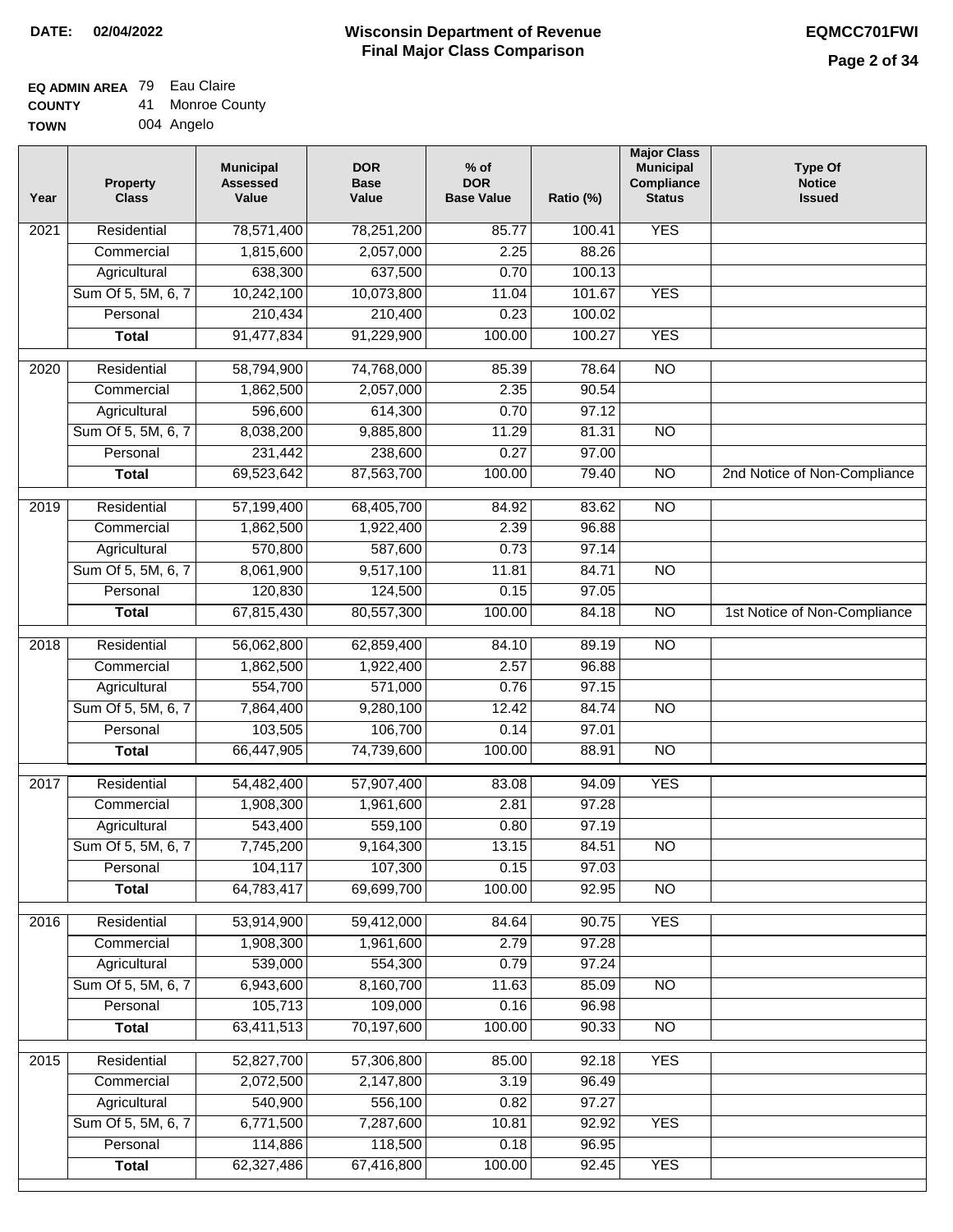### **Wisconsin Department of Revenue Final Major Class Comparison DATE: 02/04/2022 EQMCC701FWI**

#### **EQ ADMIN AREA** 79 Eau Claire **COUNTY** 41 Monroe County

| <b>UUUNIT</b> | ÷ . | טטט סעוווט |
|---------------|-----|------------|
| <b>TOWN</b>   |     | 006 Byron  |

| Year              | <b>Property</b><br><b>Class</b> | <b>Municipal</b><br><b>Assessed</b><br>Value | <b>DOR</b><br><b>Base</b><br>Value | $%$ of<br><b>DOR</b><br><b>Base Value</b> | Ratio (%) | <b>Major Class</b><br><b>Municipal</b><br>Compliance<br><b>Status</b> | <b>Type Of</b><br><b>Notice</b><br><b>Issued</b> |
|-------------------|---------------------------------|----------------------------------------------|------------------------------------|-------------------------------------------|-----------|-----------------------------------------------------------------------|--------------------------------------------------|
| 2021              | Residential                     | 50,753,100                                   | 64,660,700                         | 60.78                                     | 78.49     | <b>NO</b>                                                             |                                                  |
|                   | Commercial                      | 14,642,300                                   | 15,625,500                         | 14.69                                     | 93.71     | <b>YES</b>                                                            |                                                  |
|                   | Agricultural                    | 727,100                                      | 726,500                            | 0.68                                      | 100.08    |                                                                       |                                                  |
|                   | Sum Of 5, 5M, 6, 7              | 24,570,700                                   | 24,975,700                         | 23.48                                     | 98.38     | <b>YES</b>                                                            |                                                  |
|                   | Personal                        | 402,564                                      | 402,500                            | 0.38                                      | 100.02    |                                                                       |                                                  |
|                   | <b>Total</b>                    | 91,095,764                                   | 106,390,900                        | 100.00                                    | 85.62     | $\overline{NO}$                                                       | 1st Notice of Non-Compliance                     |
| 2020              | Residential                     | 50,392,100                                   | 61,881,200                         | 60.54                                     | 81.43     | $\overline{10}$                                                       |                                                  |
|                   | Commercial                      | 12,957,000                                   | 13,953,800                         | 13.65                                     | 92.86     | <b>YES</b>                                                            |                                                  |
|                   | Agricultural                    | 693,600                                      | 692,900                            | 0.68                                      | 100.10    |                                                                       |                                                  |
|                   | Sum Of 5, 5M, 6, 7              | 24,687,200                                   | 25,338,500                         | 24.79                                     | 97.43     | <b>YES</b>                                                            |                                                  |
|                   | Personal                        | 302,720                                      | 344,000                            | 0.34                                      | 88.00     |                                                                       |                                                  |
|                   | <b>Total</b>                    | 89,032,620                                   | 102,210,400                        | 100.00                                    | 87.11     | $\overline{NO}$                                                       |                                                  |
|                   |                                 |                                              |                                    |                                           |           |                                                                       |                                                  |
| 2019              | Residential                     | 50,363,100                                   | 61,236,600                         | 60.81                                     | 82.24     | $\overline{10}$                                                       |                                                  |
|                   | Commercial                      | 12,957,000                                   | 14,238,600                         | 14.14                                     | 91.00     | <b>YES</b>                                                            |                                                  |
|                   | Agricultural                    | 668,100                                      | 667,400                            | 0.66                                      | 100.10    |                                                                       |                                                  |
|                   | Sum Of 5, 5M, 6, 7              | 24,776,200                                   | 24,422,200                         | 24.25                                     | 101.45    | <b>YES</b>                                                            |                                                  |
|                   | Personal                        | 144,101                                      | 144,100                            | 0.14                                      | 100.00    |                                                                       |                                                  |
|                   | <b>Total</b>                    | 88,908,501                                   | 100,708,900                        | 100.00                                    | 88.28     | <b>NO</b>                                                             |                                                  |
| $\overline{2018}$ | Residential                     | 49,976,400                                   | 59,100,900                         | 60.03                                     | 84.56     | $\overline{NO}$                                                       |                                                  |
|                   | Commercial                      | 13,721,100                                   | 14,414,500                         | 14.64                                     | 95.19     | <b>YES</b>                                                            |                                                  |
|                   | Agricultural                    | 656,200                                      | 655,100                            | 0.67                                      | 100.17    |                                                                       |                                                  |
|                   | Sum Of 5, 5M, 6, 7              | 25,075,600                                   | 24,130,200                         | 24.51                                     | 103.92    | <b>YES</b>                                                            |                                                  |
|                   | Personal                        | 145,528                                      | 145,600                            | 0.15                                      | 99.95     |                                                                       |                                                  |
|                   | <b>Total</b>                    | 89,574,828                                   | 98,446,300                         | 100.00                                    | 90.99     | $\overline{10}$                                                       |                                                  |
| 2017              | Residential                     | 48,981,100                                   | 53,310,600                         | 61.83                                     | 91.88     | <b>YES</b>                                                            |                                                  |
|                   | Commercial                      | 6,710,100                                    | 7,006,800                          | 8.13                                      | 95.77     |                                                                       |                                                  |
|                   | Agricultural                    | 647,700                                      | 646,300                            | 0.75                                      | 100.22    |                                                                       |                                                  |
|                   | Sum Of 5, 5M, 6, 7              | 25,128,000                                   | 24,112,700                         | 27.97                                     | 104.21    | <b>YES</b>                                                            |                                                  |
|                   | Personal                        | 1,148,024                                    | 1,148,000                          | 1.33                                      | 100.00    |                                                                       |                                                  |
|                   | <b>Total</b>                    | 82,614,924                                   | 86,224,400                         | 100.00                                    | 95.81     | <b>YES</b>                                                            |                                                  |
| 2016              | Residential                     | 47,953,600                                   | 50,280,600                         | 60.86                                     | 95.37     | <b>YES</b>                                                            |                                                  |
|                   | Commercial                      | 4,698,500                                    | 4,995,200                          | 6.05                                      | 94.06     |                                                                       |                                                  |
|                   | Agricultural                    | 637,600                                      | 635,300                            | 0.77                                      | 100.36    |                                                                       |                                                  |
|                   | Sum Of 5, 5M, 6, 7              | 25,108,900                                   | 25,349,800                         | 30.68                                     | 99.05     | <b>YES</b>                                                            |                                                  |
|                   | Personal                        | 1,352,641                                    | 1,352,700                          | 1.64                                      | 100.00    |                                                                       |                                                  |
|                   | <b>Total</b>                    | 79,751,241                                   | 82,613,600                         | 100.00                                    | 96.54     | <b>YES</b>                                                            |                                                  |
|                   |                                 |                                              |                                    |                                           |           |                                                                       |                                                  |
| 2015              | Residential                     | 47,851,800                                   | 49,207,000                         | 61.58                                     | 97.25     | <b>YES</b>                                                            |                                                  |
|                   | Commercial                      | 4,454,900                                    | 4,688,000                          | 5.87                                      | 95.03     | <b>YES</b>                                                            |                                                  |
|                   | Agricultural                    | 628,400                                      | 627,800                            | 0.79                                      | 100.10    |                                                                       |                                                  |
|                   | Sum Of 5, 5M, 6, 7              | 25,613,200                                   | 24,263,100                         | 30.36                                     | 105.56    | <b>YES</b>                                                            |                                                  |
|                   | Personal                        | 1,124,250                                    | 1,124,200                          | 1.41                                      | 100.00    |                                                                       |                                                  |
|                   | <b>Total</b>                    | 79,672,550                                   | 79,910,100                         | 100.00                                    | 99.70     | <b>YES</b>                                                            |                                                  |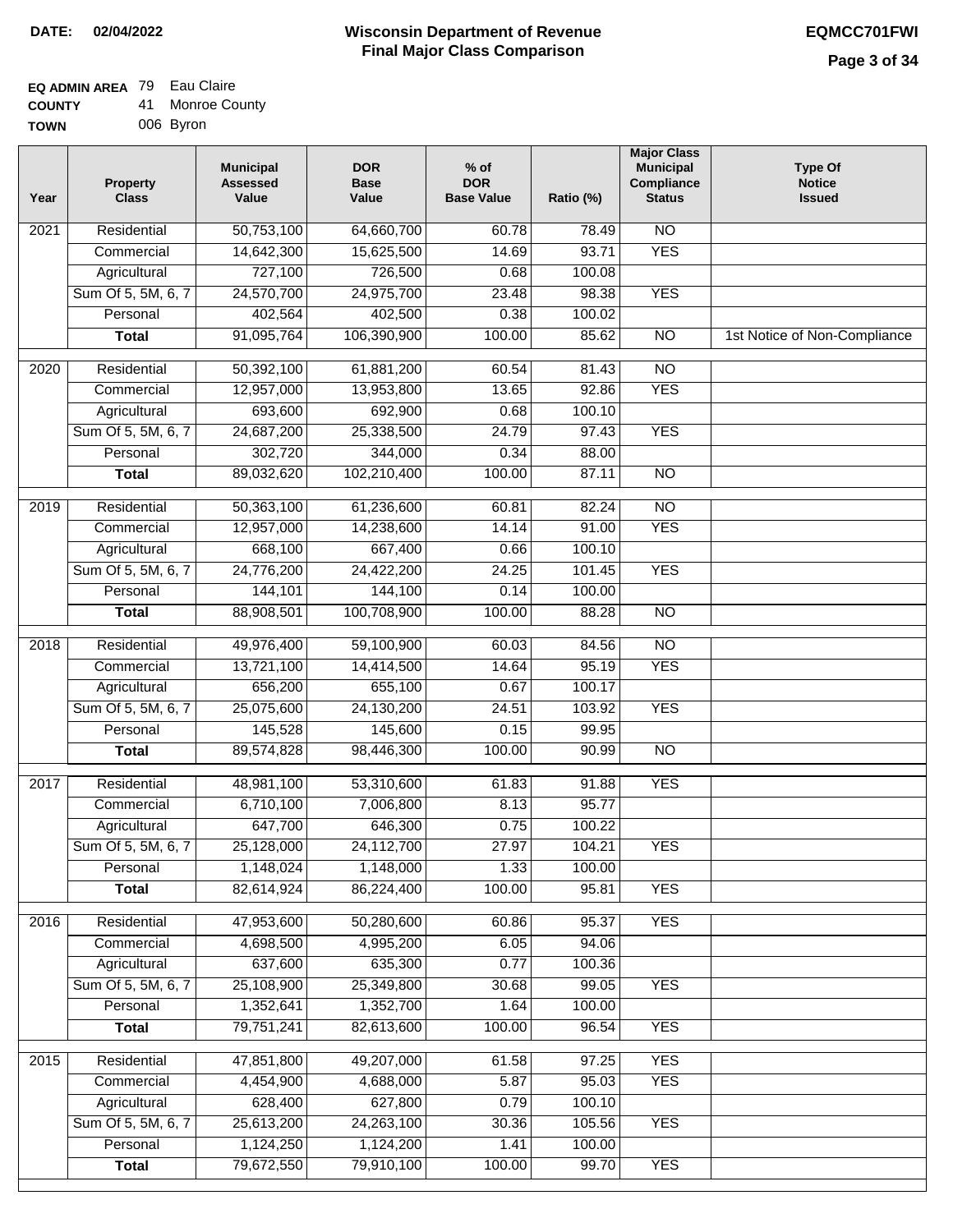#### **EQ ADMIN AREA** 79 Eau Claire  $\overline{41}$

| <b>COUNTY</b> | 41. | <b>Monroe County</b> |
|---------------|-----|----------------------|
| <b>TOWN</b>   |     | 008 Clifton          |

| Year | <b>Property</b><br><b>Class</b> | <b>Municipal</b><br><b>Assessed</b><br>Value | <b>DOR</b><br><b>Base</b><br>Value | $%$ of<br><b>DOR</b><br><b>Base Value</b> | Ratio (%) | <b>Major Class</b><br><b>Municipal</b><br>Compliance<br><b>Status</b> | <b>Type Of</b><br><b>Notice</b><br><b>Issued</b> |
|------|---------------------------------|----------------------------------------------|------------------------------------|-------------------------------------------|-----------|-----------------------------------------------------------------------|--------------------------------------------------|
| 2021 | Residential                     | 27,382,600                                   | 26,365,500                         | 56.47                                     | 103.86    | <b>YES</b>                                                            |                                                  |
|      | Commercial                      | 407,500                                      | 295,800                            | 0.63                                      | 137.76    |                                                                       |                                                  |
|      | Agricultural                    | 1,575,900                                    | 1,575,200                          | 3.37                                      | 100.04    |                                                                       |                                                  |
|      | Sum Of 5, 5M, 6, 7              | 18,951,900                                   | 18,352,800                         | 39.31                                     | 103.26    | <b>YES</b>                                                            |                                                  |
|      | Personal                        | 101,500                                      | 101,500                            | 0.22                                      | 100.00    |                                                                       |                                                  |
|      | <b>Total</b>                    | 48,419,400                                   | 46,690,800                         | 100.00                                    | 103.70    | <b>YES</b>                                                            |                                                  |
| 2020 | Residential                     | 18,104,800                                   | 24,027,900                         | 55.38                                     | 75.35     | $\overline{NO}$                                                       |                                                  |
|      | Commercial                      | 155,700                                      | 179,800                            | 0.41                                      | 86.60     |                                                                       |                                                  |
|      | Agricultural                    | 1,284,800                                    | 1,518,300                          | 3.50                                      | 84.62     |                                                                       |                                                  |
|      | Sum Of 5, 5M, 6, 7              | 14,469,200                                   | 17,565,200                         | 40.48                                     | 82.37     | <b>NO</b>                                                             |                                                  |
|      | Personal                        | 81,900                                       | 96,400                             | 0.22                                      | 84.96     |                                                                       |                                                  |
|      | <b>Total</b>                    | 34,096,400                                   | 43,387,600                         | 100.00                                    | 78.59     | $\overline{NO}$                                                       | 2nd Notice of Non-Compliance                     |
| 2019 | Residential                     | 18,222,000                                   | 22,402,500                         | 54.46                                     | 81.34     | $\overline{NO}$                                                       |                                                  |
|      | Commercial                      | 87,000                                       | 101,000                            | 0.25                                      | 86.14     |                                                                       |                                                  |
|      | Agricultural                    | 1,238,800                                    | 1,457,300                          | 3.54                                      | 85.01     |                                                                       |                                                  |
|      | Sum Of 5, 5M, 6, 7              | 14,058,700                                   | 17,088,200                         | 41.54                                     | 82.27     | $\overline{NO}$                                                       |                                                  |
|      | Personal                        | 76,700                                       | 90,200                             | 0.22                                      | 85.03     |                                                                       |                                                  |
|      | <b>Total</b>                    | 33,683,200                                   | 41,139,200                         | 100.00                                    | 81.88     | $\overline{NO}$                                                       | 1st Notice of Non-Compliance                     |
| 2018 | Residential                     | 17,971,900                                   | 21,258,000                         | 54.04                                     | 84.54     | $\overline{NO}$                                                       |                                                  |
|      | Commercial                      | 87,000                                       | 101,000                            | 0.26                                      | 86.14     |                                                                       |                                                  |
|      | Agricultural                    | 1,208,900                                    | 1,418,500                          | 3.61                                      | 85.22     |                                                                       |                                                  |
|      | Sum Of 5, 5M, 6, 7              | 13,560,000                                   | 16,465,500                         | 41.86                                     | 82.35     | $\overline{10}$                                                       |                                                  |
|      | Personal                        | 80,700                                       | 95,000                             | 0.24                                      | 84.95     |                                                                       |                                                  |
|      | <b>Total</b>                    | 32,908,500                                   | 39,338,000                         | 100.00                                    | 83.66     | <b>NO</b>                                                             |                                                  |
| 2017 | Residential                     | 18,064,900                                   | 20,324,000                         | 53.24                                     | 88.88     | <b>NO</b>                                                             |                                                  |
|      | Commercial                      | 87,000                                       | 101,000                            | 0.26                                      | 86.14     |                                                                       |                                                  |
|      | Agricultural                    | 1,245,100                                    | 1,383,700                          | 3.62                                      | 89.98     |                                                                       |                                                  |
|      | Sum Of 5, 5M, 6, 7              | 13,375,200                                   | 16,268,300                         | 42.61                                     | 82.22     | <b>NO</b>                                                             |                                                  |
|      | Personal                        | 90,300                                       | 100,300                            | 0.26                                      | 90.03     |                                                                       |                                                  |
|      | <b>Total</b>                    | 32,862,500                                   | 38,177,300                         | 100.00                                    | 86.08     | <b>NO</b>                                                             |                                                  |
| 2016 | Residential                     | 18,032,400                                   | 19,742,100                         | 53.25                                     | 91.34     | <b>YES</b>                                                            |                                                  |
|      | Commercial                      | 87,000                                       | 101,000                            | 0.27                                      | 86.14     |                                                                       |                                                  |
|      | Agricultural                    | 1,288,900                                    | 1,361,000                          | 3.67                                      | 94.70     |                                                                       |                                                  |
|      | Sum Of 5, 5M, 6, 7              | 13,352,400                                   | 15,766,100                         | 42.52                                     | 84.69     | $\overline{NO}$                                                       |                                                  |
|      | Personal                        | 101,700                                      | 107,100                            | 0.29                                      | 94.96     |                                                                       |                                                  |
|      | <b>Total</b>                    | 32,862,400                                   | 37,077,300                         | 100.00                                    | 88.63     | N <sub>O</sub>                                                        |                                                  |
| 2015 | Residential                     | 17,985,800                                   | 18,451,000                         | 54.28                                     | 97.48     | <b>YES</b>                                                            |                                                  |
|      | Commercial                      | 87,000                                       | 87,800                             | 0.26                                      | 99.09     |                                                                       |                                                  |
|      | Agricultural                    | 1,349,500                                    | 1,347,600                          | 3.96                                      | 100.14    |                                                                       |                                                  |
|      | Sum Of 5, 5M, 6, 7              | 13,323,200                                   | 14,004,400                         | 41.20                                     | 95.14     | <b>YES</b>                                                            |                                                  |
|      | Personal                        | 103,800                                      | 103,800                            | 0.31                                      | 100.00    |                                                                       |                                                  |
|      | <b>Total</b>                    | 32,849,300                                   | 33,994,600                         | 100.00                                    | 96.63     | <b>YES</b>                                                            |                                                  |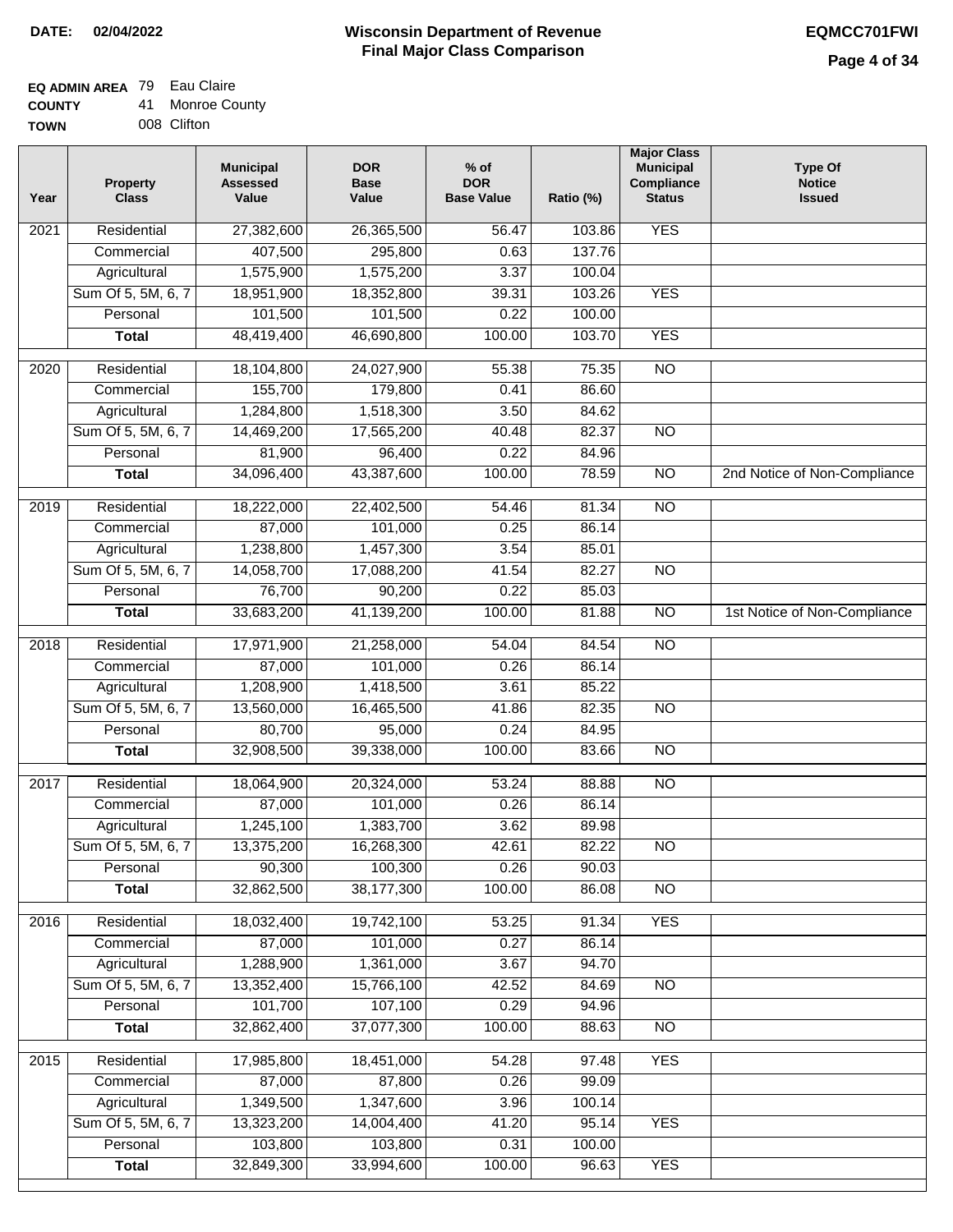### **EQ ADMIN AREA** 79 Eau Claire

**COUNTY** 41 Monroe County

**TOWN** 010 Glendale

| Year              | <b>Property</b><br><b>Class</b> | <b>Municipal</b><br><b>Assessed</b><br>Value | <b>DOR</b><br><b>Base</b><br>Value | % of<br><b>DOR</b><br><b>Base Value</b> | Ratio (%) | <b>Major Class</b><br><b>Municipal</b><br>Compliance<br><b>Status</b> | <b>Type Of</b><br><b>Notice</b><br><b>Issued</b> |
|-------------------|---------------------------------|----------------------------------------------|------------------------------------|-----------------------------------------|-----------|-----------------------------------------------------------------------|--------------------------------------------------|
| $\overline{202}1$ | Residential                     | 27,347,900                                   | 31,363,200                         | 62.24                                   | 87.20     | <b>NO</b>                                                             |                                                  |
|                   | Commercial                      | 767,300                                      | 806,500                            | 1.60                                    | 95.14     |                                                                       |                                                  |
|                   | Agricultural                    | 2,143,400                                    | 2,142,000                          | 4.25                                    | 100.07    |                                                                       |                                                  |
|                   | Sum Of 5, 5M, 6, 7              | 15,747,400                                   | 16,019,000                         | 31.79                                   | 98.30     | <b>YES</b>                                                            |                                                  |
|                   | Personal                        | 62,692                                       | 62,600                             | 0.12                                    | 100.15    |                                                                       |                                                  |
|                   | <b>Total</b>                    | 46,068,692                                   | 50,393,300                         | 100.00                                  | 91.42     | $\overline{NO}$                                                       |                                                  |
| $\overline{2020}$ | Residential                     | 27,002,400                                   | 28,726,900                         | 60.85                                   | 94.00     | <b>YES</b>                                                            |                                                  |
|                   | Commercial                      | 767,300                                      | 806,500                            | 1.71                                    | 95.14     |                                                                       |                                                  |
|                   | Agricultural                    | 2,069,800                                    | 2,064,300                          | 4.37                                    | 100.27    |                                                                       |                                                  |
|                   | Sum Of 5, 5M, 6, 7              | 15,851,200                                   | 15,546,200                         | 32.93                                   | 101.96    | <b>YES</b>                                                            |                                                  |
|                   | Personal                        | 62,342                                       | 61,700                             | 0.13                                    | 101.04    |                                                                       |                                                  |
|                   | <b>Total</b>                    | 45,753,042                                   | 47,205,600                         | 100.00                                  | 96.92     | <b>YES</b>                                                            |                                                  |
|                   |                                 |                                              |                                    |                                         |           |                                                                       |                                                  |
| 2019              | Residential                     | 26,513,300                                   | 26,149,200                         | 58.45                                   | 101.39    | <b>YES</b>                                                            |                                                  |
|                   | Commercial                      | 767,300                                      | 822,900                            | 1.84                                    | 93.24     |                                                                       |                                                  |
|                   | Agricultural                    | 1,988,400                                    | 1,982,700                          | 4.43                                    | 100.29    |                                                                       |                                                  |
|                   | Sum Of 5, 5M, 6, 7              | 15,919,500                                   | 15,721,600                         | 35.14                                   | 101.26    | <b>YES</b>                                                            |                                                  |
|                   | Personal                        | 62,720                                       | 61,500                             | 0.14                                    | 101.98    |                                                                       |                                                  |
|                   | <b>Total</b>                    | 45,251,220                                   | 44,737,900                         | 100.00                                  | 101.15    | <b>YES</b>                                                            |                                                  |
| 2018              | Residential                     | 26,003,400                                   | 23,971,300                         | 56.38                                   | 108.48    | <b>YES</b>                                                            |                                                  |
|                   | Commercial                      | 796,400                                      | 838,800                            | 1.97                                    | 94.95     |                                                                       |                                                  |
|                   | Agricultural                    | 1,921,400                                    | 1,918,800                          | 4.51                                    | 100.14    |                                                                       |                                                  |
|                   | Sum Of 5, 5M, 6, 7              | 15,979,600                                   | 15,735,100                         | 37.01                                   | 101.55    | <b>YES</b>                                                            |                                                  |
|                   | Personal                        | 56,320                                       | 56,300                             | 0.13                                    | 100.04    |                                                                       |                                                  |
|                   | <b>Total</b>                    | 44,757,120                                   | 42,520,300                         | 100.00                                  | 105.26    | <b>YES</b>                                                            |                                                  |
| 2017              | Residential                     | 14,539,200                                   | 18,439,900                         | 43.28                                   | 78.85     | $\overline{NO}$                                                       |                                                  |
|                   | Commercial                      | 561,700                                      | 1,148,600                          | 2.70                                    | 48.90     |                                                                       |                                                  |
|                   | Agricultural                    | 2,202,250                                    | 2,024,200                          | 4.75                                    | 108.80    |                                                                       |                                                  |
|                   | Sum Of 5, 5M, 6, 7              | 18,306,100                                   | 20,897,500                         | 49.05                                   | 87.60     | N <sub>O</sub>                                                        |                                                  |
|                   | Personal                        | 82,900                                       | 92,100                             | 0.22                                    | 90.01     |                                                                       |                                                  |
|                   | <b>Total</b>                    | 35,692,150                                   | 42,602,300                         | 100.00                                  | 83.78     | <b>NO</b>                                                             |                                                  |
|                   |                                 |                                              |                                    |                                         |           |                                                                       |                                                  |
| 2016              | Residential                     | 14,385,800                                   | 17,739,600                         | 42.78                                   | 81.09     | N <sub>O</sub>                                                        |                                                  |
|                   | Commercial                      | 560,000                                      | 1,146,700                          | 2.77                                    | 48.84     |                                                                       |                                                  |
|                   | Agricultural                    | 2,209,400                                    | 2,005,700                          | 4.84                                    | 110.16    |                                                                       |                                                  |
|                   | Sum Of 5, 5M, 6, 7              | 18,197,200                                   | 20,481,800                         | 49.39                                   | 88.85     | $\overline{NO}$                                                       |                                                  |
|                   | Personal                        | 89,900                                       | 94,700                             | 0.23                                    | 94.93     |                                                                       |                                                  |
|                   | <b>Total</b>                    | 35,442,300                                   | 41,468,500                         | 100.00                                  | 85.47     | $\overline{NO}$                                                       |                                                  |
| 2015              | Residential                     | 14,331,200                                   | 14,479,700                         | 39.57                                   | 98.97     | <b>YES</b>                                                            |                                                  |
|                   | Commercial                      | 560,000                                      | 574,200                            | 1.57                                    | 97.53     |                                                                       |                                                  |
|                   | Agricultural                    | 2,210,100                                    | 1,980,500                          | 5.41                                    | 111.59    |                                                                       |                                                  |
|                   | Sum Of 5, 5M, 6, 7              | 18,165,000                                   | 19,468,100                         | 53.20                                   | 93.31     | <b>YES</b>                                                            |                                                  |
|                   | Personal                        | 90,000                                       | 90,000                             | 0.25                                    | 100.00    |                                                                       |                                                  |
|                   | <b>Total</b>                    | 35,356,300                                   | 36,592,500                         | 100.00                                  | 96.62     | <b>YES</b>                                                            |                                                  |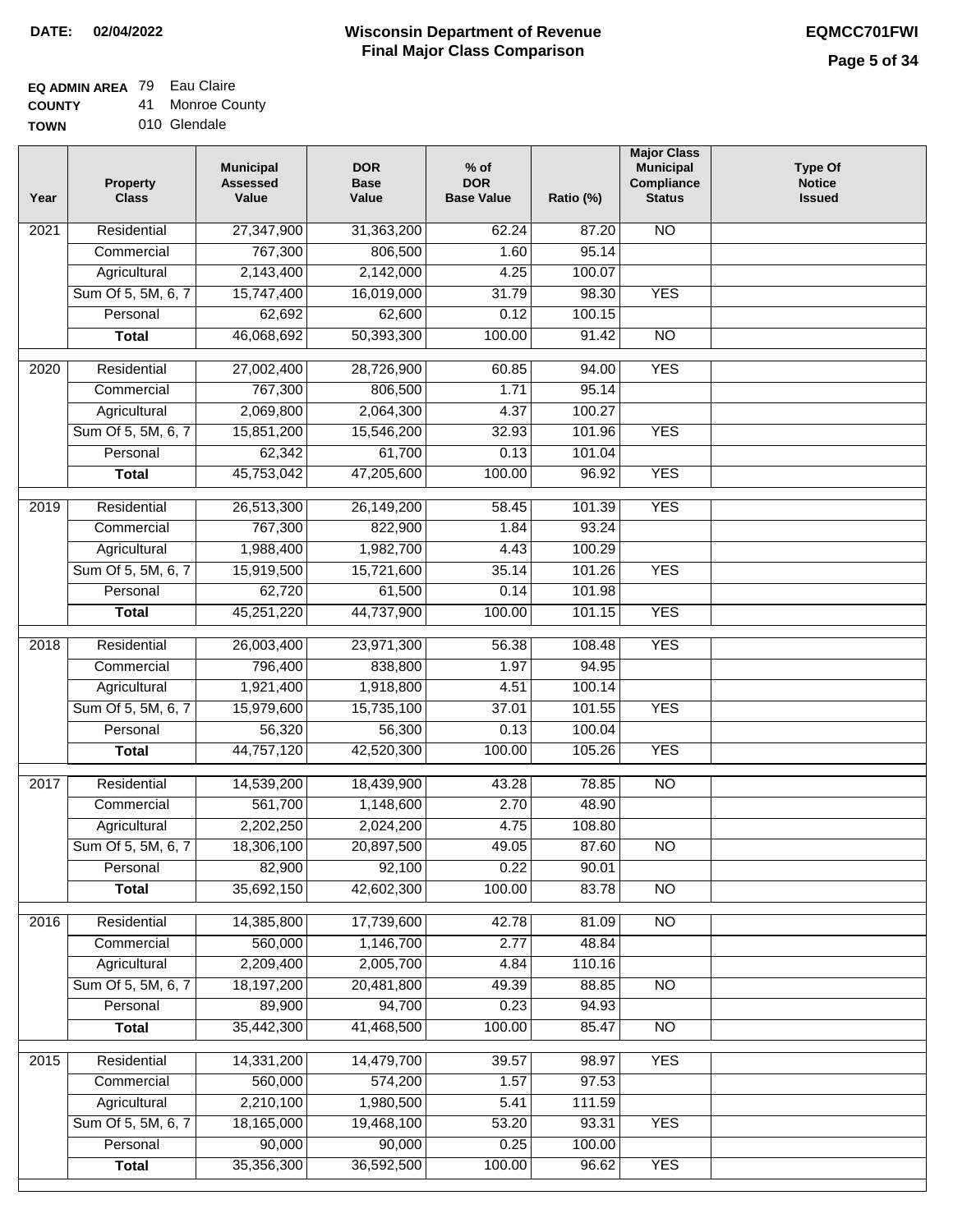### **EQ ADMIN AREA** 79 Eau Claire

**COUNTY** 41 Monroe County

**TOWN** 012 Grant

| Year              | <b>Property</b><br><b>Class</b> | <b>Municipal</b><br><b>Assessed</b><br>Value | <b>DOR</b><br><b>Base</b><br>Value | $%$ of<br><b>DOR</b><br><b>Base Value</b> | Ratio (%)      | <b>Major Class</b><br><b>Municipal</b><br>Compliance<br><b>Status</b> | <b>Type Of</b><br><b>Notice</b><br><b>Issued</b> |
|-------------------|---------------------------------|----------------------------------------------|------------------------------------|-------------------------------------------|----------------|-----------------------------------------------------------------------|--------------------------------------------------|
| $\overline{202}1$ | Residential                     | 32,757,700                                   | 33,238,600                         | 68.15                                     | 98.55          | <b>YES</b>                                                            |                                                  |
|                   | Commercial                      | 934,500                                      | 897,700                            | 1.84                                      | 104.10         |                                                                       |                                                  |
|                   | Agricultural                    | 411,500                                      | 410,900                            | 0.84                                      | 100.15         |                                                                       |                                                  |
|                   | Sum Of 5, 5M, 6, 7              | 13,967,500                                   | 14,166,400                         | 29.04                                     | 98.60          | <b>YES</b>                                                            |                                                  |
|                   | Personal                        | 62,100                                       | 62,100                             | 0.13                                      | 100.00         |                                                                       |                                                  |
|                   | <b>Total</b>                    | 48,133,300                                   | 48,775,700                         | 100.00                                    | 98.68          | <b>YES</b>                                                            |                                                  |
| $\overline{2020}$ | Residential                     | 25,824,500                                   | 30,242,300                         | 66.01                                     | 85.39          | $\overline{N}$                                                        |                                                  |
|                   | Commercial                      | 879,900                                      | 881,900                            | 1.92                                      | 99.77          |                                                                       |                                                  |
|                   | Agricultural                    | 348,500                                      | 394,600                            | 0.86                                      | 88.32          |                                                                       |                                                  |
|                   | Sum Of 5, 5M, 6, 7              | 12,221,600                                   | 14,242,300                         | 31.08                                     | 85.81          | $\overline{NO}$                                                       |                                                  |
|                   | Personal                        | 49,900                                       | 56,600                             | 0.12                                      | 88.16          |                                                                       |                                                  |
|                   | <b>Total</b>                    | 39,324,400                                   | 45,817,700                         | 100.00                                    | 85.83          | $\overline{NO}$                                                       | 1st Notice of Non-Compliance                     |
| 2019              | Residential                     | 25,376,000                                   | 29,167,200                         | 65.51                                     | 87.00          | $\overline{NO}$                                                       |                                                  |
|                   | Commercial                      | 879,900                                      | 899,900                            | 2.02                                      | 97.78          |                                                                       |                                                  |
|                   | Agricultural                    | 351,500                                      | 378,800                            | 0.85                                      | 92.79          |                                                                       |                                                  |
|                   | Sum Of 5, 5M, 6, 7              | 12,516,200                                   | 13,958,300                         | 31.35                                     | 89.67          | $\overline{NO}$                                                       |                                                  |
|                   | Personal                        | 104,500                                      | 116,200                            | 0.26                                      | 89.93          |                                                                       |                                                  |
|                   | <b>Total</b>                    | 39,228,100                                   | 44,520,400                         | 100.00                                    | 88.11          | $\overline{NO}$                                                       |                                                  |
| 2018              | Residential                     | 24,776,800                                   | 27,675,000                         | 64.14                                     | 89.53          | $\overline{NO}$                                                       |                                                  |
|                   | Commercial                      | 879,900                                      | 899,900                            | 2.09                                      | 97.78          |                                                                       |                                                  |
|                   | Agricultural                    | 348,300                                      | 364,600                            | 0.85                                      | 95.53          |                                                                       |                                                  |
|                   | Sum Of 5, 5M, 6, 7              | 12,646,200                                   | 14,086,000                         | 32.65                                     | 89.78          | $\overline{10}$                                                       |                                                  |
|                   | Personal                        | 107,600                                      | 119,600                            | 0.28                                      | 89.97          |                                                                       |                                                  |
|                   | <b>Total</b>                    | 38,758,800                                   | 43,145,100                         | 100.00                                    | 89.83          | $\overline{NO}$                                                       |                                                  |
|                   |                                 |                                              |                                    |                                           |                |                                                                       |                                                  |
| 2017              | Residential                     | 24,060,400                                   | 26,677,600                         | 62.83                                     | 90.19          | <b>YES</b>                                                            |                                                  |
|                   | Commercial                      | 879,900                                      | 899,900                            | 2.12                                      | 97.78          |                                                                       |                                                  |
|                   | Agricultural                    | 348,700<br>12,868,600                        | 356,600<br>14,382,100              | 0.84<br>33.87                             | 97.78<br>89.48 | N <sub>O</sub>                                                        |                                                  |
|                   | Sum Of 5, 5M, 6, 7              |                                              | 144,900                            |                                           |                |                                                                       |                                                  |
|                   | Personal<br><b>Total</b>        | 133,300<br>38,290,900                        | 42,461,100                         | 0.34<br>100.00                            | 91.99<br>90.18 | <b>NO</b>                                                             |                                                  |
|                   |                                 |                                              |                                    |                                           |                |                                                                       |                                                  |
| 2016              | Residential                     | 23,672,900                                   | 25,673,200                         | 61.64                                     | 92.21          | <b>YES</b>                                                            |                                                  |
|                   | Commercial                      | 861,500                                      | 879,900                            | 2.11                                      | 97.91          |                                                                       |                                                  |
|                   | Agricultural                    | 344,800                                      | 347,700                            | 0.83                                      | 99.17          |                                                                       |                                                  |
|                   | Sum Of 5, 5M, 6, 7              | 13,246,300                                   | 14,658,400                         | 35.20                                     | 90.37          | <b>YES</b>                                                            |                                                  |
|                   | Personal                        | 85,800                                       | 88,500                             | 0.21                                      | 96.95          |                                                                       |                                                  |
|                   | <b>Total</b>                    | 38,211,300                                   | 41,647,700                         | 100.00                                    | 91.75          | <b>YES</b>                                                            |                                                  |
| 2015              | Residential                     | 23,425,100                                   | 23,464,700                         | 60.04                                     | 99.83          | <b>YES</b>                                                            |                                                  |
|                   | Commercial                      | 792,400                                      | 851,900                            | 2.18                                      | 93.02          |                                                                       |                                                  |
|                   | Agricultural                    | 343,000                                      | 341,900                            | 0.87                                      | 100.32         |                                                                       |                                                  |
|                   | Sum Of 5, 5M, 6, 7              | 13,235,800                                   | 14,335,500                         | 36.68                                     | 92.33          | <b>YES</b>                                                            |                                                  |
|                   | Personal                        | 87,800                                       | 90,500                             | 0.23                                      | 97.02          |                                                                       |                                                  |
|                   | <b>Total</b>                    | 37,884,100                                   | 39,084,500                         | 100.00                                    | 96.93          | <b>YES</b>                                                            |                                                  |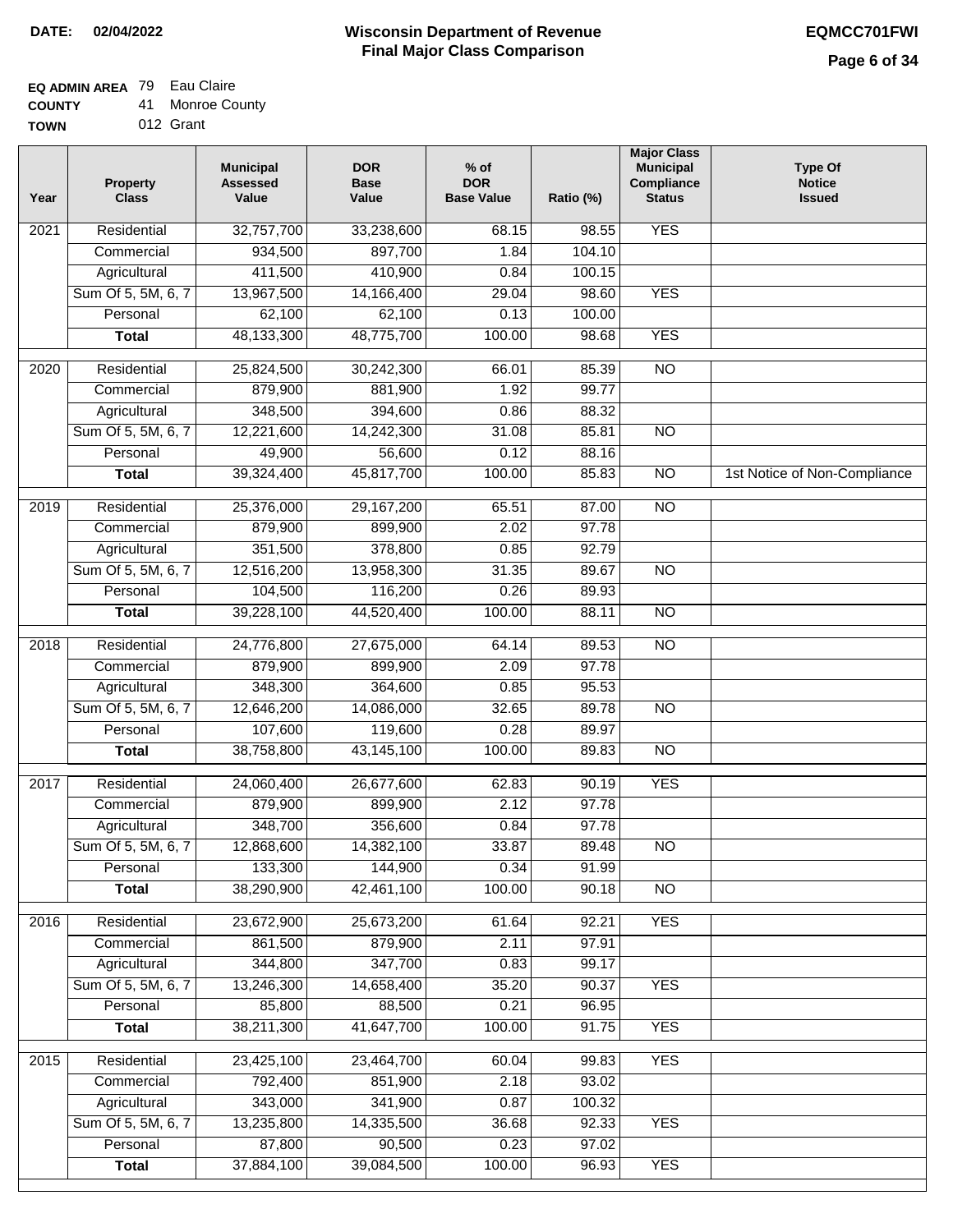### **EQ ADMIN AREA** 79 Eau Claire

**COUNTY** 41 Monroe County

| Year | <b>Property</b><br><b>Class</b> | <b>Municipal</b><br><b>Assessed</b><br>Value | <b>DOR</b><br><b>Base</b><br>Value | $%$ of<br><b>DOR</b><br><b>Base Value</b> | Ratio (%) | <b>Major Class</b><br><b>Municipal</b><br>Compliance<br><b>Status</b> | <b>Type Of</b><br><b>Notice</b><br><b>Issued</b> |
|------|---------------------------------|----------------------------------------------|------------------------------------|-------------------------------------------|-----------|-----------------------------------------------------------------------|--------------------------------------------------|
| 2021 | Residential                     | 42,656,400                                   | 54,659,400                         | 64.01                                     | 78.04     | N <sub>O</sub>                                                        |                                                  |
|      | Commercial                      | 8,855,300                                    | 10,490,100                         | 12.29                                     | 84.42     | $\overline{NO}$                                                       |                                                  |
|      | Agricultural                    | 624,400                                      | 727,600                            | 0.85                                      | 85.82     |                                                                       |                                                  |
|      | Sum Of 5, 5M, 6, 7              | 13,806,400                                   | 15,653,700                         | 18.33                                     | 88.20     | $\overline{NO}$                                                       |                                                  |
|      | Personal                        | 3,303,200                                    | 3,858,400                          | 4.52                                      | 85.61     |                                                                       |                                                  |
|      | <b>Total</b>                    | 69,245,700                                   | 85,389,200                         | 100.00                                    | 81.09     | $\overline{NO}$                                                       |                                                  |
| 2020 | Residential                     | 42,009,300                                   | 49,912,700                         | 62.37                                     | 84.17     | $\overline{N}$                                                        |                                                  |
|      | Commercial                      | 8,855,300                                    | 10,490,100                         | 13.11                                     | 84.42     | $\overline{NO}$                                                       |                                                  |
|      | Agricultural                    | 635,200                                      | 700,800                            | 0.88                                      | 90.64     |                                                                       |                                                  |
|      | Sum Of 5, 5M, 6, 7              | 13,712,800                                   | 15,277,300                         | 19.09                                     | 89.76     | $\overline{NO}$                                                       |                                                  |
|      | Personal                        | 3,301,600                                    | 3,650,200                          | 4.56                                      | 90.45     |                                                                       |                                                  |
|      | <b>Total</b>                    | 68,514,200                                   | 80,031,100                         | 100.00                                    | 85.61     | $\overline{NO}$                                                       |                                                  |
| 2019 | Residential                     | 41,610,700                                   | 46,229,000                         | 61.49                                     | 90.01     | <b>YES</b>                                                            |                                                  |
|      | Commercial                      | 8,849,300                                    | 9,803,700                          | 13.04                                     | 90.26     | <b>YES</b>                                                            |                                                  |
|      | Agricultural                    | 624,000                                      | 674,300                            | 0.90                                      | 92.54     |                                                                       |                                                  |
|      | Sum Of 5, 5M, 6, 7              | 13,788,700                                   | 15,082,100                         | 20.06                                     | 91.42     | <b>YES</b>                                                            |                                                  |
|      | Personal                        | 3,135,100                                    | 3,396,200                          | 4.52                                      | 92.31     |                                                                       |                                                  |
|      | <b>Total</b>                    | 68,007,800                                   | 75,185,300                         | 100.00                                    | 90.45     | <b>YES</b>                                                            |                                                  |
| 2018 | Residential                     | 41,089,300                                   | 44,070,400                         | 60.06                                     | 93.24     | <b>YES</b>                                                            |                                                  |
|      | Commercial                      | 8,849,300                                    | 9,803,700                          | 13.36                                     | 90.26     | <b>YES</b>                                                            |                                                  |
|      | Agricultural                    | 626,500                                      | 656,500                            | 0.89                                      | 95.43     |                                                                       |                                                  |
|      | Sum Of 5, 5M, 6, 7              | 14,035,000                                   | 15,325,500                         | 20.89                                     | 91.58     | <b>YES</b>                                                            |                                                  |
|      | Personal                        | 3,135,500                                    | 3,523,000                          | 4.80                                      | 89.00     |                                                                       |                                                  |
|      | <b>Total</b>                    | 67,735,600                                   | 73,379,100                         | 100.00                                    | 92.31     | <b>YES</b>                                                            |                                                  |
|      |                                 |                                              |                                    |                                           |           |                                                                       |                                                  |
| 2017 | Residential                     | 40,454,700                                   | 46,190,300                         | 69.24                                     | 87.58     | N <sub>O</sub>                                                        |                                                  |
|      | Commercial                      | 1,315,600                                    | 1,338,800                          | 2.01                                      | 98.27     |                                                                       |                                                  |
|      | Agricultural                    | 626,700                                      | 640,900                            | 0.96                                      | 97.78     |                                                                       |                                                  |
|      | Sum Of 5, 5M, 6, 7              | 14,054,100                                   | 15,216,300                         | 22.81                                     | 92.36     | <b>YES</b>                                                            |                                                  |
|      | Personal                        | 3,054,500                                    | 3,320,200                          | 4.98                                      | 92.00     |                                                                       |                                                  |
|      | <b>Total</b>                    | 59,505,600                                   | 66,706,500                         | 100.00                                    | 89.21     | $\overline{3}$                                                        |                                                  |
| 2016 | Residential                     | 39,774,000                                   | 43,713,100                         | 67.55                                     | 90.99     | <b>YES</b>                                                            |                                                  |
|      | Commercial                      | 1,543,600                                    | 1,567,800                          | 2.42                                      | 98.46     |                                                                       |                                                  |
|      | Agricultural                    | 622,900                                      | 626,200                            | 0.97                                      | 99.47     |                                                                       |                                                  |
|      | Sum Of 5, 5M, 6, 7              | 14,515,000                                   | 15,552,700                         | 24.03                                     | 93.33     | <b>YES</b>                                                            |                                                  |
|      | Personal                        | 2,960,600                                    | 3,253,400                          | 5.03                                      | 91.00     |                                                                       |                                                  |
|      | <b>Total</b>                    | 59,416,100                                   | 64,713,200                         | 100.00                                    | 91.81     | <b>YES</b>                                                            |                                                  |
| 2015 | Residential                     | 39,679,400                                   | 41,938,400                         | 68.02                                     | 94.61     | <b>YES</b>                                                            |                                                  |
|      | Commercial                      | 1,358,700                                    | 1,282,600                          | 2.08                                      | 105.93    |                                                                       |                                                  |
|      | Agricultural                    | 629,300                                      | 624,500                            | 1.01                                      | 100.77    |                                                                       |                                                  |
|      | Sum Of 5, 5M, 6, 7              | 14,039,400                                   | 14,667,900                         | 23.79                                     | 95.72     | <b>YES</b>                                                            |                                                  |
|      | Personal                        | 2,984,400                                    | 3,141,500                          | 5.10                                      | 95.00     | <b>YES</b>                                                            |                                                  |
|      | <b>Total</b>                    | 58,691,200                                   | 61,654,900                         | 100.00                                    | 95.19     | <b>YES</b>                                                            |                                                  |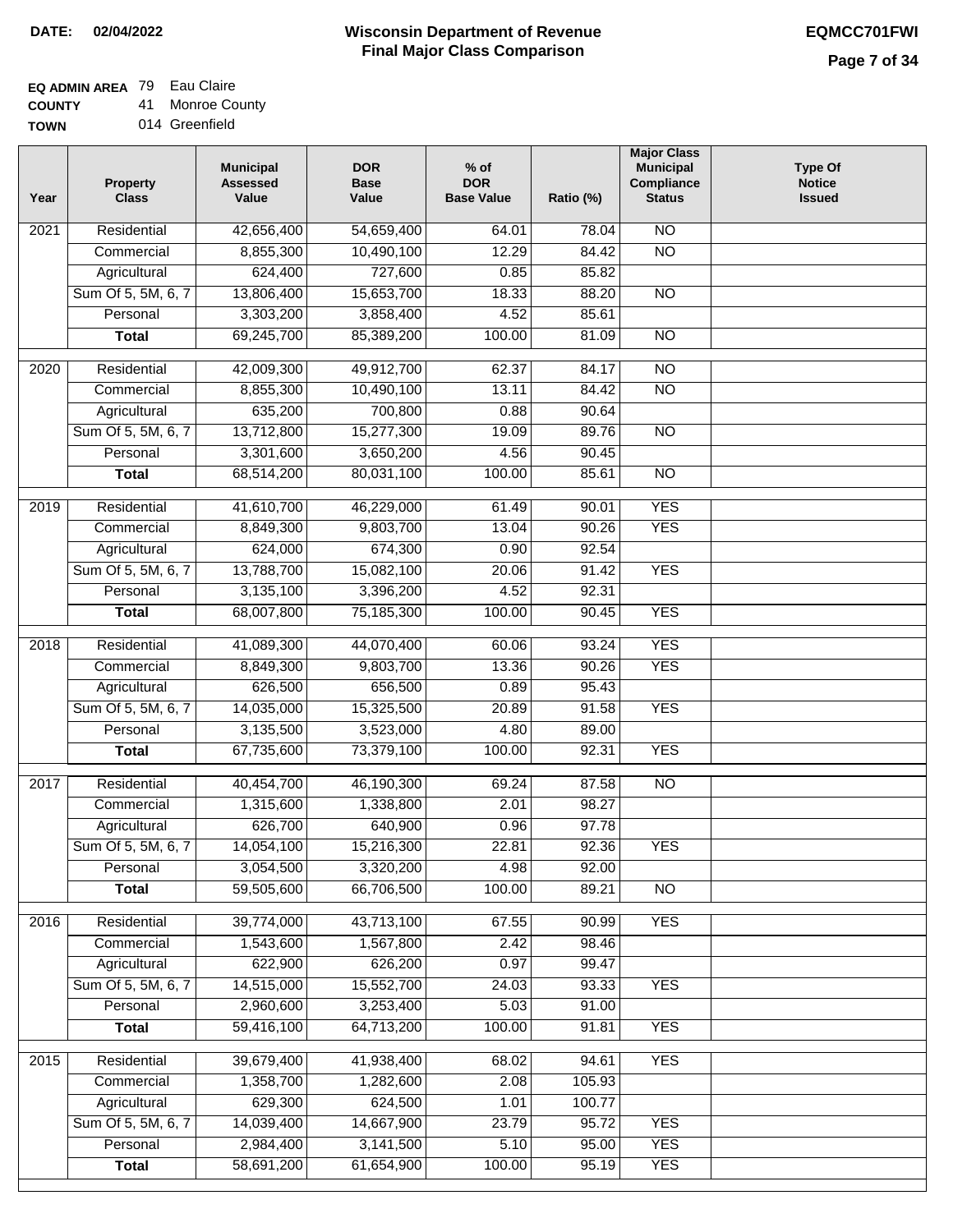## **EQ ADMIN AREA** 79 Eau Claire

**COUNTY** 41 Monroe County

**TOWN** 016 Jefferson

| Year | <b>Property</b><br><b>Class</b> | <b>Municipal</b><br><b>Assessed</b><br>Value | <b>DOR</b><br><b>Base</b><br>Value | $%$ of<br><b>DOR</b><br><b>Base Value</b> | Ratio (%) | <b>Major Class</b><br><b>Municipal</b><br>Compliance<br><b>Status</b> | <b>Type Of</b><br><b>Notice</b><br><b>Issued</b> |
|------|---------------------------------|----------------------------------------------|------------------------------------|-------------------------------------------|-----------|-----------------------------------------------------------------------|--------------------------------------------------|
| 2021 | Residential                     | 20,356,600                                   | 20,386,900                         | 35.98                                     | 99.85     | <b>YES</b>                                                            |                                                  |
|      | Commercial                      | 568,100                                      | 572,500                            | 1.01                                      | 99.23     |                                                                       |                                                  |
|      | Agricultural                    | 2,269,600                                    | 2,265,200                          | 4.00                                      | 100.19    |                                                                       |                                                  |
|      | Sum Of 5, 5M, 6, 7              | 33,414,000                                   | 33,209,500                         | 58.61                                     | 100.62    | <b>YES</b>                                                            |                                                  |
|      | Personal                        | 223,500                                      | 223,500                            | 0.39                                      | 100.00    |                                                                       |                                                  |
|      | <b>Total</b>                    | 56,831,800                                   | 56,657,600                         | 100.00                                    | 100.31    | <b>YES</b>                                                            |                                                  |
| 2020 | Residential                     | 13,265,800                                   | 18,538,600                         | 33.83                                     | 71.56     | $\overline{NO}$                                                       |                                                  |
|      | Commercial                      | 392,500                                      | 572,500                            | 1.04                                      | 68.56     |                                                                       |                                                  |
|      | Agricultural                    | 1,813,300                                    | 2,190,000                          | 4.00                                      | 82.80     |                                                                       |                                                  |
|      | Sum Of 5, 5M, 6, 7              | 28,730,300                                   | 33,213,300                         | 60.62                                     | 86.50     | $\overline{NO}$                                                       |                                                  |
|      | Personal                        | 229,300                                      | 277,700                            | 0.51                                      | 82.57     |                                                                       |                                                  |
|      | <b>Total</b>                    | 44,431,200                                   | 54,792,100                         | 100.00                                    | 81.09     | $\overline{NO}$                                                       | 2nd Notice of Non-Compliance                     |
| 2019 | Residential                     | 12,562,000                                   | 16,177,800                         | 31.14                                     | 77.65     | $\overline{3}$                                                        |                                                  |
|      | Commercial                      | 390,700                                      | 535,000                            | 1.03                                      | 73.03     |                                                                       |                                                  |
|      | Agricultural                    | 1,957,400                                    | 2,098,600                          | 4.04                                      | 93.27     |                                                                       |                                                  |
|      | Sum Of 5, 5M, 6, 7              | 27,781,600                                   | 32,910,400                         | 63.35                                     | 84.42     | $\overline{NO}$                                                       |                                                  |
|      | Personal                        | 192,600                                      | 229,700                            | 0.44                                      | 83.85     |                                                                       |                                                  |
|      | <b>Total</b>                    | 42,884,300                                   | 51,951,500                         | 100.00                                    | 82.55     | $\overline{NO}$                                                       | 1st Notice of Non-Compliance                     |
| 2018 | Residential                     | 11,786,500                                   | 14,672,400                         | 29.08                                     | 80.33     | $\overline{10}$                                                       |                                                  |
|      | Commercial                      | 387,600                                      | 531,200                            | 1.05                                      | 72.97     |                                                                       |                                                  |
|      | Agricultural                    | 1,958,000                                    | 2,044,000                          | 4.05                                      | 95.79     |                                                                       |                                                  |
|      | Sum Of 5, 5M, 6, 7              | 27,963,400                                   | 32,964,200                         | 65.34                                     | 84.83     | <b>NO</b>                                                             |                                                  |
|      | Personal                        | 196,500                                      | 239,600                            | 0.47                                      | 82.01     |                                                                       |                                                  |
|      | <b>Total</b>                    | 42,292,000                                   | 50,451,400                         | 100.00                                    | 83.83     | <b>NO</b>                                                             |                                                  |
|      |                                 |                                              |                                    |                                           |           |                                                                       |                                                  |
| 2017 | Residential                     | 11,737,600                                   | 13,975,000                         | 28.06                                     | 83.99     | <b>NO</b>                                                             |                                                  |
|      | Commercial                      | 387,600                                      | 531,200                            | 1.07                                      | 72.97     |                                                                       |                                                  |
|      | Agricultural                    | 1,956,400                                    | 1,992,700                          | 4.00                                      | 98.18     |                                                                       |                                                  |
|      | Sum Of 5, 5M, 6, 7              | 26,492,700                                   | 33,008,700                         | 66.28                                     | 80.26     | <b>NO</b>                                                             |                                                  |
|      | Personal                        | 242,400                                      | 295,600                            | 0.59                                      | 82.00     |                                                                       |                                                  |
|      | <b>Total</b>                    | 40,816,700                                   | 49,803,200                         | 100.00                                    | 81.96     | <b>NO</b>                                                             |                                                  |
| 2016 | Residential                     | 11,543,100                                   | 13,735,400                         | 28.23                                     | 84.04     | N <sub>O</sub>                                                        |                                                  |
|      | Commercial                      | 387,600                                      | 531,200                            | 1.09                                      | 72.97     |                                                                       |                                                  |
|      | Agricultural                    | 1,960,300                                    | 1,966,200                          | 4.04                                      | 99.70     |                                                                       |                                                  |
|      | Sum Of 5, 5M, 6, 7              | 25,800,200                                   | 32,181,400                         | 66.14                                     | 80.17     | N <sub>O</sub>                                                        |                                                  |
|      | Personal                        | 220,200                                      | 239,300                            | 0.49                                      | 92.02     |                                                                       |                                                  |
|      | <b>Total</b>                    | 39,911,400                                   | 48,653,500                         | 100.00                                    | 82.03     | N <sub>O</sub>                                                        |                                                  |
| 2015 | Residential                     | 11,191,100                                   | 12,433,000                         | 32.04                                     | 90.01     | <b>YES</b>                                                            |                                                  |
|      | Commercial                      | 346,800                                      | 288,500                            | 0.74                                      | 120.21    |                                                                       |                                                  |
|      | Agricultural                    | 1,960,900                                    | 1,947,700                          | 5.02                                      | 100.68    |                                                                       |                                                  |
|      | Sum Of 5, 5M, 6, 7              | 22,137,100                                   | 23,901,900                         | 61.60                                     | 92.62     | <b>YES</b>                                                            |                                                  |
|      | Personal                        | 224,400                                      | 229,600                            | 0.59                                      | 97.74     |                                                                       |                                                  |
|      | <b>Total</b>                    | 35,860,300                                   | 38,800,700                         | 100.00                                    | 92.42     | <b>YES</b>                                                            |                                                  |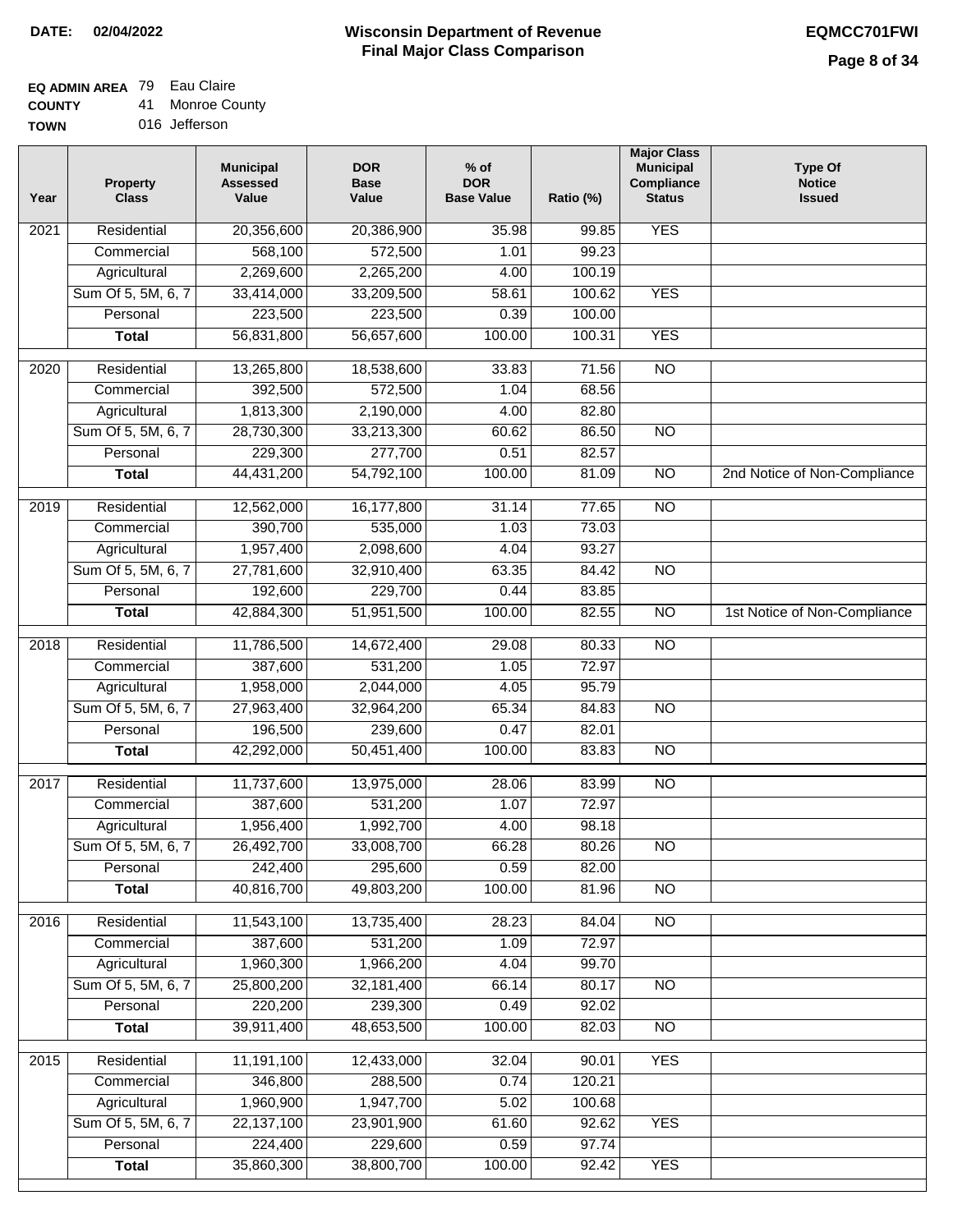## **EQ ADMIN AREA** 79 Eau Claire

**COUNTY TOWN** 41 Monroe County 018 La Fayette

| Year | <b>Property</b><br><b>Class</b> | <b>Municipal</b><br><b>Assessed</b><br>Value | <b>DOR</b><br><b>Base</b><br>Value | $%$ of<br><b>DOR</b><br><b>Base Value</b> | Ratio (%) | <b>Major Class</b><br><b>Municipal</b><br>Compliance<br><b>Status</b> | <b>Type Of</b><br><b>Notice</b><br><b>Issued</b> |
|------|---------------------------------|----------------------------------------------|------------------------------------|-------------------------------------------|-----------|-----------------------------------------------------------------------|--------------------------------------------------|
| 2021 | Residential                     | 20,375,100                                   | 20,183,400                         | 64.43                                     | 100.95    | <b>YES</b>                                                            |                                                  |
|      | Commercial                      | 153,800                                      | 216,000                            | 0.69                                      | 71.20     |                                                                       |                                                  |
|      | Agricultural                    | 695,900                                      | 695,200                            | 2.22                                      | 100.10    |                                                                       |                                                  |
|      | Sum Of 5, 5M, 6, 7              | 10,274,800                                   | 9,994,000                          | 31.90                                     | 102.81    | <b>YES</b>                                                            |                                                  |
|      | Personal                        | 239,700                                      | 239,700                            | 0.77                                      | 100.00    |                                                                       |                                                  |
|      | <b>Total</b>                    | 31,739,300                                   | 31,328,300                         | 100.00                                    | 101.31    | <b>YES</b>                                                            |                                                  |
| 2020 | Residential                     | 14,380,700                                   | 18,417,600                         | 61.74                                     | 78.08     | $\overline{NO}$                                                       |                                                  |
|      | Commercial                      | 120,700                                      | 216,000                            | 0.72                                      | 55.88     |                                                                       |                                                  |
|      | Agricultural                    | 573,500                                      | 667,600                            | 2.24                                      | 85.90     |                                                                       |                                                  |
|      | Sum Of 5, 5M, 6, 7              | 9,034,900                                    | 10,116,900                         | 33.92                                     | 89.31     | <b>NO</b>                                                             |                                                  |
|      | Personal                        | 352,300                                      | 410,700                            | 1.38                                      | 85.78     |                                                                       |                                                  |
|      | <b>Total</b>                    | 24,462,100                                   | 29,828,800                         | 100.00                                    | 82.01     | $\overline{NO}$                                                       | 2nd Notice of Non-Compliance                     |
| 2019 | Residential                     | 13,915,900                                   | 16,626,900                         | 59.53                                     | 83.70     | NO                                                                    |                                                  |
|      | Commercial                      | 120,700                                      | 201,900                            | 0.72                                      | 59.78     |                                                                       |                                                  |
|      | Agricultural                    | 646,200                                      | 644,500                            | 2.31                                      | 100.26    |                                                                       |                                                  |
|      | Sum Of 5, 5M, 6, 7              | 8,872,100                                    | 9,994,400                          | 35.79                                     | 88.77     | $\overline{NO}$                                                       |                                                  |
|      | Personal                        | 402,800                                      | 461,300                            | 1.65                                      | 87.32     |                                                                       |                                                  |
|      | <b>Total</b>                    | 23,957,700                                   | 27,929,000                         | 100.00                                    | 85.78     | $\overline{NO}$                                                       | 1st Notice of Non-Compliance                     |
| 2018 | Residential                     | 13,472,500                                   | 15,596,800                         | 58.77                                     | 86.38     | NO                                                                    |                                                  |
|      | Commercial                      | 120,700                                      | 201,900                            | 0.76                                      | 59.78     |                                                                       |                                                  |
|      | Agricultural                    | 602,300                                      | 619,200                            | 2.33                                      | 97.27     |                                                                       |                                                  |
|      | Sum Of 5, 5M, 6, 7              | 8,775,100                                    | 9,895,000                          | 37.28                                     | 88.68     | $\overline{10}$                                                       |                                                  |
|      | Personal                        | 205,100                                      | 227,900                            | 0.86                                      | 90.00     |                                                                       |                                                  |
|      | <b>Total</b>                    | 23,175,700                                   | 26,540,800                         | 100.00                                    | 87.32     | <b>NO</b>                                                             |                                                  |
| 2017 | Residential                     | 13,131,600                                   | 14,527,300                         | 57.10                                     | 90.39     | <b>YES</b>                                                            |                                                  |
|      | Commercial                      | 113,300                                      | 193,700                            | 0.76                                      | 58.49     |                                                                       |                                                  |
|      | Agricultural                    | 601,400                                      | 603,300                            | 2.37                                      | 99.69     |                                                                       |                                                  |
|      | Sum Of 5, 5M, 6, 7              | 8,867,800                                    | 9,935,800                          | 39.05                                     | 89.25     | <b>NO</b>                                                             |                                                  |
|      | Personal                        | 183,178                                      | 183,200                            | 0.72                                      | 99.99     |                                                                       |                                                  |
|      | <b>Total</b>                    | 22,897,278                                   | 25,443,300                         | 100.00                                    | 89.99     | <b>NO</b>                                                             |                                                  |
| 2016 | Residential                     | 11,717,700                                   | 12,661,000                         | 53.80                                     | 92.55     | <b>YES</b>                                                            |                                                  |
|      | Commercial                      | 113,300                                      | 193,700                            | 0.82                                      | 58.49     |                                                                       |                                                  |
|      | Agricultural                    | 594,200                                      | 593,400                            | 2.52                                      | 100.13    |                                                                       |                                                  |
|      | Sum Of 5, 5M, 6, 7              | 8,856,600                                    | 9,926,100                          | 42.18                                     | 89.23     | $\overline{NO}$                                                       |                                                  |
|      | Personal                        | 157,118                                      | 157,100                            | 0.67                                      | 100.01    |                                                                       |                                                  |
|      | <b>Total</b>                    | 21,438,918                                   | 23,531,300                         | 100.00                                    | 91.11     | N <sub>O</sub>                                                        |                                                  |
| 2015 | Residential                     | 11,331,900                                   | 11,759,700                         | 53.56                                     | 96.36     | <b>YES</b>                                                            |                                                  |
|      | Commercial                      | 113,300                                      | 129,400                            | 0.59                                      | 87.56     |                                                                       |                                                  |
|      | Agricultural                    | 589,800                                      | 588,400                            | 2.68                                      | 100.24    |                                                                       |                                                  |
|      | Sum Of 5, 5M, 6, 7              | 8,860,500                                    | 9,087,800                          | 41.39                                     | 97.50     | <b>YES</b>                                                            |                                                  |
|      | Personal                        | 389,877                                      | 389,900                            | 1.78                                      | 99.99     |                                                                       |                                                  |
|      | <b>Total</b>                    | 21,285,377                                   | 21,955,200                         | 100.00                                    | 96.95     | <b>YES</b>                                                            |                                                  |
|      |                                 |                                              |                                    |                                           |           |                                                                       |                                                  |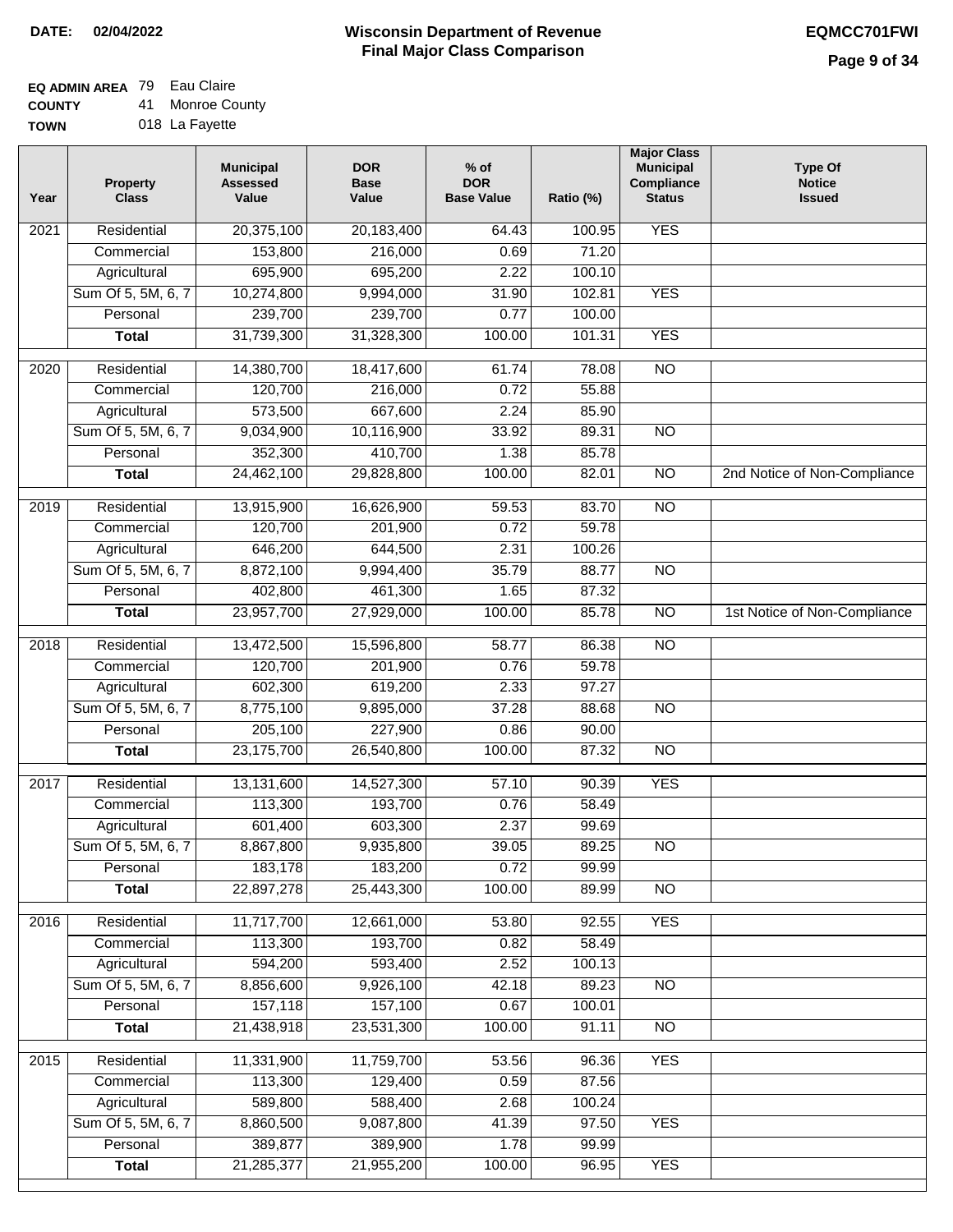# **EQ ADMIN AREA** 79 Eau Claire

**COUNTY TOWN** 41 Monroe County 020 La Grange

| Year              | <b>Property</b><br><b>Class</b> | <b>Municipal</b><br><b>Assessed</b><br>Value | <b>DOR</b><br><b>Base</b><br>Value | $%$ of<br><b>DOR</b><br><b>Base Value</b> | Ratio (%) | <b>Major Class</b><br><b>Municipal</b><br>Compliance<br><b>Status</b> | <b>Type Of</b><br><b>Notice</b><br><b>Issued</b> |
|-------------------|---------------------------------|----------------------------------------------|------------------------------------|-------------------------------------------|-----------|-----------------------------------------------------------------------|--------------------------------------------------|
| 2021              | Residential                     | 119,512,100                                  | 157,107,000                        | 85.70                                     | 76.07     | $\overline{NO}$                                                       |                                                  |
|                   | Commercial                      | 2,699,600                                    | 3,323,400                          | 1.81                                      | 81.23     |                                                                       |                                                  |
|                   | Agricultural                    | 1,053,000                                    | 1,299,400                          | 0.71                                      | 81.04     |                                                                       |                                                  |
|                   | Sum Of 5, 5M, 6, 7              | 17,353,200                                   | 19,457,400                         | 10.61                                     | 89.19     | $\overline{NO}$                                                       |                                                  |
|                   | Personal                        | 1,725,000                                    | 2,130,700                          | 1.16                                      | 80.96     |                                                                       |                                                  |
|                   | <b>Total</b>                    | 142,342,900                                  | 183,317,900                        | 100.00                                    | 77.65     | $\overline{NO}$                                                       |                                                  |
| $\overline{2020}$ | Residential                     | 118,258,500                                  | 148,474,500                        | 84.95                                     | 79.65     | $\overline{NO}$                                                       |                                                  |
|                   | Commercial                      | 2,701,300                                    | 3,323,400                          | 1.90                                      | 81.28     |                                                                       |                                                  |
|                   | Agricultural                    | 1,077,100                                    | 1,251,800                          | 0.72                                      | 86.04     |                                                                       |                                                  |
|                   | Sum Of 5, 5M, 6, 7              | 17,392,300                                   | 19,319,500                         | 11.05                                     | 90.02     | <b>YES</b>                                                            |                                                  |
|                   | Personal                        | 2,066,800                                    | 2,405,400                          | 1.38                                      | 85.92     |                                                                       |                                                  |
|                   | <b>Total</b>                    | 141,496,000                                  | 174,774,600                        | 100.00                                    | 80.96     | $\overline{NO}$                                                       |                                                  |
|                   |                                 |                                              |                                    |                                           |           |                                                                       |                                                  |
| 2019              | Residential                     | 117,108,900                                  | 137,513,500                        | 83.85                                     | 85.16     | $\overline{NO}$                                                       |                                                  |
|                   | Commercial                      | 2,701,300                                    | 3,391,200                          | 2.07                                      | 79.66     |                                                                       |                                                  |
|                   | Agricultural                    | 1,166,100                                    | 1,203,700                          | 0.73                                      | 96.88     |                                                                       |                                                  |
|                   | Sum Of 5, 5M, 6, 7              | 17,441,400                                   | 19,167,200                         | 11.69                                     | 91.00     | <b>YES</b>                                                            |                                                  |
|                   | Personal                        | 2,489,900                                    | 2,720,600                          | 1.66                                      | 91.52     |                                                                       |                                                  |
|                   | <b>Total</b>                    | 140,907,600                                  | 163,996,200                        | 100.00                                    | 85.92     | $\overline{NO}$                                                       |                                                  |
| 2018              | Residential                     | 115,809,900                                  | 126,079,300                        | 82.46                                     | 91.85     | <b>YES</b>                                                            |                                                  |
|                   | Commercial                      | 2,701,300                                    | 3,391,200                          | 2.22                                      | 79.66     |                                                                       |                                                  |
|                   | Agricultural                    | 1,172,900                                    | 1,176,600                          | 0.77                                      | 99.69     |                                                                       |                                                  |
|                   | Sum Of 5, 5M, 6, 7              | 17,520,300                                   | 19,247,900                         | 12.59                                     | 91.02     | <b>YES</b>                                                            |                                                  |
|                   | Personal                        | 2,727,800                                    | 2,997,600                          | 1.96                                      | 91.00     |                                                                       |                                                  |
|                   | <b>Total</b>                    | 139,932,200                                  | 152,892,600                        | 100.00                                    | 91.52     | <b>YES</b>                                                            |                                                  |
| 2017              | Residential                     | 114,956,500                                  | 125,240,900                        | 82.66                                     | 91.79     | <b>YES</b>                                                            |                                                  |
|                   | Commercial                      | 2,697,100                                    | 3,391,200                          | 2.24                                      | 79.53     |                                                                       |                                                  |
|                   | Agricultural                    | 1,171,300                                    | 1,147,000                          | 0.76                                      | 102.12    |                                                                       |                                                  |
|                   | Sum Of 5, 5M, 6, 7              | 17,600,500                                   | 19,412,200                         | 12.81                                     | 90.67     | YES                                                                   |                                                  |
|                   | Personal                        | 2,161,800                                    | 2,324,500                          | 1.53                                      | 93.00     |                                                                       |                                                  |
|                   | <b>Total</b>                    | 138,587,200                                  | 151,515,800                        | 100.00                                    | 91.47     | <b>YES</b>                                                            |                                                  |
| 2016              | Residential                     | 113,013,400                                  | 120,942,400                        | 82.07                                     | 93.44     | <b>YES</b>                                                            |                                                  |
|                   | Commercial                      | 2,698,000                                    | 3,397,000                          | 2.31                                      | 79.42     |                                                                       |                                                  |
|                   | Agricultural                    | 1,171,500                                    | 1,127,300                          | 0.76                                      | 103.92    |                                                                       |                                                  |
|                   | Sum Of 5, 5M, 6, 7              | 17,495,100                                   | 19,331,800                         | 13.12                                     | 90.50     | <b>YES</b>                                                            |                                                  |
|                   | Personal                        | 2,471,300                                    | 2,574,200                          | 1.75                                      | 96.00     |                                                                       |                                                  |
|                   | <b>Total</b>                    | 136,849,300                                  | 147,372,700                        | 100.00                                    | 92.86     | <b>YES</b>                                                            |                                                  |
|                   |                                 |                                              |                                    |                                           |           |                                                                       |                                                  |
| 2015              | Residential                     | 111,567,900                                  | 111,684,400                        | 80.62                                     | 99.90     | <b>YES</b>                                                            |                                                  |
|                   | Commercial                      | 2,594,800                                    | 3,517,100                          | 2.54                                      | 73.78     |                                                                       |                                                  |
|                   | Agricultural                    | 1,168,100                                    | 1,109,300                          | 0.80                                      | 105.30    |                                                                       |                                                  |
|                   | Sum Of 5, 5M, 6, 7              | 17,566,400                                   | 19,235,800                         | 13.89                                     | 91.32     | <b>YES</b>                                                            |                                                  |
|                   | Personal                        | 2,893,600                                    | 2,983,000                          | 2.15                                      | 97.00     |                                                                       |                                                  |
|                   | <b>Total</b>                    | 135,790,800                                  | 138,529,600                        | 100.00                                    | 98.02     | <b>YES</b>                                                            |                                                  |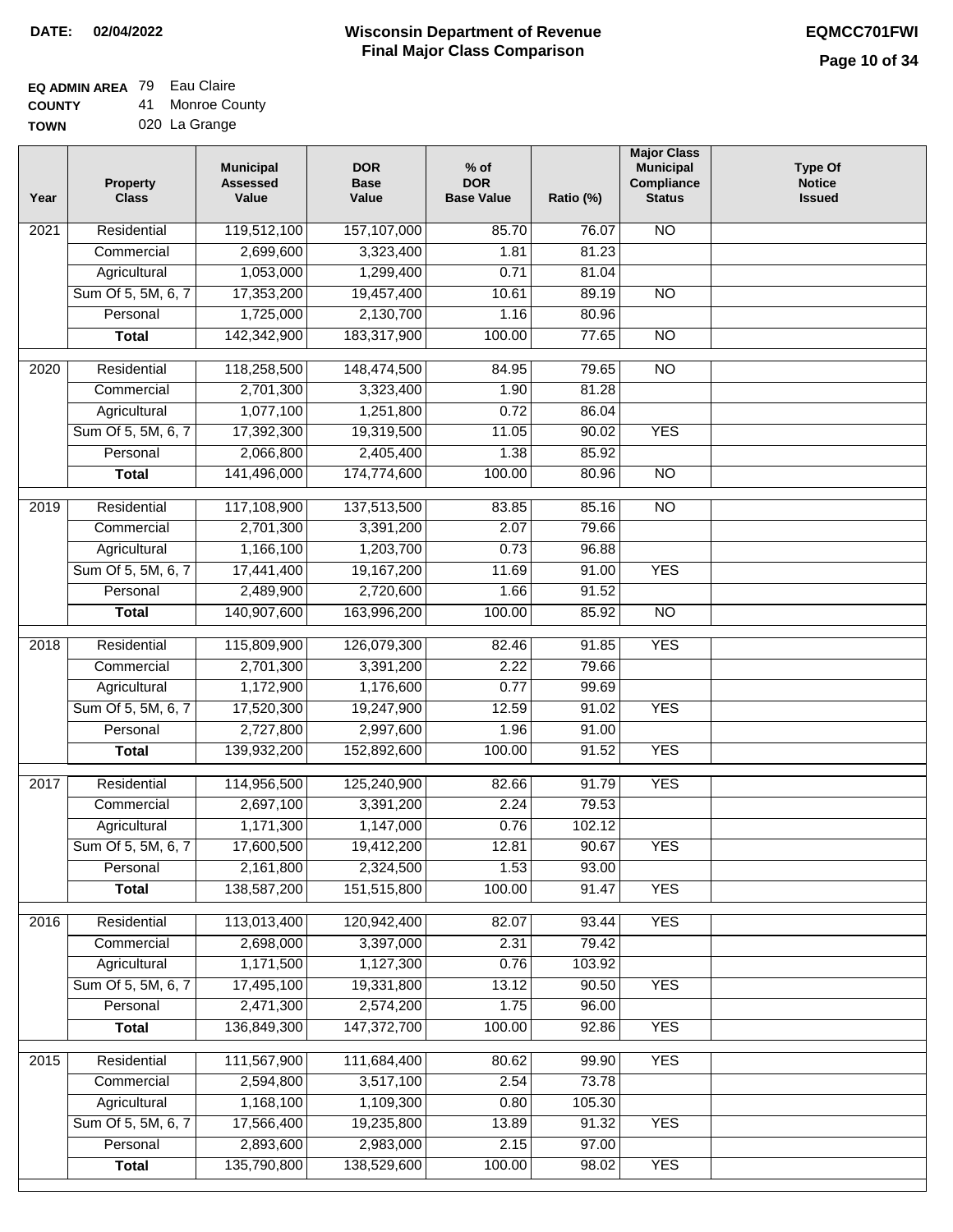### **Wisconsin Department of Revenue Final Major Class Comparison DATE: 02/04/2022 EQMCC701FWI**

┑

### **EQ ADMIN AREA** 79 Eau Claire **COUNTY**

| <b>COUNTY</b> | 41. | Monroe County |
|---------------|-----|---------------|
| TOWN          |     | 022 Leon      |

| Year              | <b>Property</b><br><b>Class</b> | <b>Municipal</b><br><b>Assessed</b><br>Value | <b>DOR</b><br><b>Base</b><br>Value | $%$ of<br><b>DOR</b><br><b>Base Value</b> | Ratio (%) | <b>Major Class</b><br><b>Municipal</b><br>Compliance<br><b>Status</b> | <b>Type Of</b><br><b>Notice</b><br><b>Issued</b> |
|-------------------|---------------------------------|----------------------------------------------|------------------------------------|-------------------------------------------|-----------|-----------------------------------------------------------------------|--------------------------------------------------|
| 2021              | Residential                     | 65,437,100                                   | 88,467,300                         | 77.12                                     | 73.97     | <b>NO</b>                                                             |                                                  |
|                   | Commercial                      | 1,542,700                                    | 1,854,000                          | 1.62                                      | 83.21     |                                                                       |                                                  |
|                   | Agricultural                    | 1,712,100                                    | 1,712,100                          | 1.49                                      | 100.00    |                                                                       |                                                  |
|                   | Sum Of 5, 5M, 6, 7              | 19,409,600                                   | 22,475,900                         | 19.59                                     | 86.36     | $\overline{NO}$                                                       |                                                  |
|                   | Personal                        | 207,103                                      | 207,100                            | 0.18                                      | 100.00    |                                                                       |                                                  |
|                   | <b>Total</b>                    | 88,308,603                                   | 114,716,400                        | 100.00                                    | 76.98     | $\overline{NO}$                                                       | 2nd Notice of Non-Compliance                     |
| $\overline{2020}$ | Residential                     | 64,464,800                                   | 81,126,900                         | 75.77                                     | 79.46     | $\overline{NO}$                                                       |                                                  |
|                   | Commercial                      | 1,527,700                                    | 1,839,000                          | 1.72                                      | 83.07     |                                                                       |                                                  |
|                   | Agricultural                    | 1,656,100                                    | 1,651,200                          | 1.54                                      | 100.30    |                                                                       |                                                  |
|                   | Sum Of 5, 5M, 6, 7              | 19,489,700                                   | 22,243,300                         | 20.77                                     | 87.62     | <b>NO</b>                                                             |                                                  |
|                   | Personal                        | 214,943                                      | 214,900                            | 0.20                                      | 100.02    |                                                                       |                                                  |
|                   | <b>Total</b>                    | 87, 353, 243                                 | 107,075,300                        | 100.00                                    | 81.58     | <b>NO</b>                                                             | 1st Notice of Non-Compliance                     |
|                   |                                 |                                              |                                    |                                           |           |                                                                       |                                                  |
| $\frac{1}{2019}$  | Residential                     | 63,391,600                                   | 74,822,800                         | 74.90                                     | 84.72     | $\overline{NO}$                                                       |                                                  |
|                   | Commercial                      | 1,511,200                                    | 1,703,300                          | 1.71                                      | 88.72     |                                                                       |                                                  |
|                   | Agricultural                    | 1,584,700                                    | 1,584,500                          | 1.59                                      | 100.01    |                                                                       |                                                  |
|                   | Sum Of 5, 5M, 6, 7              | 19,319,600                                   | 21,483,600                         | 21.51                                     | 89.93     | $\overline{NO}$                                                       |                                                  |
|                   | Personal                        | 271,053                                      | 301,200                            | 0.30                                      | 89.99     |                                                                       |                                                  |
|                   | <b>Total</b>                    | 86,078,153                                   | 99,895,400                         | 100.00                                    | 86.17     | $\overline{NO}$                                                       |                                                  |
| 2018              | Residential                     | 63,094,000                                   | 71,501,900                         | 74.67                                     | 88.24     | $\overline{NO}$                                                       |                                                  |
|                   | Commercial                      | 1,495,600                                    | 1,686,000                          | 1.76                                      | 88.71     |                                                                       |                                                  |
|                   | Agricultural                    | 1,535,000                                    | 1,538,100                          | 1.61                                      | 99.80     |                                                                       |                                                  |
|                   | Sum Of 5, 5M, 6, 7              | 19,067,800                                   | 20,865,000                         | 21.79                                     | 91.39     | <b>YES</b>                                                            |                                                  |
|                   | Personal                        | 169,769                                      | 169,800                            | 0.18                                      | 99.98     |                                                                       |                                                  |
|                   | <b>Total</b>                    | 85,362,169                                   | 95,760,800                         | 100.00                                    | 89.14     | $\overline{NO}$                                                       |                                                  |
| 2017              | Residential                     | 62,602,200                                   | 71,062,300                         | 74.84                                     | 88.09     | <b>NO</b>                                                             |                                                  |
|                   | Commercial                      | 1,453,000                                    | 1,643,400                          | 1.73                                      | 88.41     |                                                                       |                                                  |
|                   | Agricultural                    | 1,505,000                                    | 1,500,400                          | 1.58                                      | 100.31    |                                                                       |                                                  |
|                   | Sum Of 5, 5M, 6, 7              | 19,392,500                                   | 20,583,700                         | 21.68                                     | 94.21     | <b>YES</b>                                                            |                                                  |
|                   | Personal                        | 166,049                                      | 166,100                            | 0.17                                      | 99.97     |                                                                       |                                                  |
|                   | <b>Total</b>                    | 85,118,749                                   | 94,955,900                         | 100.00                                    | 89.64     | N <sub>O</sub>                                                        |                                                  |
| 2016              | Residential                     | 61,610,100                                   | 66,745,100                         | 73.83                                     | 92.31     | <b>YES</b>                                                            |                                                  |
|                   | Commercial                      | 1,254,400                                    | 1,444,800                          | 1.60                                      | 86.82     |                                                                       |                                                  |
|                   | Agricultural                    | 1,481,700                                    | 1,476,700                          | 1.63                                      | 100.34    |                                                                       |                                                  |
|                   | Sum Of 5, 5M, 6, 7              | 19,340,400                                   | 20,555,300                         | 22.74                                     | 94.09     | <b>YES</b>                                                            |                                                  |
|                   | Personal                        | 179,161                                      | 179,200                            | 0.20                                      | 99.98     |                                                                       |                                                  |
|                   | <b>Total</b>                    | 83,865,761                                   | 90,401,100                         | 100.00                                    | 92.77     | <b>YES</b>                                                            |                                                  |
|                   |                                 |                                              |                                    |                                           |           |                                                                       |                                                  |
| 2015              | Residential                     | 61,361,200                                   | 67,911,900                         | 74.99                                     | 90.35     | <b>YES</b>                                                            |                                                  |
|                   | Commercial                      | 1,165,500                                    | 1,089,600                          | 1.20                                      | 106.97    |                                                                       |                                                  |
|                   | Agricultural                    | 1,452,100                                    | 1,447,400                          | 1.60                                      | 100.32    |                                                                       |                                                  |
|                   | Sum Of 5, 5M, 6, 7              | 18,865,700                                   | 19,858,400                         | 21.93                                     | 95.00     | <b>YES</b>                                                            |                                                  |
|                   | Personal                        | 252,430                                      | 252,400                            | 0.28                                      | 100.01    |                                                                       |                                                  |
|                   | <b>Total</b>                    | 83,096,930                                   | 90,559,700                         | 100.00                                    | 91.76     | <b>YES</b>                                                            |                                                  |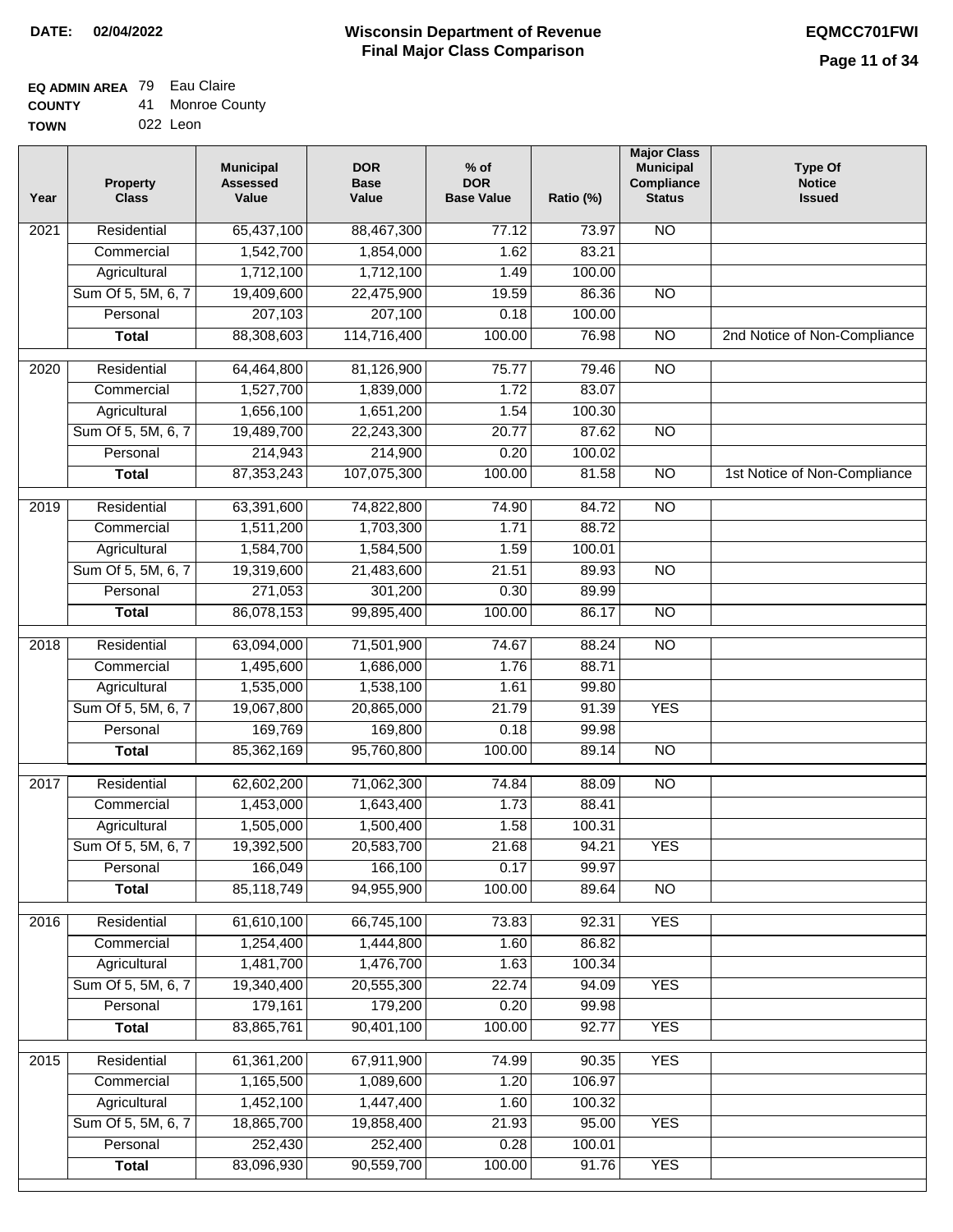## **EQ ADMIN AREA** 79 Eau Claire

| <b>COUNTY</b> |  | 41 Monroe County |  |
|---------------|--|------------------|--|
|---------------|--|------------------|--|

**TOWN** 024 Lincoln

| Year | <b>Property</b><br><b>Class</b> | <b>Municipal</b><br><b>Assessed</b><br>Value | <b>DOR</b><br><b>Base</b><br>Value | % of<br><b>DOR</b><br><b>Base Value</b> | Ratio (%) | <b>Major Class</b><br><b>Municipal</b><br>Compliance<br><b>Status</b> | <b>Type Of</b><br><b>Notice</b><br><b>Issued</b> |
|------|---------------------------------|----------------------------------------------|------------------------------------|-----------------------------------------|-----------|-----------------------------------------------------------------------|--------------------------------------------------|
| 2021 | Residential                     | 44,091,900                                   | 54,127,300                         | 63.37                                   | 81.46     | N <sub>O</sub>                                                        |                                                  |
|      | Commercial                      | 1,139,400                                    | 1,129,600                          | 1.32                                    | 100.87    |                                                                       |                                                  |
|      | Agricultural                    | 734,700                                      | 863,800                            | 1.01                                    | 85.05     |                                                                       |                                                  |
|      | Sum Of 5, 5M, 6, 7              | 24,753,400                                   | 28,522,500                         | 33.39                                   | 86.79     | $\overline{NO}$                                                       |                                                  |
|      | Personal                        | 654,000                                      | 769,400                            | 0.90                                    | 85.00     |                                                                       |                                                  |
|      | <b>Total</b>                    | 71,373,400                                   | 85,412,600                         | 100.00                                  | 83.56     | $\overline{NO}$                                                       | 2nd Notice of Non-Compliance                     |
| 2020 | Residential                     | 43,645,900                                   | 52,021,100                         | 62.53                                   | 83.90     | $\overline{NO}$                                                       |                                                  |
|      | Commercial                      | 1,129,100                                    | 1,117,500                          | 1.34                                    | 101.04    |                                                                       |                                                  |
|      | Agricultural                    | 705,300                                      | 829,300                            | 1.00                                    | 85.05     |                                                                       |                                                  |
|      | Sum Of 5, 5M, 6, 7              | 24,902,900                                   | 28,872,400                         | 34.70                                   | 86.25     | $\overline{NO}$                                                       |                                                  |
|      | Personal                        | 304,900                                      | 358,700                            | 0.43                                    | 85.00     |                                                                       |                                                  |
|      | <b>Total</b>                    | 70,688,100                                   | 83,199,000                         | 100.00                                  | 84.96     | $\overline{NO}$                                                       | 1st Notice of Non-Compliance                     |
| 2019 | Residential                     | 43,156,900                                   | 49,928,500                         | 62.05                                   | 86.44     | $\overline{10}$                                                       |                                                  |
|      | Commercial                      | 1,125,500                                    | 1,136,100                          | 1.41                                    | 99.07     |                                                                       |                                                  |
|      | Agricultural                    | 725,100                                      | 804,800                            | 1.00                                    | 90.10     |                                                                       |                                                  |
|      | Sum Of 5, 5M, 6, 7              | 25,205,300                                   | 28,124,900                         | 34.96                                   | 89.62     | $\overline{NO}$                                                       |                                                  |
|      | Personal                        | 418,500                                      | 465,000                            | 0.58                                    | 90.00     |                                                                       |                                                  |
|      | <b>Total</b>                    | 70,631,300                                   | 80,459,300                         | 100.00                                  | 87.79     | $\overline{NO}$                                                       |                                                  |
| 2018 | Residential                     | 42,749,900                                   | 48,037,100                         | 61.00                                   | 88.99     | $\overline{10}$                                                       |                                                  |
|      | Commercial                      | 1,115,500                                    | 1,125,000                          | 1.43                                    | 99.16     |                                                                       |                                                  |
|      | Agricultural                    | 705,500                                      | 781,400                            | 0.99                                    | 90.29     |                                                                       |                                                  |
|      | Sum Of 5, 5M, 6, 7              | 25,501,100                                   | 28,453,600                         | 36.13                                   | 89.62     | $\overline{10}$                                                       |                                                  |
|      | Personal                        | 313,300                                      | 348,100                            | 0.44                                    | 90.00     |                                                                       |                                                  |
|      | <b>Total</b>                    | 70,385,300                                   | 78,745,200                         | 100.00                                  | 89.38     | <b>NO</b>                                                             |                                                  |
| 2017 | Residential                     | 42,181,000                                   | 47,868,800                         | 59.87                                   | 88.12     | $\overline{NO}$                                                       |                                                  |
|      | Commercial                      | 1,593,100                                    | 1,612,000                          | 2.02                                    | 98.83     |                                                                       |                                                  |
|      | Agricultural                    | 687,900                                      | 763,900                            | 0.96                                    | 90.05     |                                                                       |                                                  |
|      | Sum Of 5, 5M, 6, 7              | 25,663,600                                   | 29,048,000                         | 36.33                                   | 88.35     | <b>NO</b>                                                             |                                                  |
|      | Personal                        | 600,200                                      | 666,900                            | 0.83                                    | 90.00     |                                                                       |                                                  |
|      | <b>Total</b>                    | 70,725,800                                   | 79,959,600                         | 100.00                                  | 88.45     | <b>NO</b>                                                             |                                                  |
| 2016 | Residential                     | 41,816,700                                   | 46,081,500                         | 59.17                                   | 90.75     | <b>YES</b>                                                            |                                                  |
|      | Commercial                      | 1,417,100                                    | 1,365,700                          | 1.75                                    | 103.76    |                                                                       |                                                  |
|      | Agricultural                    | 759,100                                      | 756,100                            | 0.97                                    | 100.40    |                                                                       |                                                  |
|      | Sum Of 5, 5M, 6, 7              | 26,219,200                                   | 29,098,700                         | 37.36                                   | 90.10     | <b>YES</b>                                                            |                                                  |
|      | Personal                        | 575,100                                      | 575,100                            | 0.74                                    | 100.00    |                                                                       |                                                  |
|      | <b>Total</b>                    | 70,787,200                                   | 77,877,100                         | 100.00                                  | 90.90     | <b>YES</b>                                                            |                                                  |
| 2015 | Residential                     | 41,555,500                                   | 41,823,900                         | 57.48                                   | 99.36     | <b>YES</b>                                                            |                                                  |
|      | Commercial                      | 1,107,500                                    | 1,081,100                          | 1.49                                    | 102.44    |                                                                       |                                                  |
|      | Agricultural                    | 746,000                                      | 744,700                            | 1.02                                    | 100.17    |                                                                       |                                                  |
|      | Sum Of 5, 5M, 6, 7              | 26,464,400                                   | 28,630,600                         | 39.35                                   | 92.43     | <b>YES</b>                                                            |                                                  |
|      | Personal                        | 486,700                                      | 486,700                            | 0.67                                    | 100.00    |                                                                       |                                                  |
|      | <b>Total</b>                    | 70,360,100                                   | 72,767,000                         | 100.00                                  | 96.69     | <b>YES</b>                                                            |                                                  |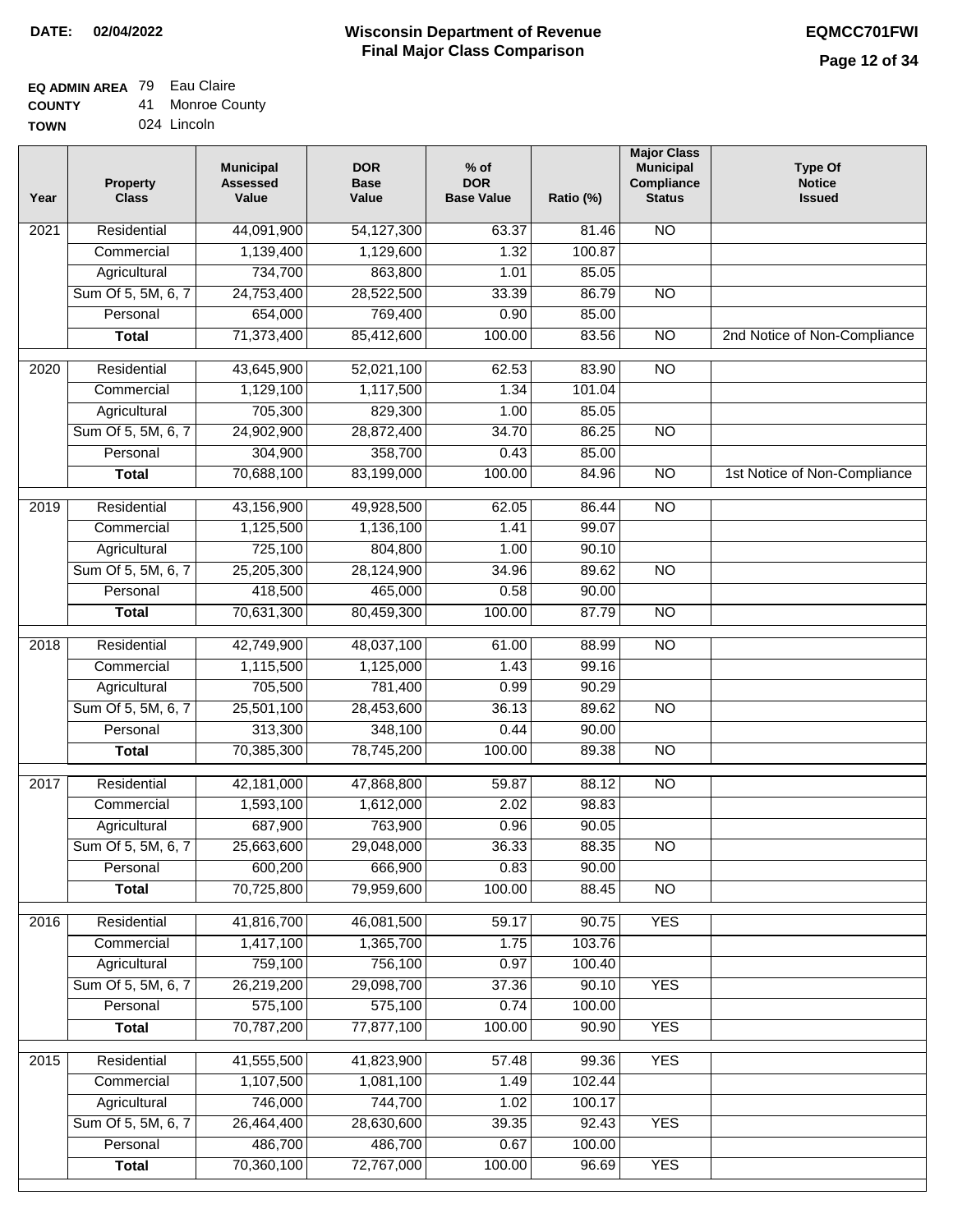# **EQ ADMIN AREA** 79 Eau Claire

**COUNTY TOWN** 41 Monroe County 026 Little Falls

| Year | Property<br><b>Class</b> | <b>Municipal</b><br><b>Assessed</b><br>Value | <b>DOR</b><br><b>Base</b><br>Value | $%$ of<br><b>DOR</b><br><b>Base Value</b> | Ratio (%) | <b>Major Class</b><br><b>Municipal</b><br>Compliance<br><b>Status</b> | <b>Type Of</b><br><b>Notice</b><br><b>Issued</b> |
|------|--------------------------|----------------------------------------------|------------------------------------|-------------------------------------------|-----------|-----------------------------------------------------------------------|--------------------------------------------------|
| 2021 | Residential              | 73,317,700                                   | 94,747,500                         | 65.33                                     | 77.38     | <b>NO</b>                                                             |                                                  |
|      | Commercial               | 1,840,300                                    | 2,655,100                          | 1.83                                      | 69.31     |                                                                       |                                                  |
|      | Agricultural             | 1,556,800                                    | 1,949,400                          | 1.34                                      | 79.86     |                                                                       |                                                  |
|      | Sum Of 5, 5M, 6, 7       | 39,809,500                                   | 44,424,300                         | 30.63                                     | 89.61     | $\overline{NO}$                                                       |                                                  |
|      | Personal                 | 1,010,900                                    | 1,263,700                          | 0.87                                      | 80.00     |                                                                       |                                                  |
|      | <b>Total</b>             | 117,535,200                                  | 145,040,000                        | 100.00                                    | 81.04     | $\overline{NO}$                                                       | 1st Notice of Non-Compliance                     |
| 2020 | Residential              | 71,601,600                                   | 85,745,700                         | 63.18                                     | 83.50     | $\overline{10}$                                                       |                                                  |
|      | Commercial               | 1,817,700                                    | 2,501,700                          | 1.84                                      | 72.66     |                                                                       |                                                  |
|      | Agricultural             | 1,599,000                                    | 1,875,300                          | 1.38                                      | 85.27     |                                                                       |                                                  |
|      | Sum Of 5, 5M, 6, 7       | 40,191,500                                   | 44,578,100                         | 32.85                                     | 90.16     | <b>YES</b>                                                            |                                                  |
|      | Personal                 | 858,500                                      | 1,010,000                          | 0.74                                      | 85.00     |                                                                       |                                                  |
|      | <b>Total</b>             | 116,068,300                                  | 135,710,800                        | 100.00                                    | 85.53     | <b>NO</b>                                                             |                                                  |
|      |                          |                                              |                                    |                                           |           |                                                                       |                                                  |
| 2019 | Residential              | 70,477,800                                   | 81,947,800                         | 63.04                                     | 86.00     | $\overline{NO}$                                                       |                                                  |
|      | Commercial               | 1,804,800                                    | 2,323,900                          | 1.79                                      | 77.66     |                                                                       |                                                  |
|      | Agricultural             | 1,539,600                                    | 1,811,000                          | 1.39                                      | 85.01     |                                                                       |                                                  |
|      | Sum Of 5, 5M, 6, 7       | 39,842,700                                   | 42,906,400                         | 33.01                                     | 92.86     | <b>YES</b>                                                            |                                                  |
|      | Personal                 | 847,800                                      | 997,500                            | 0.77                                      | 84.99     |                                                                       |                                                  |
|      | <b>Total</b>             | 114,512,700                                  | 129,986,600                        | 100.00                                    | 88.10     | $\overline{NO}$                                                       |                                                  |
| 2018 | Residential              | 69,232,300                                   | 81,293,200                         | 63.08                                     | 85.16     | $\overline{NO}$                                                       |                                                  |
|      | Commercial               | 1,782,700                                    | 2,298,000                          | 1.78                                      | 77.58     |                                                                       |                                                  |
|      | Agricultural             | 1,595,100                                    | 1,761,400                          | 1.37                                      | 90.56     |                                                                       |                                                  |
|      | Sum Of 5, 5M, 6, 7       | 40,077,100                                   | 42,806,100                         | 33.22                                     | 93.62     | <b>YES</b>                                                            |                                                  |
|      | Personal                 | 637,500                                      | 708,300                            | 0.55                                      | 90.00     |                                                                       |                                                  |
|      | <b>Total</b>             | 113,324,700                                  | 128,867,000                        | 100.00                                    | 87.94     | $\overline{10}$                                                       |                                                  |
| 2017 | Residential              | 68,179,700                                   | 75,671,600                         | 61.27                                     | 90.10     | <b>YES</b>                                                            |                                                  |
|      | Commercial               | 1,736,200                                    | 2,246,300                          | 1.82                                      | 77.29     |                                                                       |                                                  |
|      | Agricultural             | 1,628,800                                    | 1,711,800                          | 1.39                                      | 95.15     |                                                                       |                                                  |
|      | Sum Of 5, 5M, 6, 7       | 40,127,000                                   | 42,927,400                         | 34.76                                     | 93.48     | <b>YES</b>                                                            |                                                  |
|      | Personal                 | 897,200                                      | 944,400                            | 0.76                                      | 95.00     |                                                                       |                                                  |
|      | <b>Total</b>             | 112,568,900                                  | 123,501,500                        | 100.00                                    | 91.15     | <b>YES</b>                                                            |                                                  |
| 2016 | Residential              | 66,964,800                                   | 70,170,300                         | 59.15                                     | 95.43     | <b>YES</b>                                                            |                                                  |
|      | Commercial               | 1,811,200                                    | 2,315,500                          | 1.95                                      | 78.22     |                                                                       |                                                  |
|      | Agricultural             | 1,697,600                                    | 1,696,500                          | 1.43                                      | 100.06    |                                                                       |                                                  |
|      | Sum Of 5, 5M, 6, 7       | 40,465,900                                   | 43,370,900                         | 36.56                                     | 93.30     | <b>YES</b>                                                            |                                                  |
|      | Personal                 | 1,087,300                                    | 1,087,300                          | 0.92                                      | 100.00    |                                                                       |                                                  |
|      | <b>Total</b>             | 112,026,800                                  | 118,640,500                        | 100.00                                    | 94.43     | <b>YES</b>                                                            |                                                  |
| 2015 | Residential              | 66,214,200                                   | 66,761,100                         | 59.31                                     | 99.18     | <b>YES</b>                                                            |                                                  |
|      | Commercial               | 1,749,300                                    | 1,599,800                          | 1.42                                      | 109.34    |                                                                       |                                                  |
|      | Agricultural             | 1,678,800                                    | 1,672,000                          | 1.49                                      | 100.41    |                                                                       |                                                  |
|      | Sum Of 5, 5M, 6, 7       | 40,834,700                                   | 41,458,900                         | 36.83                                     | 98.49     | <b>YES</b>                                                            |                                                  |
|      | Personal                 | 1,063,700                                    | 1,063,700                          | 0.95                                      | 100.00    |                                                                       |                                                  |
|      | <b>Total</b>             | 111,540,700                                  | 112,555,500                        | 100.00                                    | 99.10     | <b>YES</b>                                                            |                                                  |
|      |                          |                                              |                                    |                                           |           |                                                                       |                                                  |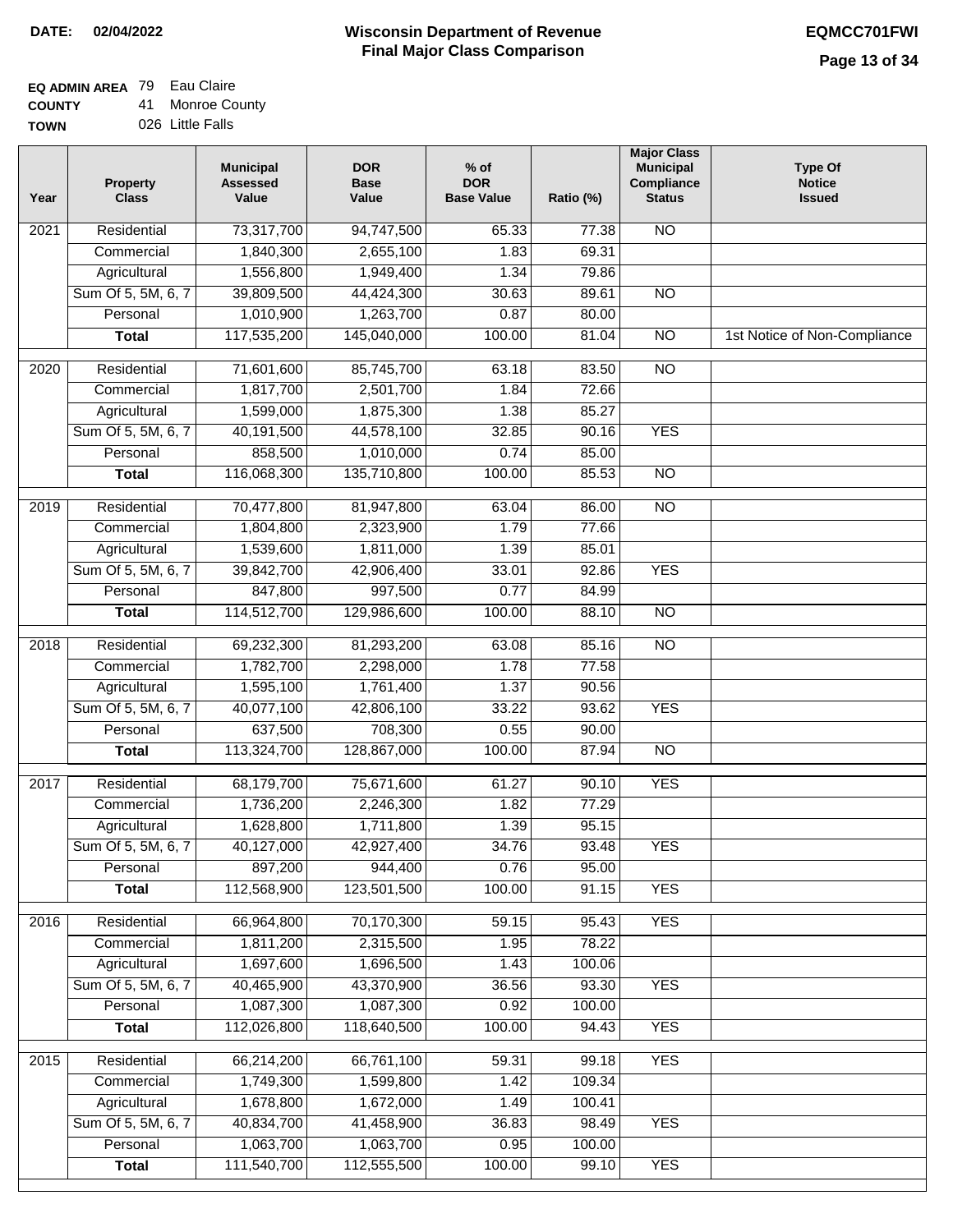### **EQ ADMIN AREA** 79 Eau Claire

**COUNTY TOWN** 41 Monroe County

028 New Lyme

| Year | <b>Property</b><br><b>Class</b> | <b>Municipal</b><br><b>Assessed</b><br>Value | <b>DOR</b><br><b>Base</b><br>Value | $%$ of<br><b>DOR</b><br><b>Base Value</b> | Ratio (%) | <b>Major Class</b><br><b>Municipal</b><br>Compliance<br><b>Status</b> | <b>Type Of</b><br><b>Notice</b><br><b>Issued</b> |
|------|---------------------------------|----------------------------------------------|------------------------------------|-------------------------------------------|-----------|-----------------------------------------------------------------------|--------------------------------------------------|
| 2021 | Residential                     | 10,407,000                                   | 14,039,900                         | 50.65                                     | 74.12     | N <sub>O</sub>                                                        |                                                  |
|      | Commercial                      | 244,600                                      | 362,000                            | 1.31                                      | 67.57     |                                                                       |                                                  |
|      | Agricultural                    | 326,800                                      | 384,000                            | 1.39                                      | 85.10     |                                                                       |                                                  |
|      | Sum Of 5, 5M, 6, 7              | 11,942,300                                   | 12,748,100                         | 45.99                                     | 93.68     | <b>YES</b>                                                            |                                                  |
|      | Personal                        | 157,500                                      | 185,300                            | 0.67                                      | 85.00     |                                                                       |                                                  |
|      | <b>Total</b>                    | 23,078,200                                   | 27,719,300                         | 100.00                                    | 83.26     | $\overline{NO}$                                                       | 2nd Notice of Non-Compliance                     |
| 2020 | Residential                     | 10,211,400                                   | 12,786,900                         | 48.56                                     | 79.86     | $\overline{NO}$                                                       |                                                  |
|      | Commercial                      | 244,600                                      | 362,000                            | 1.37                                      | 67.57     |                                                                       |                                                  |
|      | Agricultural                    | 332,800                                      | 370,100                            | 1.41                                      | 89.92     |                                                                       |                                                  |
|      | Sum Of 5, 5M, 6, 7              | 11,924,900                                   | 12,551,000                         | 47.66                                     | 95.01     | <b>YES</b>                                                            |                                                  |
|      | Personal                        | 237,600                                      | 264,000                            | 1.00                                      | 90.00     |                                                                       |                                                  |
|      | <b>Total</b>                    | 22,951,300                                   | 26,334,000                         | 100.00                                    | 87.15     | $\overline{NO}$                                                       | 1st Notice of Non-Compliance                     |
| 2019 | Residential                     | 10,185,600                                   | 11,928,400                         | 46.70                                     | 85.39     | $\overline{NO}$                                                       |                                                  |
|      | Commercial                      | 332,100                                      | 459,700                            | 1.80                                      | 72.24     |                                                                       |                                                  |
|      | Agricultural                    | 319,600                                      | 354,700                            | 1.39                                      | 90.10     |                                                                       |                                                  |
|      | Sum Of 5, 5M, 6, 7              | 11,962,200                                   | 12,456,100                         | 48.77                                     | 96.03     | <b>YES</b>                                                            |                                                  |
|      | Personal                        | 308,500                                      | 342,800                            | 1.34                                      | 89.99     |                                                                       |                                                  |
|      | <b>Total</b>                    | 23,108,000                                   | 25,541,700                         | 100.00                                    | 90.47     | $\overline{NO}$                                                       |                                                  |
| 2018 | Residential                     | 10,127,500                                   | 11,407,800                         | 46.74                                     | 88.78     | <b>NO</b>                                                             |                                                  |
|      | Commercial                      | 276,000                                      | 397,400                            | 1.63                                      | 69.45     |                                                                       |                                                  |
|      | Agricultural                    | 310,400                                      | 344,800                            | 1.41                                      | 90.02     |                                                                       |                                                  |
|      | Sum Of 5, 5M, 6, 7              | 11,657,300                                   | 12,142,600                         | 49.75                                     | 96.00     | <b>YES</b>                                                            |                                                  |
|      | Personal                        | 104,700                                      | 116,400                            | 0.48                                      | 89.95     |                                                                       |                                                  |
|      | <b>Total</b>                    | 22,475,900                                   | 24,409,000                         | 100.00                                    | 92.08     | <b>NO</b>                                                             |                                                  |
| 2017 | Residential                     | 9,596,300                                    | 10,808,500                         | 45.32                                     | 88.78     | <b>NO</b>                                                             |                                                  |
|      | Commercial                      | 176,500                                      | 286,800                            | 1.20                                      | 61.54     |                                                                       |                                                  |
|      | Agricultural                    | 321,500                                      | 337,200                            | 1.41                                      | 95.34     |                                                                       |                                                  |
|      | Sum Of 5, 5M, 6, 7              | 11,800,000                                   | 12,337,000                         | 51.73                                     | 95.65     | <b>YES</b>                                                            |                                                  |
|      | Personal                        | 73,500                                       | 77,400                             | 0.32                                      | 94.96     |                                                                       |                                                  |
|      | <b>Total</b>                    | 21,967,800                                   | 23,846,900                         | 100.00                                    | 92.12     | <b>NO</b>                                                             |                                                  |
| 2016 | Residential                     | 9,145,900                                    | 9,909,000                          | 43.02                                     | 92.30     | <b>YES</b>                                                            |                                                  |
|      | Commercial                      | 176,500                                      | 286,800                            | 1.25                                      | 61.54     |                                                                       |                                                  |
|      | Agricultural                    | 331,200                                      | 331,300                            | 1.44                                      | 99.97     |                                                                       |                                                  |
|      | Sum Of 5, 5M, 6, 7              | 11,886,900                                   | 12,387,300                         | 53.78                                     | 95.96     | <b>YES</b>                                                            |                                                  |
|      | Personal                        | 117,200                                      | 117,200                            | 0.51                                      | 100.00    |                                                                       |                                                  |
|      | <b>Total</b>                    | 21,657,700                                   | 23,031,600                         | 100.00                                    | 94.03     | <b>YES</b>                                                            |                                                  |
| 2015 | Residential                     | 8,923,300                                    | 8,530,500                          | 40.58                                     | 104.60    | <b>YES</b>                                                            |                                                  |
|      | Commercial                      | 176,500                                      | 164,000                            | 0.78                                      | 107.62    |                                                                       |                                                  |
|      | Agricultural                    | 327,000                                      | 327,100                            | 1.56                                      | 99.97     |                                                                       |                                                  |
|      | Sum Of 5, 5M, 6, 7              | 11,965,100                                   | 11,875,400                         | 56.49                                     | 100.76    | <b>YES</b>                                                            |                                                  |
|      | Personal                        | 123,400                                      | 123,400                            | 0.59                                      | 100.00    |                                                                       |                                                  |
|      | <b>Total</b>                    | 21,515,300                                   | 21,020,400                         | 100.00                                    | 102.35    | <b>YES</b>                                                            |                                                  |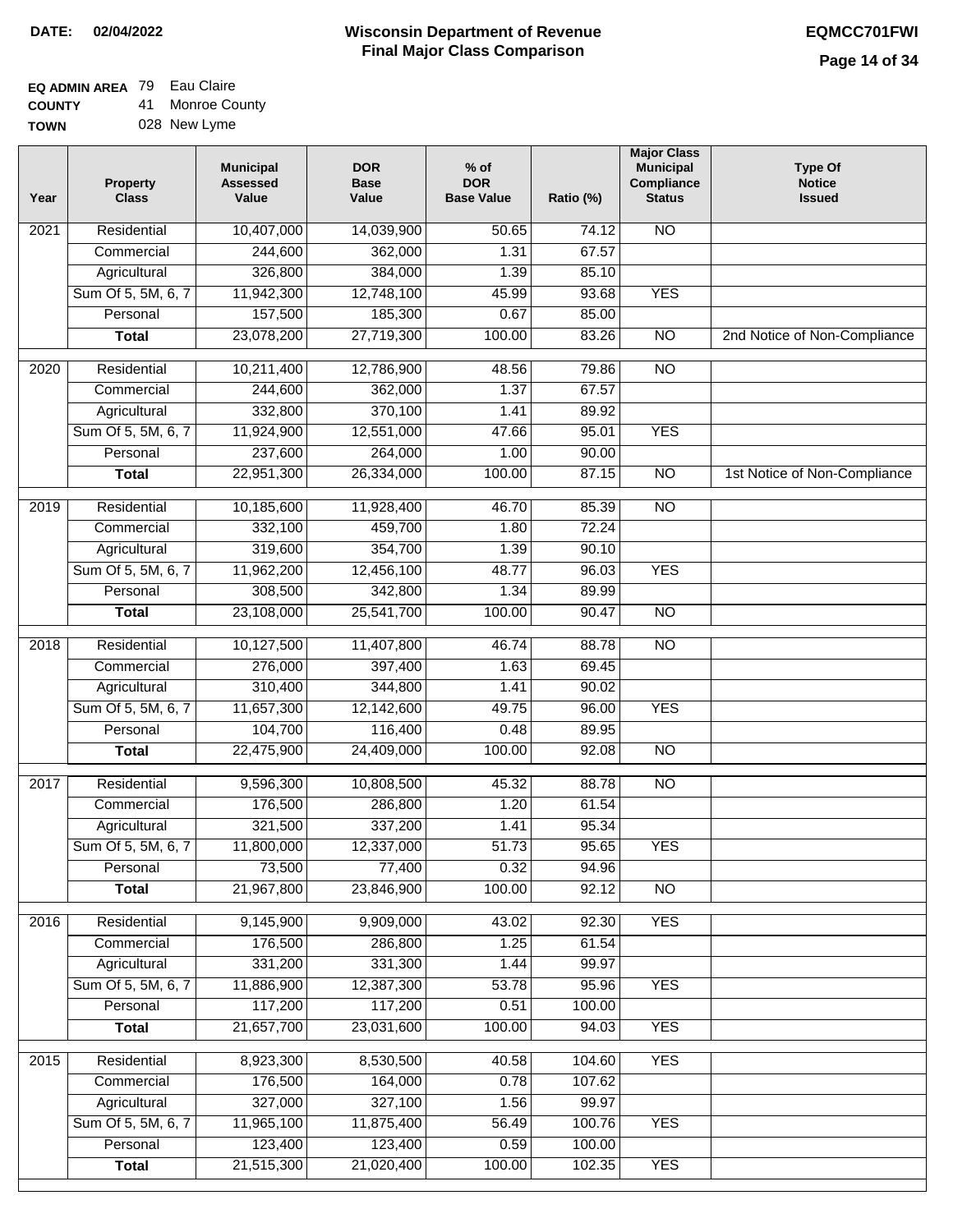## **EQ ADMIN AREA** 79 Eau Claire

**COUNTY** 41 Monroe County

**TOWN** 030 Oakdale

| Year | <b>Property</b><br><b>Class</b>    | <b>Municipal</b><br><b>Assessed</b><br>Value | <b>DOR</b><br><b>Base</b><br>Value | $%$ of<br><b>DOR</b><br><b>Base Value</b> | Ratio (%)        | <b>Major Class</b><br><b>Municipal</b><br>Compliance<br><b>Status</b> | <b>Type Of</b><br><b>Notice</b><br><b>Issued</b> |
|------|------------------------------------|----------------------------------------------|------------------------------------|-------------------------------------------|------------------|-----------------------------------------------------------------------|--------------------------------------------------|
| 2021 | Residential                        | 39,344,200                                   | 47,485,600                         | 67.38                                     | 82.86            | <b>NO</b>                                                             |                                                  |
|      | Commercial                         | 593,000                                      | 761,400                            | 1.08                                      | 77.88            |                                                                       |                                                  |
|      | Agricultural                       | 1,430,400                                    | 1,375,100                          | 1.95                                      | 104.02           |                                                                       |                                                  |
|      | Sum Of 5, 5M, 6, 7                 | 19,680,300                                   | 20,683,600                         | 29.35                                     | 95.15            | <b>YES</b>                                                            |                                                  |
|      | Personal                           | 171,475                                      | 164,900                            | 0.23                                      | 103.99           |                                                                       |                                                  |
|      | <b>Total</b>                       | 61,219,375                                   | 70,470,600                         | 100.00                                    | 86.87            | $\overline{NO}$                                                       |                                                  |
| 2020 | Residential                        | 38,121,100                                   | 41,708,100                         | 64.50                                     | 91.40            | <b>YES</b>                                                            |                                                  |
|      | Commercial                         | 450,200                                      | 624,100                            | 0.97                                      | 72.14            |                                                                       |                                                  |
|      | Agricultural                       | 1,379,400                                    | 1,325,800                          | 2.05                                      | 104.04           |                                                                       |                                                  |
|      | Sum Of 5, 5M, 6, 7                 | 19,549,000                                   | 20,787,100                         | 32.15                                     | 94.04            | <b>YES</b>                                                            |                                                  |
|      | Personal                           | 205,351                                      | 213,900                            | 0.33                                      | 96.00            |                                                                       |                                                  |
|      | <b>Total</b>                       | 59,705,051                                   | 64,659,000                         | 100.00                                    | 92.34            | <b>YES</b>                                                            |                                                  |
| 2019 | Residential                        | 37,996,300                                   | 40,763,200                         | 64.32                                     | 93.21            | <b>YES</b>                                                            |                                                  |
|      | Commercial                         | 450,200                                      | 636,800                            | 1.00                                      | 70.70            |                                                                       |                                                  |
|      | Agricultural                       | 1,324,500                                    | 1,271,100                          | 2.01                                      | 104.20           |                                                                       |                                                  |
|      | Sum Of 5, 5M, 6, 7                 | 19,672,400                                   | 20,464,600                         | 32.29                                     | 96.13            | <b>YES</b>                                                            |                                                  |
|      | Personal                           | 224,473                                      | 244,000                            | 0.38                                      | 92.00            |                                                                       |                                                  |
|      | <b>Total</b>                       | 59,667,873                                   | 63,379,700                         | 100.00                                    | 94.14            | <b>YES</b>                                                            |                                                  |
|      |                                    |                                              |                                    |                                           |                  |                                                                       |                                                  |
| 2018 | Residential                        | 37,767,900                                   | 40,924,000                         | 64.67                                     | 92.29            | <b>YES</b>                                                            |                                                  |
|      | Commercial                         | 450,200                                      | 636,800                            | 1.01                                      | 70.70            |                                                                       |                                                  |
|      | Agricultural                       | 1,291,600                                    | 1,239,900                          | 1.96                                      | 104.17           |                                                                       |                                                  |
|      | Sum Of 5, 5M, 6, 7                 | 19,717,100                                   | 20,264,800                         | 32.02                                     | 97.30            | <b>YES</b>                                                            |                                                  |
|      | Personal                           | 224,878                                      | 216,200                            | 0.34                                      | 104.01           |                                                                       |                                                  |
|      | <b>Total</b>                       | 59,451,678                                   | 63,281,700                         | 100.00                                    | 93.95            | <b>YES</b>                                                            |                                                  |
| 2017 | Residential                        | 37,295,100                                   | 38,188,800                         | 62.60                                     | 97.66            | <b>YES</b>                                                            |                                                  |
|      | Commercial                         | 453,400                                      | 596,800                            | 0.98                                      | 75.97            |                                                                       |                                                  |
|      | Agricultural                       | 1,258,000                                    | 1,208,100                          | 1.98                                      | 104.13           |                                                                       |                                                  |
|      | Sum Of 5, 5M, 6, 7                 | 20,085,700                                   | 20,912,300                         | 34.28                                     | 96.05            | <b>YES</b>                                                            |                                                  |
|      | Personal                           | 100,329                                      | 96,400                             | 0.16                                      | 104.08           |                                                                       |                                                  |
|      | <b>Total</b>                       | 59,192,529                                   | 61,002,400                         | 100.00                                    | 97.03            | <b>YES</b>                                                            |                                                  |
| 2016 | Residential                        | 36,995,300                                   | 37,903,000                         | 62.39                                     | 97.61            | <b>YES</b>                                                            |                                                  |
|      | Commercial                         | 453,400                                      | 596,800                            | 0.98                                      | 75.97            |                                                                       |                                                  |
|      | Agricultural                       | 1,238,800                                    | 1,190,800                          | 1.96                                      | 104.03           |                                                                       |                                                  |
|      | Sum Of 5, 5M, 6, 7                 | 20,161,800                                   | 20,957,900                         | 34.50                                     | 96.20            | <b>YES</b>                                                            |                                                  |
|      | Personal                           | 106,979                                      | 102,900                            | 0.17                                      | 103.96           |                                                                       |                                                  |
|      | <b>Total</b>                       | 58,956,279                                   | 60,751,400                         | 100.00                                    | 97.05            | <b>YES</b>                                                            |                                                  |
|      |                                    |                                              |                                    |                                           |                  |                                                                       |                                                  |
| 2015 | Residential                        | 36,549,100                                   | 37,954,000                         | 63.65                                     | 96.30            | <b>YES</b>                                                            |                                                  |
|      | Commercial                         | 453,400                                      | 433,200                            | 0.73<br>1.97                              | 104.66<br>104.11 |                                                                       |                                                  |
|      | Agricultural<br>Sum Of 5, 5M, 6, 7 | 1,221,800<br>20,098,100                      | 1,173,600<br>19,951,200            | 33.46                                     | 100.74           | <b>YES</b>                                                            |                                                  |
|      | Personal                           | 124,820                                      | 120,000                            | 0.20                                      | 104.02           |                                                                       |                                                  |
|      | <b>Total</b>                       | 58,447,220                                   | 59,632,000                         | 100.00                                    | 98.01            | <b>YES</b>                                                            |                                                  |
|      |                                    |                                              |                                    |                                           |                  |                                                                       |                                                  |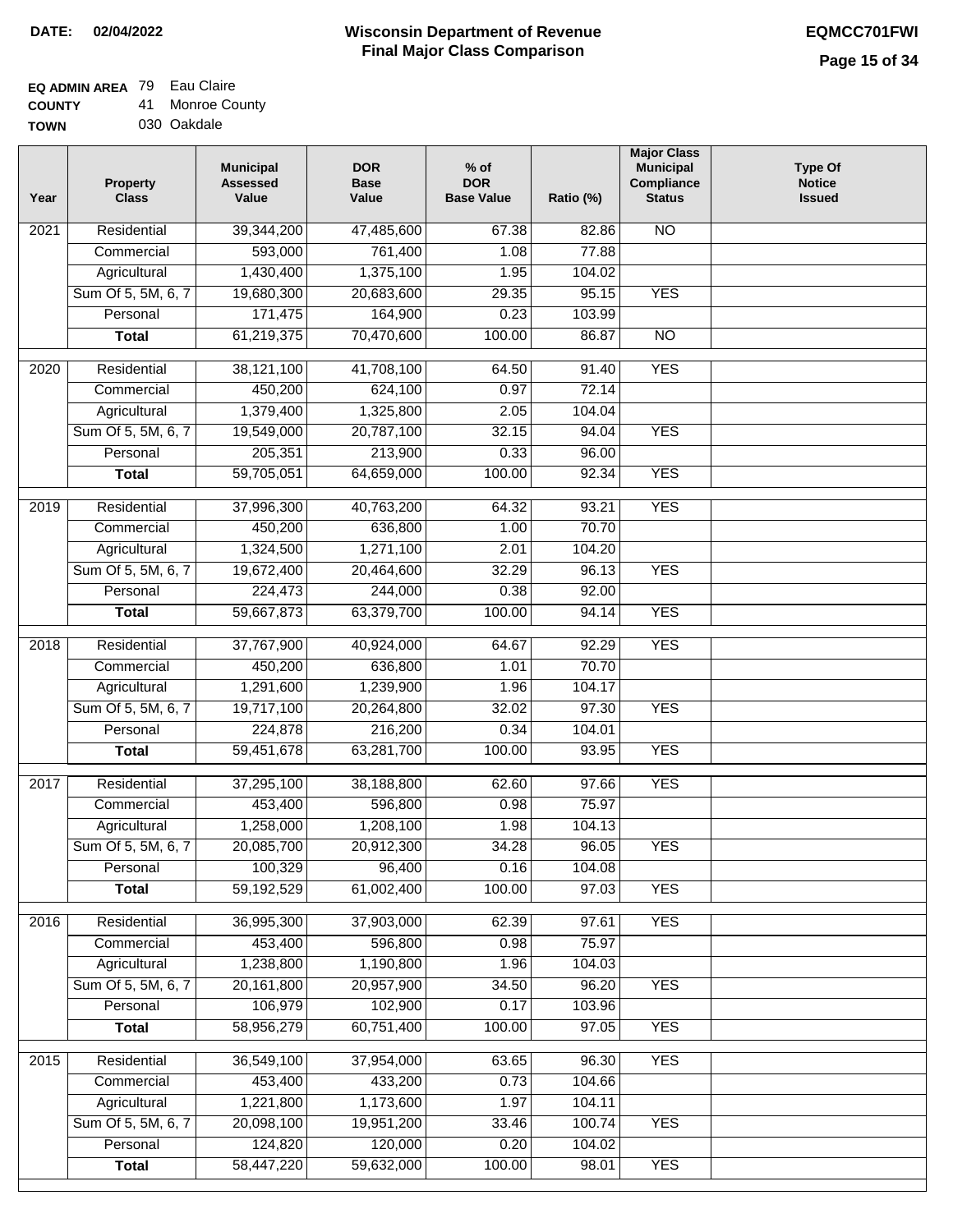## **EQ ADMIN AREA** 79 Eau Claire

| <b>COUNTY</b> |  | 41 Monroe County |
|---------------|--|------------------|
|---------------|--|------------------|

**TOWN** 032 Portland

| Year              | <b>Property</b><br><b>Class</b> | <b>Municipal</b><br><b>Assessed</b><br>Value | <b>DOR</b><br><b>Base</b><br>Value | % of<br><b>DOR</b><br><b>Base Value</b> | Ratio (%)      | <b>Major Class</b><br><b>Municipal</b><br>Compliance<br><b>Status</b> | <b>Type Of</b><br><b>Notice</b><br><b>Issued</b> |
|-------------------|---------------------------------|----------------------------------------------|------------------------------------|-----------------------------------------|----------------|-----------------------------------------------------------------------|--------------------------------------------------|
| $\overline{202}1$ | Residential                     | 31,030,900                                   | 30,981,400                         | 46.45                                   | 100.16         | <b>YES</b>                                                            |                                                  |
|                   | Commercial                      | 879,600                                      | 829,700                            | 1.24                                    | 106.01         |                                                                       |                                                  |
|                   | Agricultural                    | 1,866,900                                    | 1,854,200                          | 2.78                                    | 100.68         |                                                                       |                                                  |
|                   | Sum Of 5, 5M, 6, 7              | 34,919,500                                   | 32,698,100                         | 49.03                                   | 106.79         | <b>YES</b>                                                            |                                                  |
|                   | Personal                        | 328,800                                      | 328,800                            | 0.49                                    | 100.00         |                                                                       |                                                  |
|                   | <b>Total</b>                    | 69,025,700                                   | 66,692,200                         | 100.00                                  | 103.50         | <b>YES</b>                                                            |                                                  |
| $\overline{2020}$ | Residential                     | 20,251,400                                   | 28,031,800                         | 43.54                                   | 72.24          | $\overline{NO}$                                                       |                                                  |
|                   | Commercial                      | 635,200                                      | 803,700                            | 1.25                                    | 79.03          |                                                                       |                                                  |
|                   | Agricultural                    | 1,523,300                                    | 1,781,000                          | 2.77                                    | 85.53          |                                                                       |                                                  |
|                   | Sum Of 5, 5M, 6, 7              | 31,298,400                                   | 33,470,400                         | 51.98                                   | 93.51          | <b>YES</b>                                                            |                                                  |
|                   | Personal                        | 255,100                                      | 300,100                            | 0.47                                    | 85.00          |                                                                       |                                                  |
|                   | <b>Total</b>                    | 53,963,400                                   | 64,387,000                         | 100.00                                  | 83.81          | $\overline{NO}$                                                       | 2nd Notice of Non-Compliance                     |
| 2019              | Residential                     | 19,721,200                                   | 25,615,000                         | 41.45                                   | 76.99          | $\overline{N}$                                                        |                                                  |
|                   | Commercial                      | 635,200                                      | 751,100                            | 1.22                                    | 84.57          |                                                                       |                                                  |
|                   | Agricultural                    | 1,450,800                                    | 1,709,000                          | 2.77                                    | 84.89          |                                                                       |                                                  |
|                   | Sum Of 5, 5M, 6, 7              | 31,176,600                                   | 33,429,900                         | 54.10                                   | 93.26          | <b>YES</b>                                                            |                                                  |
|                   | Personal                        | 246,800                                      | 290,400                            | 0.47                                    | 84.99          |                                                                       |                                                  |
|                   | <b>Total</b>                    | 53,230,600                                   | 61,795,400                         | 100.00                                  | 86.14          | $\overline{NO}$                                                       | 1st Notice of Non-Compliance                     |
|                   | Residential                     | 19,903,000                                   | 24,875,100                         |                                         |                | $\overline{NO}$                                                       |                                                  |
| 2018              | Commercial                      | 540,100                                      | 640,000                            | 41.17<br>1.06                           | 80.01<br>84.39 |                                                                       |                                                  |
|                   | Agricultural                    | 1,505,600                                    | 1,668,000                          | 2.76                                    | 90.26          |                                                                       |                                                  |
|                   | Sum Of 5, 5M, 6, 7              | 31,071,000                                   | 33,004,600                         | 54.62                                   | 94.14          | <b>YES</b>                                                            |                                                  |
|                   | Personal                        | 214,600                                      | 238,400                            | 0.39                                    | 90.02          |                                                                       |                                                  |
|                   | <b>Total</b>                    | 53,234,300                                   | 60,426,100                         | 100.00                                  | 88.10          | <b>NO</b>                                                             |                                                  |
|                   |                                 |                                              |                                    |                                         |                |                                                                       |                                                  |
| 2017              | Residential                     | 19,350,200                                   | 23,335,000                         | 39.89                                   | 82.92          | $\overline{NO}$                                                       |                                                  |
|                   | Commercial                      | 266,700                                      | 336,300                            | 0.57                                    | 79.30          |                                                                       |                                                  |
|                   | Agricultural                    | 1,465,800                                    | 1,625,300                          | 2.78                                    | 90.19          |                                                                       |                                                  |
|                   | Sum Of 5, 5M, 6, 7              | 30,695,300                                   | 32,727,300                         | 55.94                                   | 93.79          | <b>YES</b>                                                            |                                                  |
|                   | Personal                        | 431,100                                      | 479,000                            | 0.82                                    | 90.00          |                                                                       |                                                  |
|                   | <b>Total</b>                    | 52,209,100                                   | 58,502,900                         | 100.00                                  | 89.24          | <b>NO</b>                                                             |                                                  |
| 2016              | Residential                     | 18,975,200                                   | 22,927,600                         | 39.87                                   | 82.76          | N <sub>O</sub>                                                        |                                                  |
|                   | Commercial                      | 246,700                                      | 334,900                            | 0.58                                    | 73.66          |                                                                       |                                                  |
|                   | Agricultural                    | 1,522,500                                    | 1,596,200                          | 2.78                                    | 95.38          |                                                                       |                                                  |
|                   | Sum Of 5, 5M, 6, 7              | 30,276,000                                   | 32,310,000                         | 56.18                                   | 93.70          | <b>YES</b>                                                            |                                                  |
|                   | Personal                        | 324,600                                      | 341,700                            | 0.59                                    | 95.00          |                                                                       |                                                  |
|                   | <b>Total</b>                    | 51,345,000                                   | 57,510,400                         | 100.00                                  | 89.28          | N <sub>O</sub>                                                        |                                                  |
| 2015              | Residential                     | 18,846,700                                   | 20,886,100                         | 39.05                                   | 90.24          | <b>YES</b>                                                            |                                                  |
|                   | Commercial                      | 212,800                                      | 209,700                            | 0.39                                    | 101.48         |                                                                       |                                                  |
|                   | Agricultural                    | 1,577,500                                    | 1,578,300                          | 2.95                                    | 99.95          |                                                                       |                                                  |
|                   | Sum Of 5, 5M, 6, 7              | 29,940,300                                   | 30,471,600                         | 56.97                                   | 98.26          | <b>YES</b>                                                            |                                                  |
|                   | Personal                        | 338,500                                      | 338,500                            | 0.63                                    | 100.00         |                                                                       |                                                  |
|                   | <b>Total</b>                    | 50,915,800                                   | 53,484,200                         | 100.00                                  | 95.20          | <b>YES</b>                                                            |                                                  |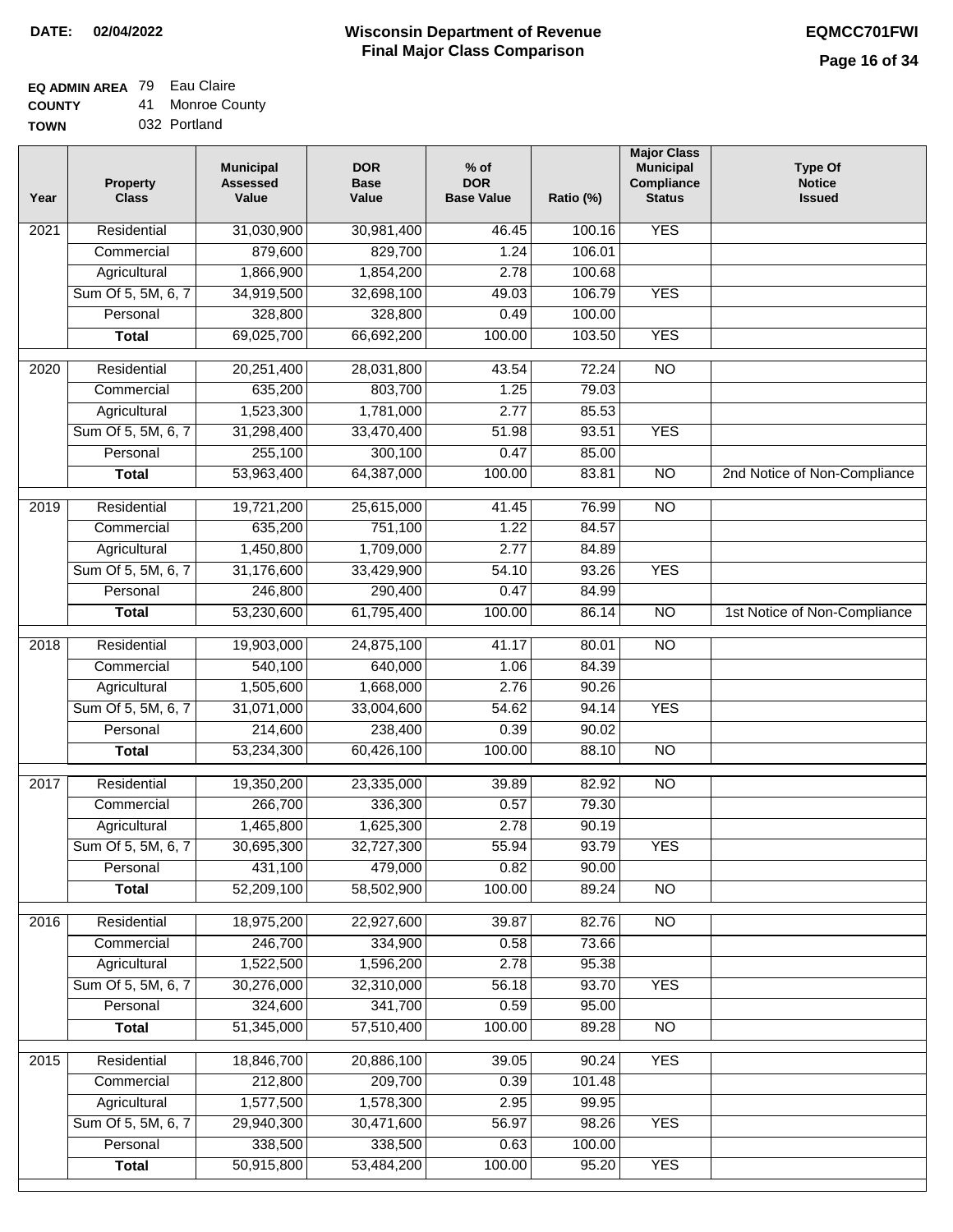## **EQ ADMIN AREA** 79 Eau Claire

**COUNTY TOWN** 41 Monroe County

| . T | 4 I | <b>IVIUI IIUU CU</b> |
|-----|-----|----------------------|
|     |     | 034 Ridgeville       |

| <b>YES</b><br>Residential<br>$\overline{202}1$<br>27,939,100<br>27,710,400<br>60.30<br>100.83<br>761,400<br>752,700<br>1.64<br>101.16<br>Commercial<br>Agricultural<br>1,825,300<br>1,823,700<br>3.97<br>100.09<br>Sum Of 5, 5M, 6, 7<br>15,666,200<br>15,552,800<br>33.85<br>100.73<br><b>YES</b><br>112,160<br>112,100<br>100.05<br>Personal<br>0.24<br>46,304,160<br>45,951,700<br>100.00<br>100.77<br><b>YES</b><br><b>Total</b><br>$\overline{NO}$<br>$\overline{2020}$<br>Residential<br>19,735,900<br>25,408,500<br>59.44<br>77.67<br>658,500<br>752,700<br>1.76<br>87.49<br>Commercial<br>1,764,400<br>1,760,100<br>4.12<br>100.24<br>Agricultural<br>Sum Of 5, 5M, 6, 7<br>13,627,000<br><b>YES</b><br>14,676,900<br>34.33<br>92.85<br>150,700<br>90.00<br>Personal<br>135,628<br>0.35<br>$\overline{NO}$<br>35,921,428<br>42,748,900<br>100.00<br>2nd Notice of Non-Compliance<br><b>Total</b><br>84.03<br>2019<br>Residential<br>19,354,300<br>23,140,600<br>57.17<br>83.64<br>$\overline{NO}$<br>657,700<br>767,100<br>85.74<br>Commercial<br>1.90<br>1,693,300<br>1,686,800<br>100.39<br>Agricultural<br>4.17<br><b>YES</b><br>Sum Of 5, 5M, 6, 7<br>13,481,300<br>14,740,900<br>36.42<br>91.46<br>Personal<br>143,361<br>143,400<br>0.35<br>99.97<br>40,478,800<br>100.00<br>$\overline{NO}$<br><b>Total</b><br>35,329,961<br>87.28<br>1st Notice of Non-Compliance<br>Residential<br>18,870,700<br>21,179,500<br>55.55<br>$\overline{NO}$<br>2018<br>89.10<br>657,700<br>767,100<br>85.74<br>Commercial<br>2.01<br>1,643,500<br>100.13<br>Agricultural<br>1,645,600<br>4.31<br>Sum Of 5, 5M, 6, 7<br>13,289,000<br>14,389,900<br>92.35<br><b>YES</b><br>37.74<br>Personal<br>148,036<br>148,000<br>0.39<br>100.02<br>34,611,036<br>38,128,000<br>100.00<br>90.78<br><b>NO</b><br><b>Total</b><br>$\overline{2017}$<br>Residential<br>18,505,100<br>21,241,400<br>87.12<br>$\overline{NO}$<br>54.83<br>Commercial<br>657,700<br>767,100<br>1.98<br>85.74<br>1,600,000<br>1,599,500<br>4.13<br>100.03<br>Agricultural<br>37.91<br>Sum Of 5, 5M, 6, 7<br>13,312,700<br>14,685,200<br>90.65<br><b>YES</b><br>Personal<br>446,873<br>446,800<br>1.15<br>100.02<br>34,522,373<br>38,740,000<br>100.00<br>89.11<br><b>Total</b><br><b>NO</b><br>Residential<br>18,428,900<br>21,310,500<br>$\overline{NO}$<br>2016<br>55.14<br>86.48<br>657,700<br>767,100<br>85.74<br>Commercial<br>1.98<br>1,578,400<br>1,577,800<br>4.08<br>100.04<br>Agricultural<br>Sum Of 5, 5M, 6, 7<br>14,474,600<br><b>YES</b><br>13,217,600<br>37.45<br>91.32<br>518,296<br>518,300<br>100.00<br>Personal<br>1.34<br>34,400,896<br>38,648,300<br>100.00<br>$\overline{NO}$<br><b>Total</b><br>89.01<br><b>YES</b><br>Residential<br>18,155,700<br>19,305,700<br>54.38<br>94.04<br>2015<br>641,700<br>554,000<br>1.56<br>115.83<br>Commercial<br>1,562,200<br>1,560,800<br>4.40<br>100.09<br>Agricultural<br>Sum Of 5, 5M, 6, 7<br>12,793,200<br>13,489,400<br>94.84<br><b>YES</b><br>38.00<br>590,593<br>590,600<br>Personal<br>1.66<br>100.00<br>35,500,500<br>33,743,393<br>100.00<br>95.05<br><b>YES</b><br><b>Total</b> | Year | <b>Property</b><br><b>Class</b> | <b>Municipal</b><br><b>Assessed</b><br>Value | <b>DOR</b><br><b>Base</b><br>Value | $%$ of<br><b>DOR</b><br><b>Base Value</b> | Ratio (%) | <b>Major Class</b><br><b>Municipal</b><br>Compliance<br><b>Status</b> | <b>Type Of</b><br><b>Notice</b><br><b>Issued</b> |
|---------------------------------------------------------------------------------------------------------------------------------------------------------------------------------------------------------------------------------------------------------------------------------------------------------------------------------------------------------------------------------------------------------------------------------------------------------------------------------------------------------------------------------------------------------------------------------------------------------------------------------------------------------------------------------------------------------------------------------------------------------------------------------------------------------------------------------------------------------------------------------------------------------------------------------------------------------------------------------------------------------------------------------------------------------------------------------------------------------------------------------------------------------------------------------------------------------------------------------------------------------------------------------------------------------------------------------------------------------------------------------------------------------------------------------------------------------------------------------------------------------------------------------------------------------------------------------------------------------------------------------------------------------------------------------------------------------------------------------------------------------------------------------------------------------------------------------------------------------------------------------------------------------------------------------------------------------------------------------------------------------------------------------------------------------------------------------------------------------------------------------------------------------------------------------------------------------------------------------------------------------------------------------------------------------------------------------------------------------------------------------------------------------------------------------------------------------------------------------------------------------------------------------------------------------------------------------------------------------------------------------------------------------------------------------------------------------------------------------------------------------------------------------------------------------------------------------------------------------------------------------------------------------------------------------------------------------------------------------------------------------------------------------------------------------------------------------------------------------------|------|---------------------------------|----------------------------------------------|------------------------------------|-------------------------------------------|-----------|-----------------------------------------------------------------------|--------------------------------------------------|
|                                                                                                                                                                                                                                                                                                                                                                                                                                                                                                                                                                                                                                                                                                                                                                                                                                                                                                                                                                                                                                                                                                                                                                                                                                                                                                                                                                                                                                                                                                                                                                                                                                                                                                                                                                                                                                                                                                                                                                                                                                                                                                                                                                                                                                                                                                                                                                                                                                                                                                                                                                                                                                                                                                                                                                                                                                                                                                                                                                                                                                                                                                               |      |                                 |                                              |                                    |                                           |           |                                                                       |                                                  |
|                                                                                                                                                                                                                                                                                                                                                                                                                                                                                                                                                                                                                                                                                                                                                                                                                                                                                                                                                                                                                                                                                                                                                                                                                                                                                                                                                                                                                                                                                                                                                                                                                                                                                                                                                                                                                                                                                                                                                                                                                                                                                                                                                                                                                                                                                                                                                                                                                                                                                                                                                                                                                                                                                                                                                                                                                                                                                                                                                                                                                                                                                                               |      |                                 |                                              |                                    |                                           |           |                                                                       |                                                  |
|                                                                                                                                                                                                                                                                                                                                                                                                                                                                                                                                                                                                                                                                                                                                                                                                                                                                                                                                                                                                                                                                                                                                                                                                                                                                                                                                                                                                                                                                                                                                                                                                                                                                                                                                                                                                                                                                                                                                                                                                                                                                                                                                                                                                                                                                                                                                                                                                                                                                                                                                                                                                                                                                                                                                                                                                                                                                                                                                                                                                                                                                                                               |      |                                 |                                              |                                    |                                           |           |                                                                       |                                                  |
|                                                                                                                                                                                                                                                                                                                                                                                                                                                                                                                                                                                                                                                                                                                                                                                                                                                                                                                                                                                                                                                                                                                                                                                                                                                                                                                                                                                                                                                                                                                                                                                                                                                                                                                                                                                                                                                                                                                                                                                                                                                                                                                                                                                                                                                                                                                                                                                                                                                                                                                                                                                                                                                                                                                                                                                                                                                                                                                                                                                                                                                                                                               |      |                                 |                                              |                                    |                                           |           |                                                                       |                                                  |
|                                                                                                                                                                                                                                                                                                                                                                                                                                                                                                                                                                                                                                                                                                                                                                                                                                                                                                                                                                                                                                                                                                                                                                                                                                                                                                                                                                                                                                                                                                                                                                                                                                                                                                                                                                                                                                                                                                                                                                                                                                                                                                                                                                                                                                                                                                                                                                                                                                                                                                                                                                                                                                                                                                                                                                                                                                                                                                                                                                                                                                                                                                               |      |                                 |                                              |                                    |                                           |           |                                                                       |                                                  |
|                                                                                                                                                                                                                                                                                                                                                                                                                                                                                                                                                                                                                                                                                                                                                                                                                                                                                                                                                                                                                                                                                                                                                                                                                                                                                                                                                                                                                                                                                                                                                                                                                                                                                                                                                                                                                                                                                                                                                                                                                                                                                                                                                                                                                                                                                                                                                                                                                                                                                                                                                                                                                                                                                                                                                                                                                                                                                                                                                                                                                                                                                                               |      |                                 |                                              |                                    |                                           |           |                                                                       |                                                  |
|                                                                                                                                                                                                                                                                                                                                                                                                                                                                                                                                                                                                                                                                                                                                                                                                                                                                                                                                                                                                                                                                                                                                                                                                                                                                                                                                                                                                                                                                                                                                                                                                                                                                                                                                                                                                                                                                                                                                                                                                                                                                                                                                                                                                                                                                                                                                                                                                                                                                                                                                                                                                                                                                                                                                                                                                                                                                                                                                                                                                                                                                                                               |      |                                 |                                              |                                    |                                           |           |                                                                       |                                                  |
|                                                                                                                                                                                                                                                                                                                                                                                                                                                                                                                                                                                                                                                                                                                                                                                                                                                                                                                                                                                                                                                                                                                                                                                                                                                                                                                                                                                                                                                                                                                                                                                                                                                                                                                                                                                                                                                                                                                                                                                                                                                                                                                                                                                                                                                                                                                                                                                                                                                                                                                                                                                                                                                                                                                                                                                                                                                                                                                                                                                                                                                                                                               |      |                                 |                                              |                                    |                                           |           |                                                                       |                                                  |
|                                                                                                                                                                                                                                                                                                                                                                                                                                                                                                                                                                                                                                                                                                                                                                                                                                                                                                                                                                                                                                                                                                                                                                                                                                                                                                                                                                                                                                                                                                                                                                                                                                                                                                                                                                                                                                                                                                                                                                                                                                                                                                                                                                                                                                                                                                                                                                                                                                                                                                                                                                                                                                                                                                                                                                                                                                                                                                                                                                                                                                                                                                               |      |                                 |                                              |                                    |                                           |           |                                                                       |                                                  |
|                                                                                                                                                                                                                                                                                                                                                                                                                                                                                                                                                                                                                                                                                                                                                                                                                                                                                                                                                                                                                                                                                                                                                                                                                                                                                                                                                                                                                                                                                                                                                                                                                                                                                                                                                                                                                                                                                                                                                                                                                                                                                                                                                                                                                                                                                                                                                                                                                                                                                                                                                                                                                                                                                                                                                                                                                                                                                                                                                                                                                                                                                                               |      |                                 |                                              |                                    |                                           |           |                                                                       |                                                  |
|                                                                                                                                                                                                                                                                                                                                                                                                                                                                                                                                                                                                                                                                                                                                                                                                                                                                                                                                                                                                                                                                                                                                                                                                                                                                                                                                                                                                                                                                                                                                                                                                                                                                                                                                                                                                                                                                                                                                                                                                                                                                                                                                                                                                                                                                                                                                                                                                                                                                                                                                                                                                                                                                                                                                                                                                                                                                                                                                                                                                                                                                                                               |      |                                 |                                              |                                    |                                           |           |                                                                       |                                                  |
|                                                                                                                                                                                                                                                                                                                                                                                                                                                                                                                                                                                                                                                                                                                                                                                                                                                                                                                                                                                                                                                                                                                                                                                                                                                                                                                                                                                                                                                                                                                                                                                                                                                                                                                                                                                                                                                                                                                                                                                                                                                                                                                                                                                                                                                                                                                                                                                                                                                                                                                                                                                                                                                                                                                                                                                                                                                                                                                                                                                                                                                                                                               |      |                                 |                                              |                                    |                                           |           |                                                                       |                                                  |
|                                                                                                                                                                                                                                                                                                                                                                                                                                                                                                                                                                                                                                                                                                                                                                                                                                                                                                                                                                                                                                                                                                                                                                                                                                                                                                                                                                                                                                                                                                                                                                                                                                                                                                                                                                                                                                                                                                                                                                                                                                                                                                                                                                                                                                                                                                                                                                                                                                                                                                                                                                                                                                                                                                                                                                                                                                                                                                                                                                                                                                                                                                               |      |                                 |                                              |                                    |                                           |           |                                                                       |                                                  |
|                                                                                                                                                                                                                                                                                                                                                                                                                                                                                                                                                                                                                                                                                                                                                                                                                                                                                                                                                                                                                                                                                                                                                                                                                                                                                                                                                                                                                                                                                                                                                                                                                                                                                                                                                                                                                                                                                                                                                                                                                                                                                                                                                                                                                                                                                                                                                                                                                                                                                                                                                                                                                                                                                                                                                                                                                                                                                                                                                                                                                                                                                                               |      |                                 |                                              |                                    |                                           |           |                                                                       |                                                  |
|                                                                                                                                                                                                                                                                                                                                                                                                                                                                                                                                                                                                                                                                                                                                                                                                                                                                                                                                                                                                                                                                                                                                                                                                                                                                                                                                                                                                                                                                                                                                                                                                                                                                                                                                                                                                                                                                                                                                                                                                                                                                                                                                                                                                                                                                                                                                                                                                                                                                                                                                                                                                                                                                                                                                                                                                                                                                                                                                                                                                                                                                                                               |      |                                 |                                              |                                    |                                           |           |                                                                       |                                                  |
|                                                                                                                                                                                                                                                                                                                                                                                                                                                                                                                                                                                                                                                                                                                                                                                                                                                                                                                                                                                                                                                                                                                                                                                                                                                                                                                                                                                                                                                                                                                                                                                                                                                                                                                                                                                                                                                                                                                                                                                                                                                                                                                                                                                                                                                                                                                                                                                                                                                                                                                                                                                                                                                                                                                                                                                                                                                                                                                                                                                                                                                                                                               |      |                                 |                                              |                                    |                                           |           |                                                                       |                                                  |
|                                                                                                                                                                                                                                                                                                                                                                                                                                                                                                                                                                                                                                                                                                                                                                                                                                                                                                                                                                                                                                                                                                                                                                                                                                                                                                                                                                                                                                                                                                                                                                                                                                                                                                                                                                                                                                                                                                                                                                                                                                                                                                                                                                                                                                                                                                                                                                                                                                                                                                                                                                                                                                                                                                                                                                                                                                                                                                                                                                                                                                                                                                               |      |                                 |                                              |                                    |                                           |           |                                                                       |                                                  |
|                                                                                                                                                                                                                                                                                                                                                                                                                                                                                                                                                                                                                                                                                                                                                                                                                                                                                                                                                                                                                                                                                                                                                                                                                                                                                                                                                                                                                                                                                                                                                                                                                                                                                                                                                                                                                                                                                                                                                                                                                                                                                                                                                                                                                                                                                                                                                                                                                                                                                                                                                                                                                                                                                                                                                                                                                                                                                                                                                                                                                                                                                                               |      |                                 |                                              |                                    |                                           |           |                                                                       |                                                  |
|                                                                                                                                                                                                                                                                                                                                                                                                                                                                                                                                                                                                                                                                                                                                                                                                                                                                                                                                                                                                                                                                                                                                                                                                                                                                                                                                                                                                                                                                                                                                                                                                                                                                                                                                                                                                                                                                                                                                                                                                                                                                                                                                                                                                                                                                                                                                                                                                                                                                                                                                                                                                                                                                                                                                                                                                                                                                                                                                                                                                                                                                                                               |      |                                 |                                              |                                    |                                           |           |                                                                       |                                                  |
|                                                                                                                                                                                                                                                                                                                                                                                                                                                                                                                                                                                                                                                                                                                                                                                                                                                                                                                                                                                                                                                                                                                                                                                                                                                                                                                                                                                                                                                                                                                                                                                                                                                                                                                                                                                                                                                                                                                                                                                                                                                                                                                                                                                                                                                                                                                                                                                                                                                                                                                                                                                                                                                                                                                                                                                                                                                                                                                                                                                                                                                                                                               |      |                                 |                                              |                                    |                                           |           |                                                                       |                                                  |
|                                                                                                                                                                                                                                                                                                                                                                                                                                                                                                                                                                                                                                                                                                                                                                                                                                                                                                                                                                                                                                                                                                                                                                                                                                                                                                                                                                                                                                                                                                                                                                                                                                                                                                                                                                                                                                                                                                                                                                                                                                                                                                                                                                                                                                                                                                                                                                                                                                                                                                                                                                                                                                                                                                                                                                                                                                                                                                                                                                                                                                                                                                               |      |                                 |                                              |                                    |                                           |           |                                                                       |                                                  |
|                                                                                                                                                                                                                                                                                                                                                                                                                                                                                                                                                                                                                                                                                                                                                                                                                                                                                                                                                                                                                                                                                                                                                                                                                                                                                                                                                                                                                                                                                                                                                                                                                                                                                                                                                                                                                                                                                                                                                                                                                                                                                                                                                                                                                                                                                                                                                                                                                                                                                                                                                                                                                                                                                                                                                                                                                                                                                                                                                                                                                                                                                                               |      |                                 |                                              |                                    |                                           |           |                                                                       |                                                  |
|                                                                                                                                                                                                                                                                                                                                                                                                                                                                                                                                                                                                                                                                                                                                                                                                                                                                                                                                                                                                                                                                                                                                                                                                                                                                                                                                                                                                                                                                                                                                                                                                                                                                                                                                                                                                                                                                                                                                                                                                                                                                                                                                                                                                                                                                                                                                                                                                                                                                                                                                                                                                                                                                                                                                                                                                                                                                                                                                                                                                                                                                                                               |      |                                 |                                              |                                    |                                           |           |                                                                       |                                                  |
|                                                                                                                                                                                                                                                                                                                                                                                                                                                                                                                                                                                                                                                                                                                                                                                                                                                                                                                                                                                                                                                                                                                                                                                                                                                                                                                                                                                                                                                                                                                                                                                                                                                                                                                                                                                                                                                                                                                                                                                                                                                                                                                                                                                                                                                                                                                                                                                                                                                                                                                                                                                                                                                                                                                                                                                                                                                                                                                                                                                                                                                                                                               |      |                                 |                                              |                                    |                                           |           |                                                                       |                                                  |
|                                                                                                                                                                                                                                                                                                                                                                                                                                                                                                                                                                                                                                                                                                                                                                                                                                                                                                                                                                                                                                                                                                                                                                                                                                                                                                                                                                                                                                                                                                                                                                                                                                                                                                                                                                                                                                                                                                                                                                                                                                                                                                                                                                                                                                                                                                                                                                                                                                                                                                                                                                                                                                                                                                                                                                                                                                                                                                                                                                                                                                                                                                               |      |                                 |                                              |                                    |                                           |           |                                                                       |                                                  |
|                                                                                                                                                                                                                                                                                                                                                                                                                                                                                                                                                                                                                                                                                                                                                                                                                                                                                                                                                                                                                                                                                                                                                                                                                                                                                                                                                                                                                                                                                                                                                                                                                                                                                                                                                                                                                                                                                                                                                                                                                                                                                                                                                                                                                                                                                                                                                                                                                                                                                                                                                                                                                                                                                                                                                                                                                                                                                                                                                                                                                                                                                                               |      |                                 |                                              |                                    |                                           |           |                                                                       |                                                  |
|                                                                                                                                                                                                                                                                                                                                                                                                                                                                                                                                                                                                                                                                                                                                                                                                                                                                                                                                                                                                                                                                                                                                                                                                                                                                                                                                                                                                                                                                                                                                                                                                                                                                                                                                                                                                                                                                                                                                                                                                                                                                                                                                                                                                                                                                                                                                                                                                                                                                                                                                                                                                                                                                                                                                                                                                                                                                                                                                                                                                                                                                                                               |      |                                 |                                              |                                    |                                           |           |                                                                       |                                                  |
|                                                                                                                                                                                                                                                                                                                                                                                                                                                                                                                                                                                                                                                                                                                                                                                                                                                                                                                                                                                                                                                                                                                                                                                                                                                                                                                                                                                                                                                                                                                                                                                                                                                                                                                                                                                                                                                                                                                                                                                                                                                                                                                                                                                                                                                                                                                                                                                                                                                                                                                                                                                                                                                                                                                                                                                                                                                                                                                                                                                                                                                                                                               |      |                                 |                                              |                                    |                                           |           |                                                                       |                                                  |
|                                                                                                                                                                                                                                                                                                                                                                                                                                                                                                                                                                                                                                                                                                                                                                                                                                                                                                                                                                                                                                                                                                                                                                                                                                                                                                                                                                                                                                                                                                                                                                                                                                                                                                                                                                                                                                                                                                                                                                                                                                                                                                                                                                                                                                                                                                                                                                                                                                                                                                                                                                                                                                                                                                                                                                                                                                                                                                                                                                                                                                                                                                               |      |                                 |                                              |                                    |                                           |           |                                                                       |                                                  |
|                                                                                                                                                                                                                                                                                                                                                                                                                                                                                                                                                                                                                                                                                                                                                                                                                                                                                                                                                                                                                                                                                                                                                                                                                                                                                                                                                                                                                                                                                                                                                                                                                                                                                                                                                                                                                                                                                                                                                                                                                                                                                                                                                                                                                                                                                                                                                                                                                                                                                                                                                                                                                                                                                                                                                                                                                                                                                                                                                                                                                                                                                                               |      |                                 |                                              |                                    |                                           |           |                                                                       |                                                  |
|                                                                                                                                                                                                                                                                                                                                                                                                                                                                                                                                                                                                                                                                                                                                                                                                                                                                                                                                                                                                                                                                                                                                                                                                                                                                                                                                                                                                                                                                                                                                                                                                                                                                                                                                                                                                                                                                                                                                                                                                                                                                                                                                                                                                                                                                                                                                                                                                                                                                                                                                                                                                                                                                                                                                                                                                                                                                                                                                                                                                                                                                                                               |      |                                 |                                              |                                    |                                           |           |                                                                       |                                                  |
|                                                                                                                                                                                                                                                                                                                                                                                                                                                                                                                                                                                                                                                                                                                                                                                                                                                                                                                                                                                                                                                                                                                                                                                                                                                                                                                                                                                                                                                                                                                                                                                                                                                                                                                                                                                                                                                                                                                                                                                                                                                                                                                                                                                                                                                                                                                                                                                                                                                                                                                                                                                                                                                                                                                                                                                                                                                                                                                                                                                                                                                                                                               |      |                                 |                                              |                                    |                                           |           |                                                                       |                                                  |
|                                                                                                                                                                                                                                                                                                                                                                                                                                                                                                                                                                                                                                                                                                                                                                                                                                                                                                                                                                                                                                                                                                                                                                                                                                                                                                                                                                                                                                                                                                                                                                                                                                                                                                                                                                                                                                                                                                                                                                                                                                                                                                                                                                                                                                                                                                                                                                                                                                                                                                                                                                                                                                                                                                                                                                                                                                                                                                                                                                                                                                                                                                               |      |                                 |                                              |                                    |                                           |           |                                                                       |                                                  |
|                                                                                                                                                                                                                                                                                                                                                                                                                                                                                                                                                                                                                                                                                                                                                                                                                                                                                                                                                                                                                                                                                                                                                                                                                                                                                                                                                                                                                                                                                                                                                                                                                                                                                                                                                                                                                                                                                                                                                                                                                                                                                                                                                                                                                                                                                                                                                                                                                                                                                                                                                                                                                                                                                                                                                                                                                                                                                                                                                                                                                                                                                                               |      |                                 |                                              |                                    |                                           |           |                                                                       |                                                  |
|                                                                                                                                                                                                                                                                                                                                                                                                                                                                                                                                                                                                                                                                                                                                                                                                                                                                                                                                                                                                                                                                                                                                                                                                                                                                                                                                                                                                                                                                                                                                                                                                                                                                                                                                                                                                                                                                                                                                                                                                                                                                                                                                                                                                                                                                                                                                                                                                                                                                                                                                                                                                                                                                                                                                                                                                                                                                                                                                                                                                                                                                                                               |      |                                 |                                              |                                    |                                           |           |                                                                       |                                                  |
|                                                                                                                                                                                                                                                                                                                                                                                                                                                                                                                                                                                                                                                                                                                                                                                                                                                                                                                                                                                                                                                                                                                                                                                                                                                                                                                                                                                                                                                                                                                                                                                                                                                                                                                                                                                                                                                                                                                                                                                                                                                                                                                                                                                                                                                                                                                                                                                                                                                                                                                                                                                                                                                                                                                                                                                                                                                                                                                                                                                                                                                                                                               |      |                                 |                                              |                                    |                                           |           |                                                                       |                                                  |
|                                                                                                                                                                                                                                                                                                                                                                                                                                                                                                                                                                                                                                                                                                                                                                                                                                                                                                                                                                                                                                                                                                                                                                                                                                                                                                                                                                                                                                                                                                                                                                                                                                                                                                                                                                                                                                                                                                                                                                                                                                                                                                                                                                                                                                                                                                                                                                                                                                                                                                                                                                                                                                                                                                                                                                                                                                                                                                                                                                                                                                                                                                               |      |                                 |                                              |                                    |                                           |           |                                                                       |                                                  |
|                                                                                                                                                                                                                                                                                                                                                                                                                                                                                                                                                                                                                                                                                                                                                                                                                                                                                                                                                                                                                                                                                                                                                                                                                                                                                                                                                                                                                                                                                                                                                                                                                                                                                                                                                                                                                                                                                                                                                                                                                                                                                                                                                                                                                                                                                                                                                                                                                                                                                                                                                                                                                                                                                                                                                                                                                                                                                                                                                                                                                                                                                                               |      |                                 |                                              |                                    |                                           |           |                                                                       |                                                  |
|                                                                                                                                                                                                                                                                                                                                                                                                                                                                                                                                                                                                                                                                                                                                                                                                                                                                                                                                                                                                                                                                                                                                                                                                                                                                                                                                                                                                                                                                                                                                                                                                                                                                                                                                                                                                                                                                                                                                                                                                                                                                                                                                                                                                                                                                                                                                                                                                                                                                                                                                                                                                                                                                                                                                                                                                                                                                                                                                                                                                                                                                                                               |      |                                 |                                              |                                    |                                           |           |                                                                       |                                                  |
|                                                                                                                                                                                                                                                                                                                                                                                                                                                                                                                                                                                                                                                                                                                                                                                                                                                                                                                                                                                                                                                                                                                                                                                                                                                                                                                                                                                                                                                                                                                                                                                                                                                                                                                                                                                                                                                                                                                                                                                                                                                                                                                                                                                                                                                                                                                                                                                                                                                                                                                                                                                                                                                                                                                                                                                                                                                                                                                                                                                                                                                                                                               |      |                                 |                                              |                                    |                                           |           |                                                                       |                                                  |
|                                                                                                                                                                                                                                                                                                                                                                                                                                                                                                                                                                                                                                                                                                                                                                                                                                                                                                                                                                                                                                                                                                                                                                                                                                                                                                                                                                                                                                                                                                                                                                                                                                                                                                                                                                                                                                                                                                                                                                                                                                                                                                                                                                                                                                                                                                                                                                                                                                                                                                                                                                                                                                                                                                                                                                                                                                                                                                                                                                                                                                                                                                               |      |                                 |                                              |                                    |                                           |           |                                                                       |                                                  |
|                                                                                                                                                                                                                                                                                                                                                                                                                                                                                                                                                                                                                                                                                                                                                                                                                                                                                                                                                                                                                                                                                                                                                                                                                                                                                                                                                                                                                                                                                                                                                                                                                                                                                                                                                                                                                                                                                                                                                                                                                                                                                                                                                                                                                                                                                                                                                                                                                                                                                                                                                                                                                                                                                                                                                                                                                                                                                                                                                                                                                                                                                                               |      |                                 |                                              |                                    |                                           |           |                                                                       |                                                  |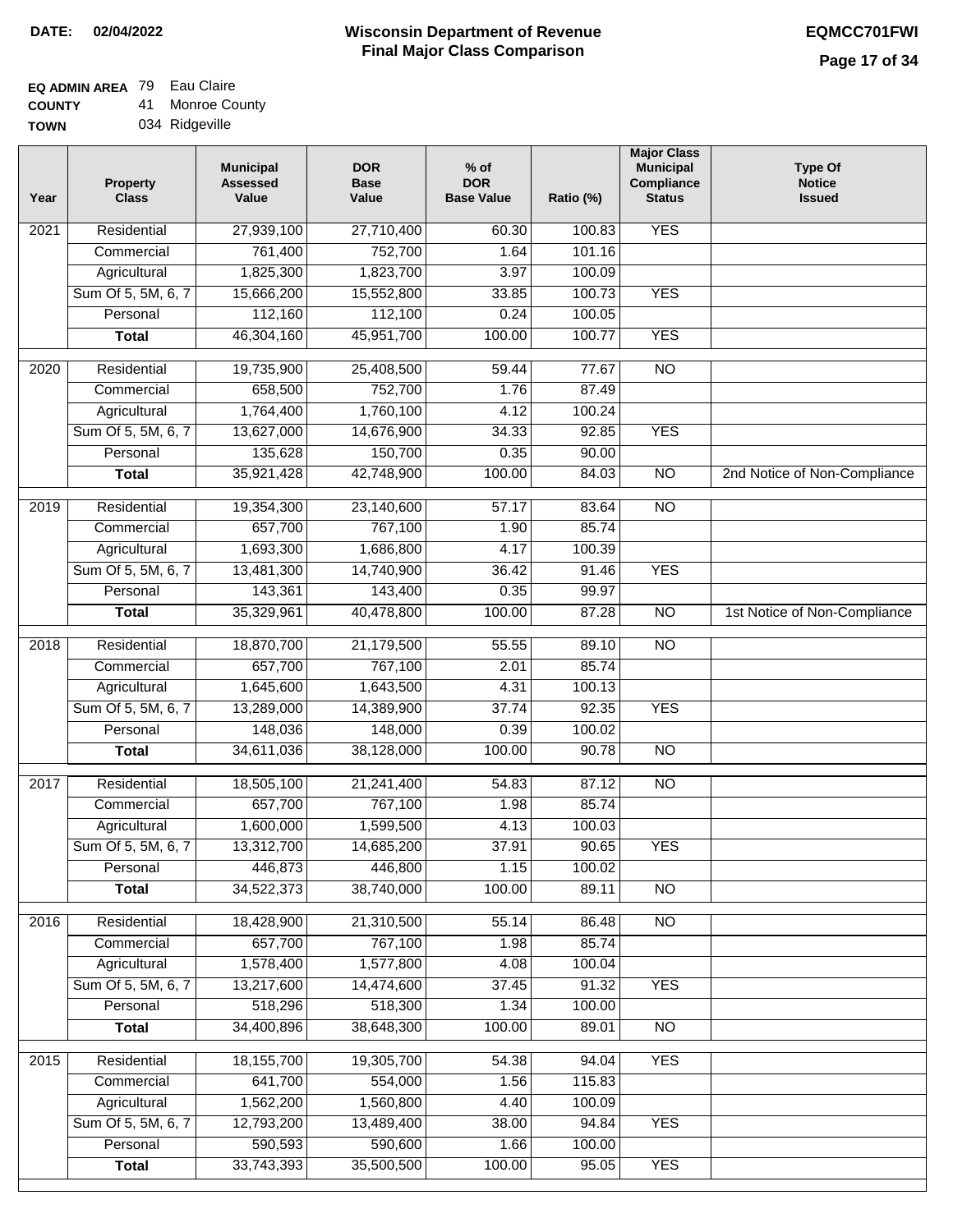#### **EQ ADMIN AREA** 79 Eau Claire **COUNTY** 41 Monroe County

| --------    |           |  |
|-------------|-----------|--|
| <b>TOWN</b> | 036 Scott |  |

| Year | <b>Property</b><br><b>Class</b> | <b>Municipal</b><br><b>Assessed</b><br>Value | <b>DOR</b><br><b>Base</b><br>Value | % of<br><b>DOR</b><br><b>Base Value</b> | Ratio (%)      | <b>Major Class</b><br><b>Municipal</b><br>Compliance<br><b>Status</b> | <b>Type Of</b><br><b>Notice</b><br><b>Issued</b> |
|------|---------------------------------|----------------------------------------------|------------------------------------|-----------------------------------------|----------------|-----------------------------------------------------------------------|--------------------------------------------------|
| 2021 | Residential                     | 4,643,800                                    | 5,000,000                          | 36.56                                   | 92.88          | <b>YES</b>                                                            |                                                  |
|      | Commercial                      | 93,300                                       | 105,600                            | 0.77                                    | 88.35          |                                                                       |                                                  |
|      | Agricultural                    | 67,700                                       | 67,600                             | 0.49                                    | 100.15         |                                                                       |                                                  |
|      | Sum Of 5, 5M, 6, 7              | 8,822,300                                    | 8,342,600                          | 61.00                                   | 105.75         | <b>YES</b>                                                            |                                                  |
|      | Personal                        | 161,700                                      | 161,700                            | 1.18                                    | 100.00         |                                                                       |                                                  |
|      | <b>Total</b>                    | 13,788,800                                   | 13,677,500                         | 100.00                                  | 100.81         | <b>YES</b>                                                            |                                                  |
| 2020 | Residential                     | 3,735,100                                    | 4,628,600                          | 34.76                                   | 80.70          | $\overline{10}$                                                       |                                                  |
|      | Commercial                      | 84,400                                       | 105,600                            | 0.79                                    | 79.92          |                                                                       |                                                  |
|      | Agricultural                    | 56,700                                       | 62,900                             | 0.47                                    | 90.14          |                                                                       |                                                  |
|      | Sum Of 5, 5M, 6, 7              | 8,082,400                                    | 8,357,500                          | 62.75                                   | 96.71          | <b>YES</b>                                                            |                                                  |
|      | Personal                        | 146,800                                      | 163,100                            | 1.22                                    | 90.01          |                                                                       |                                                  |
|      | <b>Total</b>                    | 12,105,400                                   | 13,317,700                         | 100.00                                  | 90.90          | $\overline{NO}$                                                       | 2nd Notice of Non-Compliance                     |
| 2019 | Residential                     | 3,707,400                                    | 4,508,400                          | 34.62                                   | 82.23          | $\overline{NO}$                                                       |                                                  |
|      | Commercial                      | 84,400                                       | 107,800                            | 0.83                                    | 78.29          |                                                                       |                                                  |
|      | Agricultural                    | 57,200                                       | 60,200                             | 0.46                                    | 95.02          |                                                                       |                                                  |
|      | Sum Of 5, 5M, 6, 7              | 8,140,700                                    | 8,191,900                          | 62.90                                   | 99.37          | <b>YES</b>                                                            |                                                  |
|      | Personal                        | 146,800                                      | 154,500                            | 1.19                                    | 95.02          |                                                                       |                                                  |
|      | <b>Total</b>                    | 12,136,500                                   | 13,022,800                         | 100.00                                  | 93.19          | $\overline{NO}$                                                       | 1st Notice of Non-Compliance                     |
|      |                                 |                                              |                                    |                                         |                | $\overline{NO}$                                                       |                                                  |
| 2018 | Residential<br>Commercial       | 3,720,900<br>84,400                          | 4,395,200<br>107,800               | 34.11<br>0.84                           | 84.66<br>78.29 |                                                                       |                                                  |
|      | Agricultural                    | 55,400                                       | 58,400                             | 0.45                                    | 94.86          |                                                                       |                                                  |
|      | Sum Of 5, 5M, 6, 7              | 7,822,800                                    | 7,857,100                          | 60.97                                   | 99.56          | <b>YES</b>                                                            |                                                  |
|      | Personal                        | 444,800                                      | 468,200                            | 3.63                                    | 95.00          |                                                                       |                                                  |
|      | <b>Total</b>                    | 12,128,300                                   | 12,886,700                         | 100.00                                  | 94.11          | $\overline{10}$                                                       |                                                  |
|      |                                 |                                              |                                    |                                         |                |                                                                       |                                                  |
| 2017 | Residential                     | 3,821,000                                    | 4,516,900                          | 35.36                                   | 84.59          | <b>NO</b>                                                             |                                                  |
|      | Commercial                      | 84,400                                       | 107,800                            | 0.84                                    | 78.29          |                                                                       |                                                  |
|      | Agricultural                    | 54,200                                       | 57,000                             | 0.45                                    | 95.09          |                                                                       |                                                  |
|      | Sum Of 5, 5M, 6, 7              | 7,676,900                                    | 7,596,300                          | 59.46                                   | 101.06         | <b>YES</b>                                                            |                                                  |
|      | Personal                        | 471,800                                      | 496,700                            | 3.89                                    | 94.99          |                                                                       |                                                  |
|      | <b>Total</b>                    | 12,108,300                                   | 12,774,700                         | 100.00                                  | 94.78          | <b>NO</b>                                                             |                                                  |
| 2016 | Residential                     | 3,848,000                                    | 4,416,400                          | 34.29                                   | 87.13          | N <sub>O</sub>                                                        |                                                  |
|      | Commercial                      | 84,400                                       | 107,800                            | 0.84                                    | 78.29          |                                                                       |                                                  |
|      | Agricultural                    | 56,100                                       | 56,100                             | 0.44                                    | 100.00         |                                                                       |                                                  |
|      | Sum Of 5, 5M, 6, 7              | 7,883,400                                    | 7,958,200                          | 61.78                                   | 99.06          | <b>YES</b>                                                            |                                                  |
|      | Personal                        | 342,500                                      | 342,500                            | 2.66                                    | 100.00         |                                                                       |                                                  |
|      | <b>Total</b>                    | 12,214,400                                   | 12,881,000                         | 100.00                                  | 94.82          | N <sub>O</sub>                                                        |                                                  |
| 2015 | Residential                     | 3,873,100                                    | 3,864,100                          | 30.83                                   | 100.23         | <b>YES</b>                                                            |                                                  |
|      | Commercial                      | 84,400                                       | 84,900                             | 0.68                                    | 99.41          |                                                                       |                                                  |
|      | Agricultural                    | 56,600                                       | 56,700                             | 0.45                                    | 99.82          |                                                                       |                                                  |
|      | Sum Of 5, 5M, 6, 7              | 7,910,600                                    | 8,157,200                          | 65.09                                   | 96.98          | <b>YES</b>                                                            |                                                  |
|      | Personal                        | 369,600                                      | 369,600                            | 2.95                                    | 100.00         |                                                                       |                                                  |
|      | <b>Total</b>                    | 12,294,300                                   | 12,532,500                         | 100.00                                  | 98.10          | <b>YES</b>                                                            |                                                  |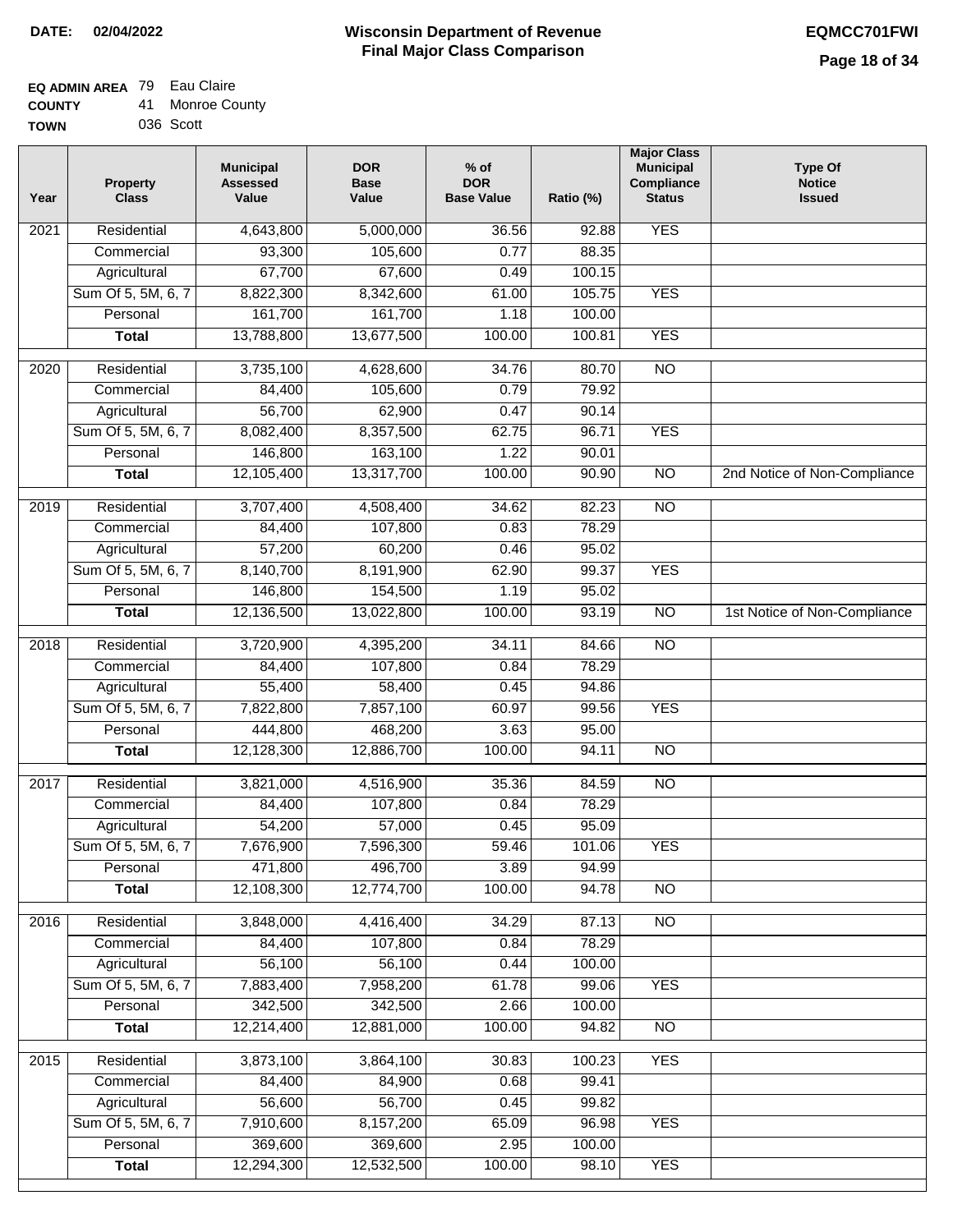# **EQ ADMIN AREA** 79 Eau Claire

| <b>COUNTY</b> | 41. | Monroe County |
|---------------|-----|---------------|
| <b>TOWN</b>   |     | 038 Sheldon   |

| Year              | <b>Property</b><br><b>Class</b> | <b>Municipal</b><br><b>Assessed</b><br>Value | <b>DOR</b><br><b>Base</b><br>Value | % of<br><b>DOR</b><br><b>Base Value</b> | Ratio (%) | <b>Major Class</b><br><b>Municipal</b><br>Compliance<br><b>Status</b> | <b>Type Of</b><br><b>Notice</b><br><b>Issued</b> |
|-------------------|---------------------------------|----------------------------------------------|------------------------------------|-----------------------------------------|-----------|-----------------------------------------------------------------------|--------------------------------------------------|
| $\overline{202}1$ | Residential                     | 16,788,300                                   | 19,632,500                         | 45.54                                   | 85.51     | N <sub>O</sub>                                                        |                                                  |
|                   | Commercial                      | 194,000                                      | 180,900                            | 0.42                                    | 107.24    |                                                                       |                                                  |
|                   | Agricultural                    | 1,896,800                                    | 1,892,700                          | 4.39                                    | 100.22    |                                                                       |                                                  |
|                   | Sum Of 5, 5M, 6, 7              | 22,398,400                                   | 21,170,900                         | 49.11                                   | 105.80    | <b>YES</b>                                                            |                                                  |
|                   | Personal                        | 234,300                                      | 234,600                            | 0.54                                    | 99.87     |                                                                       |                                                  |
|                   | <b>Total</b>                    | 41,511,800                                   | 43,111,600                         | 100.00                                  | 96.29     | $\overline{NO}$                                                       |                                                  |
| $\overline{2020}$ | Residential                     | 16,587,700                                   | 18,003,700                         | 43.39                                   | 92.13     | <b>YES</b>                                                            |                                                  |
|                   | Commercial                      | 194,000                                      | 180,900                            | 0.44                                    | 107.24    |                                                                       |                                                  |
|                   | Agricultural                    | 1,866,400                                    | 1,817,400                          | 4.38                                    | 102.70    |                                                                       |                                                  |
|                   | Sum Of 5, 5M, 6, 7              | 22,538,900                                   | 21,243,400                         | 51.20                                   | 106.10    | <b>YES</b>                                                            |                                                  |
|                   | Personal                        | 255,000                                      | 248,700                            | 0.60                                    | 102.53    |                                                                       |                                                  |
|                   | <b>Total</b>                    | 41,442,000                                   | 41,494,100                         | 100.00                                  | 99.87     | <b>YES</b>                                                            |                                                  |
| $\frac{2019}{ }$  | Residential                     | 16,087,500                                   | 16,219,800                         | 41.12                                   | 99.18     | <b>YES</b>                                                            |                                                  |
|                   | Commercial                      | 194,000                                      | 184,600                            | 0.47                                    | 105.09    |                                                                       |                                                  |
|                   | Agricultural                    | 1,754,300                                    | 1,742,900                          | 4.42                                    | 100.65    |                                                                       |                                                  |
|                   | Sum Of 5, 5M, 6, 7              | 22,310,500                                   | 21,202,600                         | 53.75                                   | 105.23    | <b>YES</b>                                                            |                                                  |
|                   | Personal                        | 94,200                                       | 94,200                             | 0.24                                    | 100.00    |                                                                       |                                                  |
|                   | <b>Total</b>                    | 40,440,500                                   | 39,444,100                         | 100.00                                  | 102.53    | <b>YES</b>                                                            |                                                  |
| 2018              | Residential                     | 10,720,200                                   | 13,106,700                         | 35.63                                   | 81.79     | $\overline{10}$                                                       |                                                  |
|                   | Commercial                      | 425,000                                      | 447,000                            | 1.22                                    | 95.08     |                                                                       |                                                  |
|                   | Agricultural                    | 1,818,700                                    | 1,717,800                          | 4.67                                    | 105.87    |                                                                       |                                                  |
|                   | Sum Of 5, 5M, 6, 7              | 18,073,800                                   | 21,385,500                         | 58.14                                   | 84.51     | $\overline{3}$                                                        |                                                  |
|                   | Personal                        | 104,100                                      | 125,400                            | 0.34                                    | 83.01     |                                                                       |                                                  |
|                   | <b>Total</b>                    | 31,141,800                                   | 36,782,400                         | 100.00                                  | 84.66     | <b>NO</b>                                                             |                                                  |
| $\overline{2017}$ | Residential                     | 10,530,900                                   | 13,142,000                         | 35.11                                   | 80.13     | <b>NO</b>                                                             |                                                  |
|                   | Commercial                      | 432,500                                      | 452,500                            | 1.21                                    | 95.58     |                                                                       |                                                  |
|                   | Agricultural                    | 1,816,600                                    | 1,675,100                          | 4.48                                    | 108.45    |                                                                       |                                                  |
|                   | Sum Of 5, 5M, 6, 7              | 18,083,000                                   | 21,984,100                         | 58.74                                   | 82.25     | <b>NO</b>                                                             |                                                  |
|                   | Personal                        | 148,300                                      | 174,400                            | 0.47                                    | 85.03     |                                                                       |                                                  |
|                   | <b>Total</b>                    | 31,011,300                                   | 37,428,100                         | 100.00                                  | 82.86     | <b>NO</b>                                                             |                                                  |
| 2016              | Residential                     | 10,567,800                                   | 12,884,600                         | 34.43                                   | 82.02     | N <sub>O</sub>                                                        |                                                  |
|                   | Commercial                      | 1,105,100                                    | 1,015,100                          | 2.71                                    | 108.87    |                                                                       |                                                  |
|                   | Agricultural                    | 1,809,400                                    | 1,645,600                          | 4.40                                    | 109.95    |                                                                       |                                                  |
|                   | Sum Of 5, 5M, 6, 7              | 17,720,800                                   | 21,418,800                         | 57.24                                   | 82.73     | $\overline{NO}$                                                       |                                                  |
|                   | Personal                        | 457,700                                      | 457,700                            | 1.22                                    | 100.00    |                                                                       |                                                  |
|                   | <b>Total</b>                    | 31,660,800                                   | 37,421,800                         | 100.00                                  | 84.61     | $\overline{NO}$                                                       |                                                  |
| 2015              | Residential                     | 10,273,500                                   | 10,276,300                         | 33.88                                   | 99.97     | <b>YES</b>                                                            |                                                  |
|                   | Commercial                      | 1,053,500                                    | 1,025,500                          | 3.38                                    | 102.73    |                                                                       |                                                  |
|                   | Agricultural                    | 1,819,700                                    | 1,630,400                          | 5.38                                    | 111.61    |                                                                       |                                                  |
|                   | Sum Of 5, 5M, 6, 7              | 16,963,900                                   | 17,093,300                         | 56.35                                   | 99.24     | <b>YES</b>                                                            |                                                  |
|                   | Personal                        | 322,300                                      | 307,000                            | 1.01                                    | 104.98    |                                                                       |                                                  |
|                   | <b>Total</b>                    | 30,432,900                                   | 30,332,500                         | 100.00                                  | 100.33    | <b>YES</b>                                                            |                                                  |
|                   |                                 |                                              |                                    |                                         |           |                                                                       |                                                  |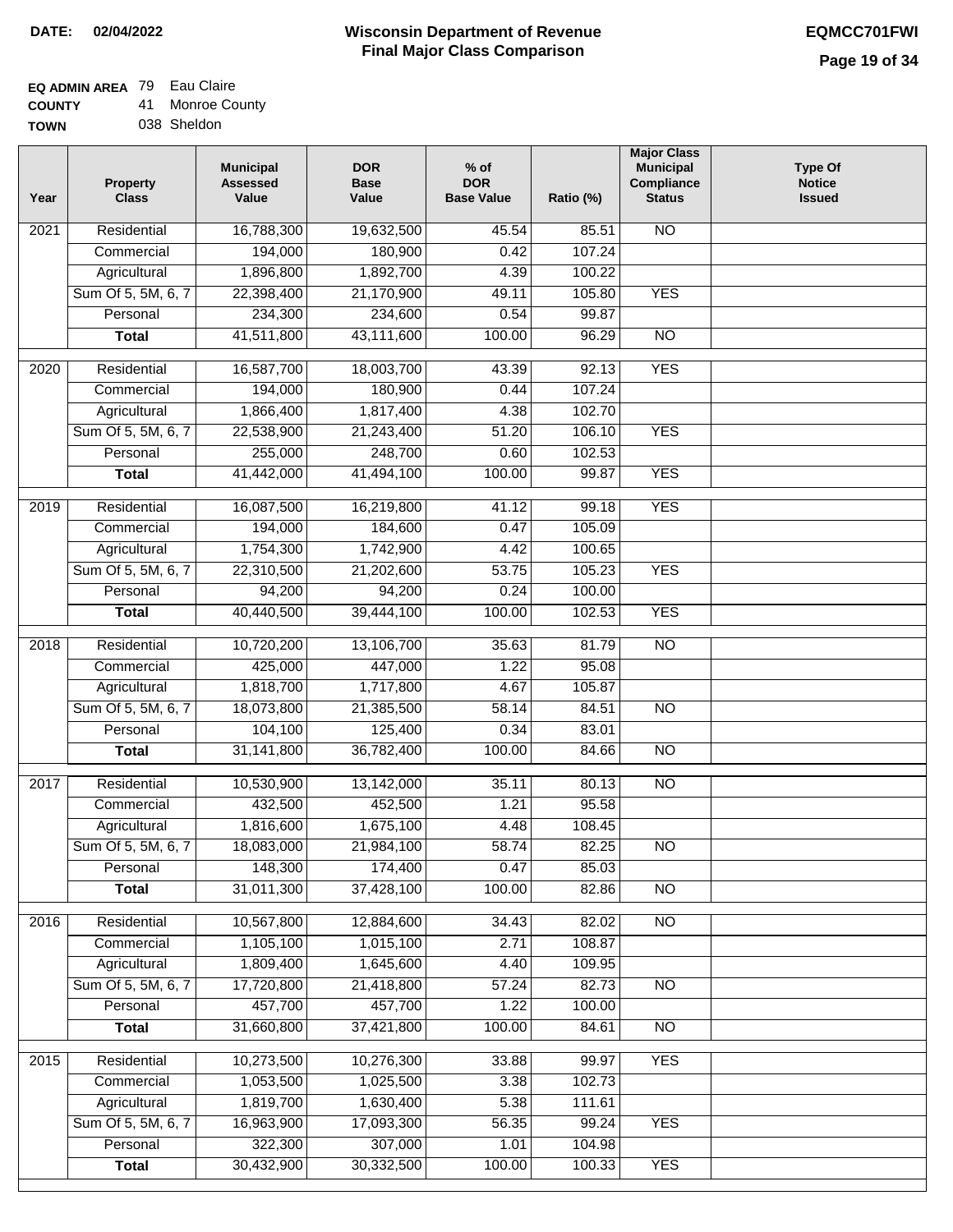### **EQ ADMIN AREA** 79 Eau Claire **COUNTY**

| <b>COUNTY</b> | 41 | <b>Monroe County</b> |
|---------------|----|----------------------|
| <b>TOWN</b>   |    | 040 Sparta           |

| Year              | <b>Property</b><br><b>Class</b> | <b>Municipal</b><br><b>Assessed</b><br>Value | <b>DOR</b><br><b>Base</b><br>Value | % of<br><b>DOR</b><br><b>Base Value</b> | Ratio (%) | <b>Major Class</b><br><b>Municipal</b><br>Compliance<br><b>Status</b> | <b>Type Of</b><br><b>Notice</b><br><b>Issued</b> |
|-------------------|---------------------------------|----------------------------------------------|------------------------------------|-----------------------------------------|-----------|-----------------------------------------------------------------------|--------------------------------------------------|
| 2021              | Residential                     | 252,093,700                                  | 264,141,900                        | 86.57                                   | 95.44     | <b>YES</b>                                                            |                                                  |
|                   | Commercial                      | 3,578,200                                    | 3,701,800                          | 1.21                                    | 96.66     |                                                                       |                                                  |
|                   | Agricultural                    | 2,022,000                                    | 2,020,900                          | 0.66                                    | 100.05    |                                                                       |                                                  |
|                   | Sum Of 5, 5M, 6, 7              | 33, 187, 300                                 | 34,704,600                         | 11.37                                   | 95.63     | <b>YES</b>                                                            |                                                  |
|                   | Personal                        | 536,300                                      | 536,300                            | 0.18                                    | 100.00    |                                                                       |                                                  |
|                   | <b>Total</b>                    | 291,417,500                                  | 305,105,500                        | 100.00                                  | 95.51     | <b>YES</b>                                                            |                                                  |
| 2020              | Residential                     | 190,490,000                                  | 246,052,600                        | 86.04                                   | 77.42     | $\overline{NO}$                                                       |                                                  |
|                   | Commercial                      | 3,439,400                                    | 3,698,300                          | 1.29                                    | 93.00     |                                                                       |                                                  |
|                   | Agricultural                    | 1,607,000                                    | 1,935,100                          | 0.68                                    | 83.04     |                                                                       |                                                  |
|                   | Sum Of 5, 5M, 6, 7              | 28,870,900                                   | 33,684,700                         | 11.78                                   | 85.71     | $\overline{NO}$                                                       |                                                  |
|                   | Personal                        | 495,800                                      | 597,300                            | 0.21                                    | 83.01     |                                                                       |                                                  |
|                   | <b>Total</b>                    | 224,903,100                                  | 285,968,000                        | 100.00                                  | 78.65     | $\overline{NO}$                                                       | 2nd Notice of Non-Compliance                     |
| 2019              | Residential                     | 188,703,200                                  | 230,436,000                        | 85.50                                   | 81.89     | $\overline{NO}$                                                       |                                                  |
|                   | Commercial                      | 3,429,400                                    | 3,455,400                          | 1.28                                    | 99.25     |                                                                       |                                                  |
|                   | Agricultural                    | 1,855,500                                    | 1,861,300                          | 0.69                                    | 99.69     |                                                                       |                                                  |
|                   | Sum Of 5, 5M, 6, 7              | 28,936,100                                   | 32,968,700                         | 12.23                                   | 87.77     | $\overline{NO}$                                                       |                                                  |
|                   | Personal                        | 710,000                                      | 788,900                            | 0.29                                    | 90.00     |                                                                       |                                                  |
|                   | <b>Total</b>                    | 223,634,200                                  | 269,510,300                        | 100.00                                  | 82.98     | $\overline{NO}$                                                       | 1st Notice of Non-Compliance                     |
|                   |                                 |                                              |                                    |                                         |           |                                                                       |                                                  |
| $\overline{2018}$ | Residential                     | 184,654,600                                  | 203,851,000                        | 84.20                                   | 90.58     | <b>YES</b>                                                            |                                                  |
|                   | Commercial                      | 3,133,600                                    | 3,126,800                          | 1.29                                    | 100.22    |                                                                       |                                                  |
|                   | Agricultural                    | 1,870,300                                    | 1,833,200                          | 0.76                                    | 102.02    |                                                                       |                                                  |
|                   | Sum Of 5, 5M, 6, 7              | 28,781,900                                   | 32,880,300                         | 13.58                                   | 87.54     | <b>NO</b>                                                             |                                                  |
|                   | Personal                        | 384,100                                      | 411,800                            | 0.17                                    | 93.27     |                                                                       |                                                  |
|                   | <b>Total</b>                    | 218,824,500                                  | 242,103,100                        | 100.00                                  | 90.38     | <b>NO</b>                                                             |                                                  |
| 2017              | Residential                     | 180,393,900                                  | 191,864,500                        | 83.25                                   | 94.02     | <b>YES</b>                                                            |                                                  |
|                   | Commercial                      | 3,046,200                                    | 3,047,300                          | 1.32                                    | 99.96     |                                                                       |                                                  |
|                   | Agricultural                    | 1,871,700                                    | 1,781,600                          | 0.77                                    | 105.06    |                                                                       |                                                  |
|                   | Sum Of 5, 5M, 6, 7              | 28,348,100                                   | 32,324,000                         | 14.02                                   | 87.70     | <b>NO</b>                                                             |                                                  |
|                   | Personal                        | 1,340,800                                    | 1,457,400                          | 0.63                                    | 92.00     |                                                                       |                                                  |
|                   | <b>Total</b>                    | 215,000,700                                  | 230,474,800                        | 100.00                                  | 93.29     | $\overline{3}$                                                        |                                                  |
| 2016              | Residential                     | 177,054,000                                  | 192,384,900                        | 83.58                                   | 92.03     | <b>YES</b>                                                            |                                                  |
|                   | Commercial                      | 3,045,000                                    | 3,046,000                          | 1.32                                    | 99.97     |                                                                       |                                                  |
|                   | Agricultural                    | 1,872,000                                    | 1,758,600                          | 0.76                                    | 106.45    |                                                                       |                                                  |
|                   | Sum Of 5, 5M, 6, 7              | 27,837,000                                   | 31,500,600                         | 13.69                                   | 88.37     | $\overline{NO}$                                                       |                                                  |
|                   | Personal                        | 1,399,000                                    | 1,488,300                          | 0.65                                    | 94.00     |                                                                       |                                                  |
|                   | <b>Total</b>                    | 211,207,000                                  | 230, 178, 400                      | 100.00                                  | 91.76     | $\overline{NO}$                                                       |                                                  |
| $\overline{2015}$ | Residential                     | 174,787,000                                  | 186,088,600                        | 84.17                                   | 93.93     | <b>YES</b>                                                            |                                                  |
|                   | Commercial                      | 3,056,600                                    | 2,672,700                          | 1.21                                    | 114.36    |                                                                       |                                                  |
|                   | Agricultural                    | 1,872,800                                    | 1,736,300                          | 0.79                                    | 107.86    |                                                                       |                                                  |
|                   | Sum Of 5, 5M, 6, 7              | 27,493,600                                   | 28,985,300                         | 13.11                                   | 94.85     | <b>YES</b>                                                            |                                                  |
|                   | Personal                        | 1,515,200                                    | 1,594,900                          | 0.72                                    | 95.00     |                                                                       |                                                  |
|                   | <b>Total</b>                    | 208,725,200                                  | 221,077,800                        | 100.00                                  | 94.41     | <b>YES</b>                                                            |                                                  |
|                   |                                 |                                              |                                    |                                         |           |                                                                       |                                                  |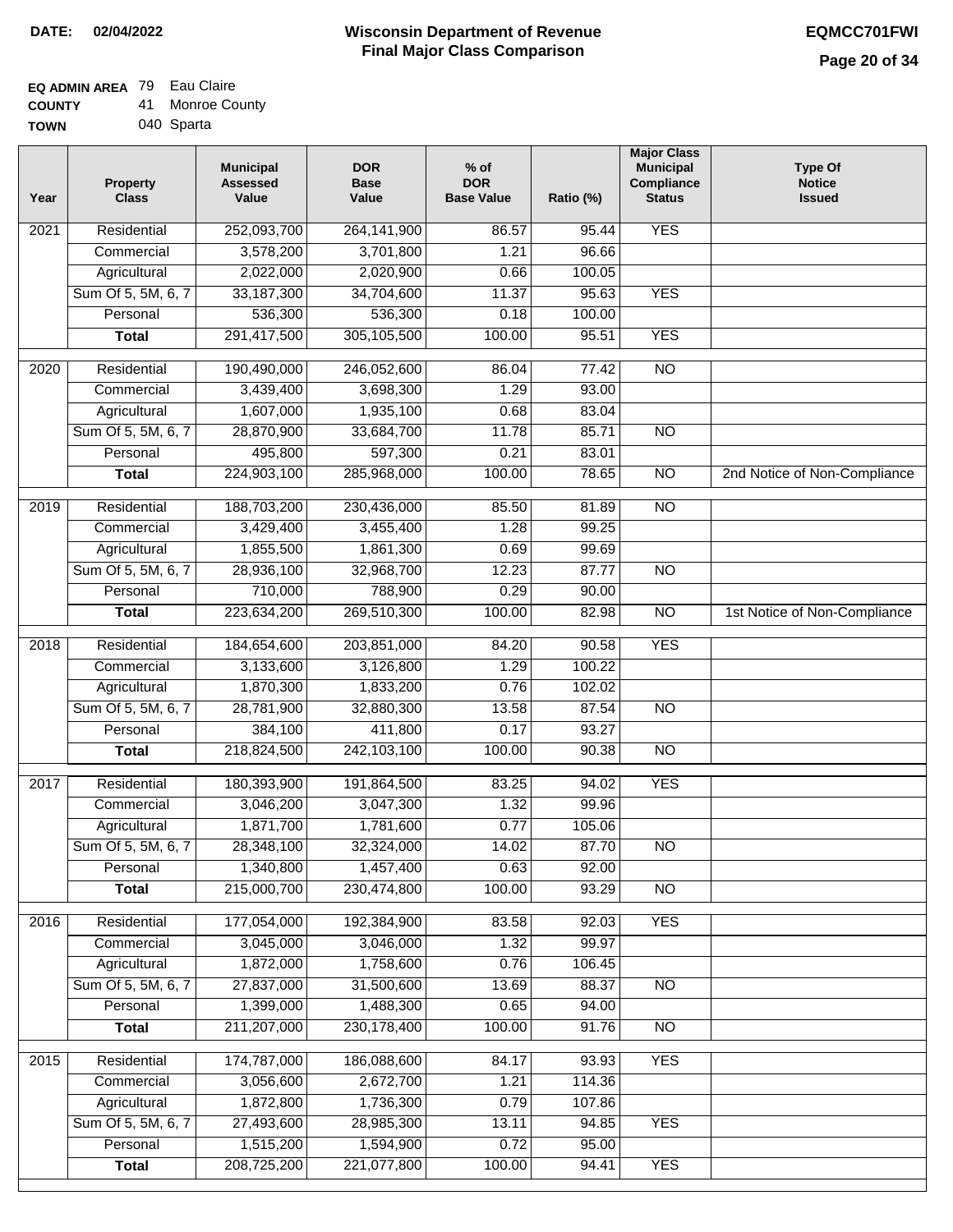## **EQ ADMIN AREA** 79 Eau Claire

| <b>COUNTY</b> |  | 41 Monroe County |
|---------------|--|------------------|
|---------------|--|------------------|

**TOWN** 042 Tomah

| Year              | <b>Property</b><br><b>Class</b>    | <b>Municipal</b><br><b>Assessed</b><br>Value | <b>DOR</b><br><b>Base</b><br>Value | % of<br><b>DOR</b><br><b>Base Value</b> | Ratio (%)       | <b>Major Class</b><br><b>Municipal</b><br>Compliance<br><b>Status</b> | <b>Type Of</b><br><b>Notice</b><br><b>Issued</b> |
|-------------------|------------------------------------|----------------------------------------------|------------------------------------|-----------------------------------------|-----------------|-----------------------------------------------------------------------|--------------------------------------------------|
| $\overline{202}1$ | Residential                        | 98,738,400                                   | 114,712,600                        | 82.04                                   | 86.07           | N <sub>O</sub>                                                        |                                                  |
|                   | Commercial                         | 5,797,600                                    | 5,931,500                          | 4.24                                    | 97.74           |                                                                       |                                                  |
|                   | Agricultural                       | 1,500,800                                    | 1,499,600                          | 1.07                                    | 100.08          |                                                                       |                                                  |
|                   | Sum Of 5, 5M, 6, 7                 | 17,597,900                                   | 17,540,100                         | 12.54                                   | 100.33          | <b>YES</b>                                                            |                                                  |
|                   | Personal                           | 148,462                                      | 148,400                            | 0.11                                    | 100.04          |                                                                       |                                                  |
|                   | <b>Total</b>                       | 123,783,162                                  | 139,832,200                        | 100.00                                  | 88.52           | $\overline{NO}$                                                       |                                                  |
| 2020              | Residential                        | 97,975,600                                   | 101,763,200                        | 80.45                                   | 96.28           | <b>YES</b>                                                            |                                                  |
|                   | Commercial                         | 5,758,800                                    | 5,892,200                          | 4.66                                    | 97.74           |                                                                       |                                                  |
|                   | Agricultural                       | 1,441,900                                    | 1,441,200                          | 1.14                                    | 100.05          |                                                                       |                                                  |
|                   | Sum Of 5, 5M, 6, 7                 | 17,257,900                                   | 17,248,900                         | 13.64                                   | 100.05          | <b>YES</b>                                                            |                                                  |
|                   | Personal                           | 142,170                                      | 142,200                            | 0.11                                    | 99.98           |                                                                       |                                                  |
|                   | <b>Total</b>                       | 122,576,370                                  | 126,487,700                        | 100.00                                  | 96.91           | <b>YES</b>                                                            |                                                  |
| 2019              | Residential                        | 78,557,300                                   | 95,997,300                         | 79.58                                   | 81.83           | $\overline{10}$                                                       |                                                  |
|                   | Commercial                         | 5,286,000                                    | 6,212,600                          | 5.15                                    | 85.09           |                                                                       |                                                  |
|                   | Agricultural                       | 1,408,000                                    | 1,406,400                          | 1.17                                    | 100.11          |                                                                       |                                                  |
|                   | Sum Of 5, 5M, 6, 7                 | 14,722,200                                   | 16,755,000                         | 13.89                                   | 87.87           | $\overline{NO}$                                                       |                                                  |
|                   | Personal                           | 223,492                                      | 256,900                            | 0.21                                    | 87.00           |                                                                       |                                                  |
|                   | <b>Total</b>                       | 100,196,992                                  | 120,628,200                        | 100.00                                  | 83.06           | $\overline{NO}$                                                       | 1st Notice of Non-Compliance                     |
| 2018              | Residential                        | 78,163,300                                   | 96,460,800                         | 79.68                                   | 81.03           | $\overline{10}$                                                       |                                                  |
|                   | Commercial                         | 5,383,500                                    | 6,212,600                          | 5.13                                    | 86.65           |                                                                       |                                                  |
|                   | Agricultural                       | 1,373,800                                    | 1,372,300                          | 1.13                                    | 100.11          |                                                                       |                                                  |
|                   | Sum Of 5, 5M, 6, 7                 | 14,756,400                                   | 16,795,800                         | 13.87                                   | 87.86           | $\overline{10}$                                                       |                                                  |
|                   | Personal                           | 220,518                                      | 220,500                            | 0.18                                    | 100.01          |                                                                       |                                                  |
|                   | <b>Total</b>                       | 99,897,518                                   | 121,062,000                        | 100.00                                  | 82.52           | <b>NO</b>                                                             |                                                  |
| 2017              | Residential                        |                                              | 92,258,600                         |                                         | 84.11           | $\overline{NO}$                                                       |                                                  |
|                   | Commercial                         | 77,603,100                                   |                                    | 79.84<br>4.07                           | 82.41           |                                                                       |                                                  |
|                   |                                    | 3,873,700<br>1,350,600                       | 4,700,800<br>1,345,700             | 1.16                                    | 100.36          |                                                                       |                                                  |
|                   | Agricultural<br>Sum Of 5, 5M, 6, 7 | 14,624,900                                   | 16,816,300                         | 14.55                                   | 86.97           | <b>NO</b>                                                             |                                                  |
|                   |                                    | 439,864                                      | 439,800                            | 0.38                                    |                 |                                                                       |                                                  |
|                   | Personal<br><b>Total</b>           | 97,892,164                                   | 115,561,200                        | 100.00                                  | 100.01<br>84.71 | $\overline{NO}$                                                       |                                                  |
|                   |                                    |                                              |                                    |                                         |                 |                                                                       |                                                  |
| 2016              | Residential                        | 76,564,500                                   | 88,605,900                         | 79.33                                   | 86.41           | $\overline{NO}$                                                       |                                                  |
|                   | Commercial                         | 3,910,300                                    | 4,717,300                          | 4.22                                    | 82.89           |                                                                       |                                                  |
|                   | Agricultural                       | 1,334,400                                    | 1,332,300                          | 1.19                                    | 100.16          |                                                                       |                                                  |
|                   | Sum Of 5, 5M, 6, 7                 | 14,613,600                                   | 16,714,200                         | 14.96                                   | 87.43           | $\overline{NO}$                                                       |                                                  |
|                   | Personal                           | 329,326                                      | 329,400                            | 0.29                                    | 99.98           |                                                                       |                                                  |
|                   | <b>Total</b>                       | 96,752,126                                   | 111,699,100                        | 100.00                                  | 86.62           | N <sub>O</sub>                                                        |                                                  |
| 2015              | Residential                        | 75,392,600                                   | 77,825,700                         | 78.41                                   | 96.87           | <b>YES</b>                                                            |                                                  |
|                   | Commercial                         | 3,920,200                                    | 4,112,100                          | 4.14                                    | 95.33           |                                                                       |                                                  |
|                   | Agricultural                       | 1,319,600                                    | 1,316,100                          | 1.33                                    | 100.27          |                                                                       |                                                  |
|                   | Sum Of 5, 5M, 6, 7                 | 14,547,300                                   | 15,682,500                         | 15.80                                   | 92.76           | <b>YES</b>                                                            |                                                  |
|                   | Personal                           | 314,193                                      | 314,200                            | 0.32                                    | 100.00          |                                                                       |                                                  |
|                   | <b>Total</b>                       | 95,493,893                                   | 99,250,600                         | 100.00                                  | 96.21           | <b>YES</b>                                                            |                                                  |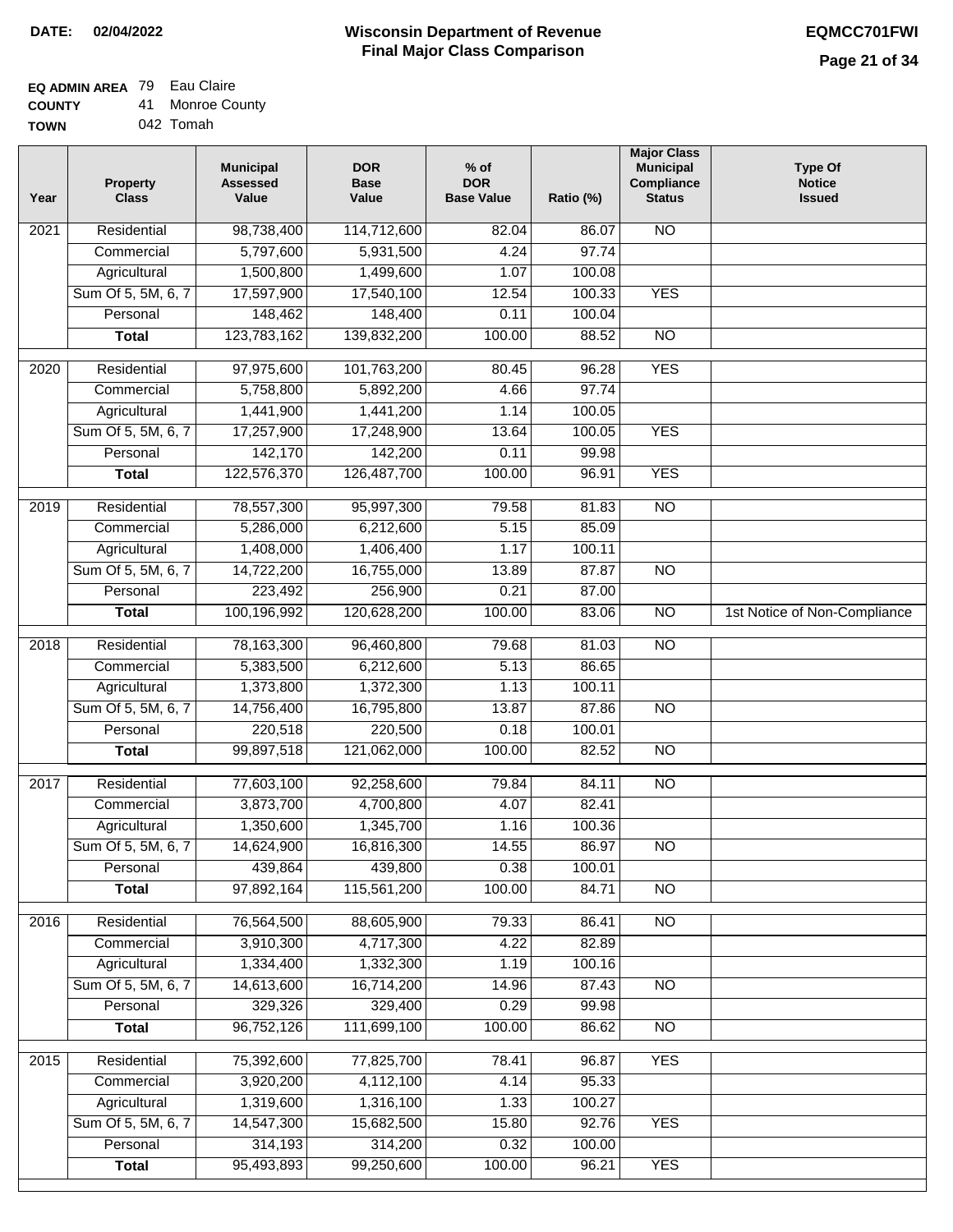### **Wisconsin Department of Revenue Final Major Class Comparison DATE: 02/04/2022 EQMCC701FWI**

٦

# **EQ ADMIN AREA** 79 Eau Claire

**COUNTY TOWN** 41 Monroe County

|  | 044 Wellington |
|--|----------------|
|--|----------------|

| 16,869,900<br><b>NO</b><br>Residential<br>22,285,000<br>48.96<br>75.70<br>2021<br>37,000<br>96.10<br>Commercial<br>38,500<br>0.08<br>1,934,800<br>2,173,000<br>4.77<br>89.04<br>Agricultural<br>Sum Of 5, 5M, 6, 7<br>19,846,500<br>20,950,700<br>46.02<br>94.73<br><b>YES</b><br>Personal<br>65,300<br>73,400<br>0.16<br>88.96<br>38,753,500<br>45,520,600<br>100.00<br>85.13<br>$\overline{NO}$<br><b>Total</b> |  |
|-------------------------------------------------------------------------------------------------------------------------------------------------------------------------------------------------------------------------------------------------------------------------------------------------------------------------------------------------------------------------------------------------------------------|--|
|                                                                                                                                                                                                                                                                                                                                                                                                                   |  |
|                                                                                                                                                                                                                                                                                                                                                                                                                   |  |
|                                                                                                                                                                                                                                                                                                                                                                                                                   |  |
|                                                                                                                                                                                                                                                                                                                                                                                                                   |  |
|                                                                                                                                                                                                                                                                                                                                                                                                                   |  |
|                                                                                                                                                                                                                                                                                                                                                                                                                   |  |
| Residential<br>16,842,100<br>47.80<br>81.74<br>$\overline{10}$<br>2020<br>20,605,300                                                                                                                                                                                                                                                                                                                              |  |
| Commercial<br>37,000<br>38,500<br>0.09<br>96.10                                                                                                                                                                                                                                                                                                                                                                   |  |
| 1,932,500<br>2,093,700<br>92.30<br>Agricultural<br>4.86                                                                                                                                                                                                                                                                                                                                                           |  |
| Sum Of 5, 5M, 6, 7<br>19,453,900<br>47.06<br>95.90<br><b>YES</b><br>20,285,700                                                                                                                                                                                                                                                                                                                                    |  |
| Personal<br>74,900<br>81,300<br>0.19<br>92.13                                                                                                                                                                                                                                                                                                                                                                     |  |
| <b>Total</b><br>38,340,400<br>43,104,500<br>100.00<br>88.95<br><b>NO</b>                                                                                                                                                                                                                                                                                                                                          |  |
|                                                                                                                                                                                                                                                                                                                                                                                                                   |  |
| $\overline{NO}$<br>$\frac{1}{2019}$<br>Residential<br>16,895,400<br>19,147,900<br>46.30<br>88.24                                                                                                                                                                                                                                                                                                                  |  |
| 39,300<br>0.10<br>Commercial<br>37,000<br>94.15                                                                                                                                                                                                                                                                                                                                                                   |  |
| 1,990,000<br>2,009,100<br>99.05<br>Agricultural<br>4.86                                                                                                                                                                                                                                                                                                                                                           |  |
| Sum Of 5, 5M, 6, 7<br>19,135,900<br>20,084,100<br>95.28<br><b>YES</b><br>48.57                                                                                                                                                                                                                                                                                                                                    |  |
| 0.17<br>Personal<br>68,800<br>72,100<br>95.42                                                                                                                                                                                                                                                                                                                                                                     |  |
| 38,127,100<br>41,352,500<br>100.00<br>92.20<br>$\overline{NO}$<br><b>Total</b>                                                                                                                                                                                                                                                                                                                                    |  |
| <b>YES</b><br>2018<br>Residential<br>16,831,600<br>17,816,000<br>45.04<br>94.47                                                                                                                                                                                                                                                                                                                                   |  |
| Commercial<br>32,000<br>34,100<br>0.09<br>93.84                                                                                                                                                                                                                                                                                                                                                                   |  |
| 1,989,100<br>1,947,000<br>4.92<br>102.16<br>Agricultural                                                                                                                                                                                                                                                                                                                                                          |  |
| Sum Of 5, 5M, 6, 7<br>49.76<br><b>YES</b><br>18,906,800<br>19,682,600<br>96.06                                                                                                                                                                                                                                                                                                                                    |  |
| 70,900<br>75,700<br>Personal<br>0.19<br>93.66                                                                                                                                                                                                                                                                                                                                                                     |  |
| <b>YES</b><br>37,830,400<br>39,555,400<br>100.00<br>95.64<br><b>Total</b>                                                                                                                                                                                                                                                                                                                                         |  |
| <b>YES</b><br>Residential<br>15,863,600<br>43.21<br>92.15<br>2017<br>17,214,200                                                                                                                                                                                                                                                                                                                                   |  |
| 2,400<br>2,400<br>0.01<br>100.00<br>Commercial                                                                                                                                                                                                                                                                                                                                                                    |  |
| 1,987,300<br>1,898,900<br>4.77<br>104.66<br>Agricultural                                                                                                                                                                                                                                                                                                                                                          |  |
| Sum Of 5, 5M, 6, 7<br>19,400,000<br>20,699,900<br>51.96<br>93.72<br><b>YES</b>                                                                                                                                                                                                                                                                                                                                    |  |
| 25,400<br>Personal<br>24,100<br>0.06<br>94.88                                                                                                                                                                                                                                                                                                                                                                     |  |
| 37,277,400<br>39,840,800<br>100.00<br>93.57<br><b>YES</b><br><b>Total</b>                                                                                                                                                                                                                                                                                                                                         |  |
|                                                                                                                                                                                                                                                                                                                                                                                                                   |  |
| <b>YES</b><br>2016<br>Residential<br>15,557,400<br>16,451,800<br>42.56<br>94.56                                                                                                                                                                                                                                                                                                                                   |  |
| Commercial<br>2,400<br>2,400<br>0.01<br>100.00                                                                                                                                                                                                                                                                                                                                                                    |  |
| 1,979,400<br>1,858,900<br>Agricultural<br>4.81<br>106.48                                                                                                                                                                                                                                                                                                                                                          |  |
| Sum Of 5, 5M, 6, 7<br>19,209,500<br>20,320,400<br>52.56<br>94.53<br><b>YES</b>                                                                                                                                                                                                                                                                                                                                    |  |
| 25,200<br>25,700<br>Personal<br>0.07<br>98.05                                                                                                                                                                                                                                                                                                                                                                     |  |
| 36,773,900<br>38,659,200<br>100.00<br>95.12<br><b>YES</b><br><b>Total</b>                                                                                                                                                                                                                                                                                                                                         |  |
| 15,058,400<br>15,403,600<br><b>YES</b><br>2015<br>Residential<br>41.79<br>97.76                                                                                                                                                                                                                                                                                                                                   |  |
| 2,400<br>2,400<br>0.01<br>100.00<br>Commercial                                                                                                                                                                                                                                                                                                                                                                    |  |
| 1,978,300<br>1,844,500<br>5.00<br>107.25<br>Agricultural                                                                                                                                                                                                                                                                                                                                                          |  |
| Sum Of 5, 5M, 6, 7<br>19,189,000<br>53.13<br>98.00<br>19,580,900<br><b>YES</b>                                                                                                                                                                                                                                                                                                                                    |  |
| Personal<br>26,000<br>25,500<br>0.07<br>101.96                                                                                                                                                                                                                                                                                                                                                                    |  |
| 36,254,100<br>100.00<br><b>YES</b><br>36,856,900<br>98.36<br><b>Total</b>                                                                                                                                                                                                                                                                                                                                         |  |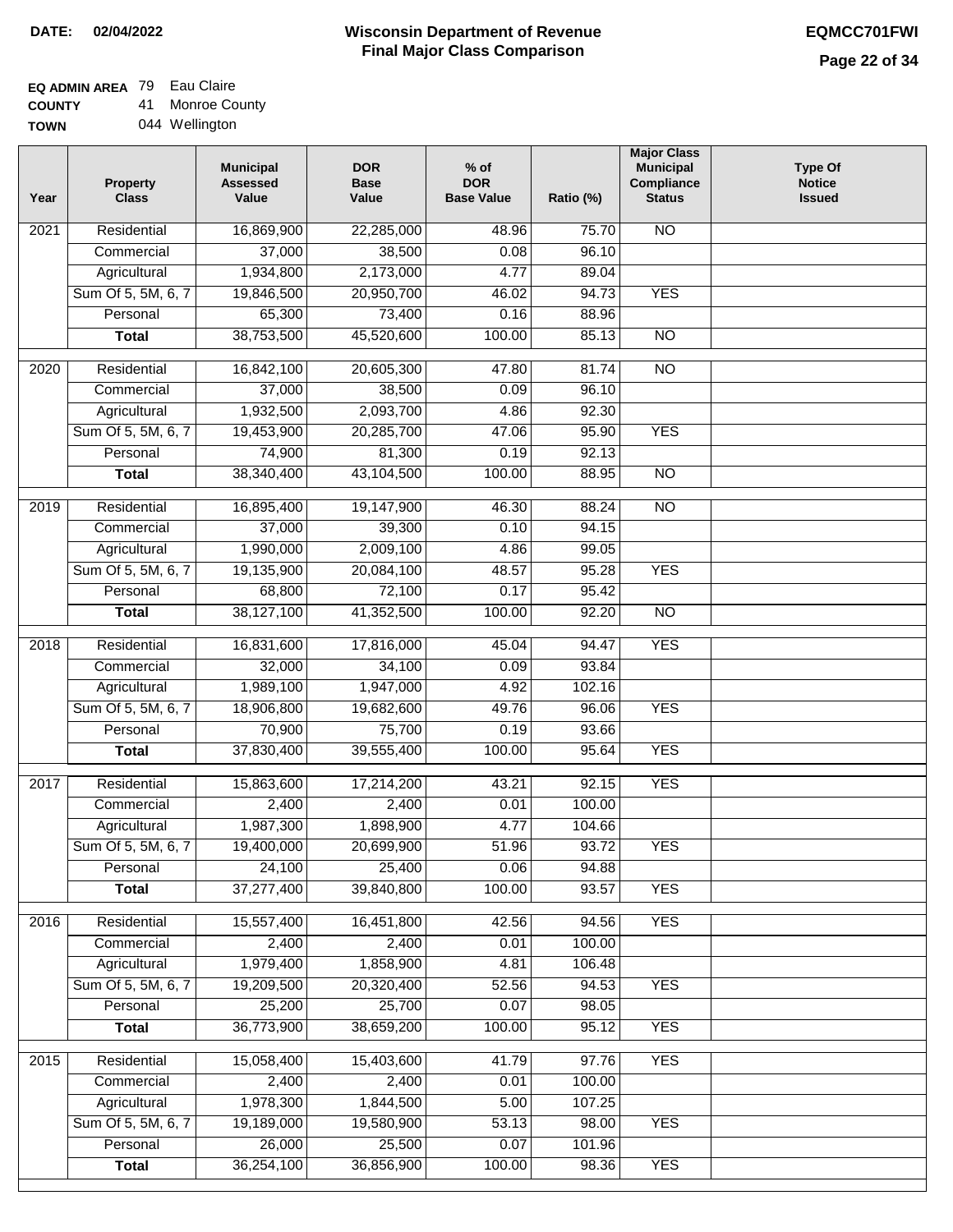#### **EQ ADMIN AREA** 79 Eau Claire **COUNTY** 41 Monroe County

| <b>UUUNIT</b> | ÷ . | ועוטו ווטכ טע |
|---------------|-----|---------------|
| <b>TOWN</b>   |     | 046 Wells     |

| <b>YES</b><br>Residential<br>41,337,400<br>2021<br>40,662,200<br>68.24<br>101.66<br>483,200<br>466,900<br>0.78<br>103.49<br>Commercial<br>1,611,800<br>1,591,100<br>101.30<br>Agricultural<br>2.67<br>Sum Of 5, 5M, 6, 7<br>16,421,300<br>16,551,500<br>27.78<br>99.21<br><b>YES</b><br>Personal<br>314,878<br>311,700<br>0.52<br>101.02<br>60,168,578<br>59,583,400<br>100.00<br>100.98<br><b>YES</b><br><b>Total</b><br>$\overline{NO}$<br>Residential<br>28,721,000<br>37,484,700<br>76.62<br>2020<br>67.12<br>Commercial<br>404,700<br>441,500<br>0.79<br>91.66<br>1,559,400<br>101.32<br>Agricultural<br>1,539,100<br>2.76<br>Sum Of 5, 5M, 6, 7<br>13,579,700<br>16,176,000<br>$\overline{NO}$<br>28.96<br>83.95<br>183,307<br>Personal<br>206,000<br>0.37<br>88.98<br>44,448,107<br>55,847,300<br>100.00<br>79.59<br>$\overline{NO}$<br>2nd Notice of Non-Compliance<br><b>Total</b><br>Residential<br>$\overline{NO}$<br>2019<br>28,516,900<br>34,950,900<br>65.65<br>81.59<br>404,700<br>0.78<br>98.09<br>412,600<br>Commercial<br>1,489,300<br>1,472,800<br>2.77<br>101.12<br>Agricultural<br>Sum Of 5, 5M, 6, 7<br>13,694,400<br>16,206,900<br>$\overline{NO}$<br>30.44<br>84.50<br>167,991<br>193,100<br>Personal<br>0.36<br>87.00<br>$\overline{NO}$<br>44,273,291<br>53,236,300<br>100.00<br>83.16<br>1st Notice of Non-Compliance<br><b>Total</b><br>$\overline{NO}$<br>2018<br>Residential<br>27,950,400<br>32,980,300<br>64.71<br>84.75<br>380,600<br>94.42<br>403,100<br>0.79<br>Commercial<br>1,448,600<br>1,437,200<br>2.82<br>100.79<br>Agricultural<br>Sum Of 5, 5M, 6, 7<br>13,488,300<br>15,974,300<br>31.34<br>84.44<br>$\overline{10}$<br>172,999<br>171,300<br>Personal<br>0.34<br>100.99<br><b>NO</b><br>43,440,899<br>50,966,200<br>100.00<br>85.23<br><b>Total</b><br>Residential<br>65.27<br>84.59<br>$\overline{NO}$<br>2017<br>27,543,800<br>32,562,800<br>382,100<br>Commercial<br>406,000<br>0.81<br>94.11<br>1,415,400<br>1,396,900<br>2.80<br>101.32<br>Agricultural<br>Sum Of 5, 5M, 6, 7<br>13,412,000<br>15,405,800<br>30.88<br>87.06<br>NO.<br>117,950<br>116,800<br>0.23<br>Personal<br>100.98<br>42,871,250<br>49,888,300<br>100.00<br><b>NO</b><br>85.93<br><b>Total</b><br>Residential<br>26,858,300<br>65.18<br>84.22<br>N <sub>O</sub><br>2016<br>31,889,900<br>Commercial<br>396,900<br>264,500<br>0.54<br>150.06<br>1,397,100<br>1,379,600<br>Agricultural<br>2.82<br>101.27<br>Sum Of 5, 5M, 6, 7<br>13,269,500<br>15,296,700<br>$\overline{NO}$<br>31.27<br>86.75<br>94,672<br>93,800<br>Personal<br>0.19<br>100.93<br>42,016,472<br>48,924,500<br>100.00<br>85.88<br>$\overline{NO}$<br><b>Total</b><br>26,338,200<br><b>YES</b><br>2015<br>Residential<br>28,036,200<br>64.71<br>93.94<br>198,800<br>192,600<br>0.44<br>103.22<br>Commercial<br>Agricultural<br>1,385,200<br>1,366,000<br>3.15<br>101.41<br>Sum Of 5, 5M, 6, 7<br>13,203,700<br>13,633,200<br><b>YES</b><br>31.47<br>96.85<br>96,503<br>95,600<br>0.22<br>Personal<br>100.94<br>41,222,403<br>43,323,600<br>100.00<br>95.15<br><b>YES</b><br><b>Total</b> | Year | <b>Property</b><br><b>Class</b> | <b>Municipal</b><br><b>Assessed</b><br>Value | <b>DOR</b><br><b>Base</b><br>Value | $%$ of<br><b>DOR</b><br><b>Base Value</b> | Ratio (%) | <b>Major Class</b><br><b>Municipal</b><br>Compliance<br><b>Status</b> | <b>Type Of</b><br><b>Notice</b><br><b>Issued</b> |
|--------------------------------------------------------------------------------------------------------------------------------------------------------------------------------------------------------------------------------------------------------------------------------------------------------------------------------------------------------------------------------------------------------------------------------------------------------------------------------------------------------------------------------------------------------------------------------------------------------------------------------------------------------------------------------------------------------------------------------------------------------------------------------------------------------------------------------------------------------------------------------------------------------------------------------------------------------------------------------------------------------------------------------------------------------------------------------------------------------------------------------------------------------------------------------------------------------------------------------------------------------------------------------------------------------------------------------------------------------------------------------------------------------------------------------------------------------------------------------------------------------------------------------------------------------------------------------------------------------------------------------------------------------------------------------------------------------------------------------------------------------------------------------------------------------------------------------------------------------------------------------------------------------------------------------------------------------------------------------------------------------------------------------------------------------------------------------------------------------------------------------------------------------------------------------------------------------------------------------------------------------------------------------------------------------------------------------------------------------------------------------------------------------------------------------------------------------------------------------------------------------------------------------------------------------------------------------------------------------------------------------------------------------------------------------------------------------------------------------------------------------------------------------------------------------------------------------------------------------------------------------------------------------------------------------------------------------------------------------------------------------------------------------------------------------------------------------|------|---------------------------------|----------------------------------------------|------------------------------------|-------------------------------------------|-----------|-----------------------------------------------------------------------|--------------------------------------------------|
|                                                                                                                                                                                                                                                                                                                                                                                                                                                                                                                                                                                                                                                                                                                                                                                                                                                                                                                                                                                                                                                                                                                                                                                                                                                                                                                                                                                                                                                                                                                                                                                                                                                                                                                                                                                                                                                                                                                                                                                                                                                                                                                                                                                                                                                                                                                                                                                                                                                                                                                                                                                                                                                                                                                                                                                                                                                                                                                                                                                                                                                                                |      |                                 |                                              |                                    |                                           |           |                                                                       |                                                  |
|                                                                                                                                                                                                                                                                                                                                                                                                                                                                                                                                                                                                                                                                                                                                                                                                                                                                                                                                                                                                                                                                                                                                                                                                                                                                                                                                                                                                                                                                                                                                                                                                                                                                                                                                                                                                                                                                                                                                                                                                                                                                                                                                                                                                                                                                                                                                                                                                                                                                                                                                                                                                                                                                                                                                                                                                                                                                                                                                                                                                                                                                                |      |                                 |                                              |                                    |                                           |           |                                                                       |                                                  |
|                                                                                                                                                                                                                                                                                                                                                                                                                                                                                                                                                                                                                                                                                                                                                                                                                                                                                                                                                                                                                                                                                                                                                                                                                                                                                                                                                                                                                                                                                                                                                                                                                                                                                                                                                                                                                                                                                                                                                                                                                                                                                                                                                                                                                                                                                                                                                                                                                                                                                                                                                                                                                                                                                                                                                                                                                                                                                                                                                                                                                                                                                |      |                                 |                                              |                                    |                                           |           |                                                                       |                                                  |
|                                                                                                                                                                                                                                                                                                                                                                                                                                                                                                                                                                                                                                                                                                                                                                                                                                                                                                                                                                                                                                                                                                                                                                                                                                                                                                                                                                                                                                                                                                                                                                                                                                                                                                                                                                                                                                                                                                                                                                                                                                                                                                                                                                                                                                                                                                                                                                                                                                                                                                                                                                                                                                                                                                                                                                                                                                                                                                                                                                                                                                                                                |      |                                 |                                              |                                    |                                           |           |                                                                       |                                                  |
|                                                                                                                                                                                                                                                                                                                                                                                                                                                                                                                                                                                                                                                                                                                                                                                                                                                                                                                                                                                                                                                                                                                                                                                                                                                                                                                                                                                                                                                                                                                                                                                                                                                                                                                                                                                                                                                                                                                                                                                                                                                                                                                                                                                                                                                                                                                                                                                                                                                                                                                                                                                                                                                                                                                                                                                                                                                                                                                                                                                                                                                                                |      |                                 |                                              |                                    |                                           |           |                                                                       |                                                  |
|                                                                                                                                                                                                                                                                                                                                                                                                                                                                                                                                                                                                                                                                                                                                                                                                                                                                                                                                                                                                                                                                                                                                                                                                                                                                                                                                                                                                                                                                                                                                                                                                                                                                                                                                                                                                                                                                                                                                                                                                                                                                                                                                                                                                                                                                                                                                                                                                                                                                                                                                                                                                                                                                                                                                                                                                                                                                                                                                                                                                                                                                                |      |                                 |                                              |                                    |                                           |           |                                                                       |                                                  |
|                                                                                                                                                                                                                                                                                                                                                                                                                                                                                                                                                                                                                                                                                                                                                                                                                                                                                                                                                                                                                                                                                                                                                                                                                                                                                                                                                                                                                                                                                                                                                                                                                                                                                                                                                                                                                                                                                                                                                                                                                                                                                                                                                                                                                                                                                                                                                                                                                                                                                                                                                                                                                                                                                                                                                                                                                                                                                                                                                                                                                                                                                |      |                                 |                                              |                                    |                                           |           |                                                                       |                                                  |
|                                                                                                                                                                                                                                                                                                                                                                                                                                                                                                                                                                                                                                                                                                                                                                                                                                                                                                                                                                                                                                                                                                                                                                                                                                                                                                                                                                                                                                                                                                                                                                                                                                                                                                                                                                                                                                                                                                                                                                                                                                                                                                                                                                                                                                                                                                                                                                                                                                                                                                                                                                                                                                                                                                                                                                                                                                                                                                                                                                                                                                                                                |      |                                 |                                              |                                    |                                           |           |                                                                       |                                                  |
|                                                                                                                                                                                                                                                                                                                                                                                                                                                                                                                                                                                                                                                                                                                                                                                                                                                                                                                                                                                                                                                                                                                                                                                                                                                                                                                                                                                                                                                                                                                                                                                                                                                                                                                                                                                                                                                                                                                                                                                                                                                                                                                                                                                                                                                                                                                                                                                                                                                                                                                                                                                                                                                                                                                                                                                                                                                                                                                                                                                                                                                                                |      |                                 |                                              |                                    |                                           |           |                                                                       |                                                  |
|                                                                                                                                                                                                                                                                                                                                                                                                                                                                                                                                                                                                                                                                                                                                                                                                                                                                                                                                                                                                                                                                                                                                                                                                                                                                                                                                                                                                                                                                                                                                                                                                                                                                                                                                                                                                                                                                                                                                                                                                                                                                                                                                                                                                                                                                                                                                                                                                                                                                                                                                                                                                                                                                                                                                                                                                                                                                                                                                                                                                                                                                                |      |                                 |                                              |                                    |                                           |           |                                                                       |                                                  |
|                                                                                                                                                                                                                                                                                                                                                                                                                                                                                                                                                                                                                                                                                                                                                                                                                                                                                                                                                                                                                                                                                                                                                                                                                                                                                                                                                                                                                                                                                                                                                                                                                                                                                                                                                                                                                                                                                                                                                                                                                                                                                                                                                                                                                                                                                                                                                                                                                                                                                                                                                                                                                                                                                                                                                                                                                                                                                                                                                                                                                                                                                |      |                                 |                                              |                                    |                                           |           |                                                                       |                                                  |
|                                                                                                                                                                                                                                                                                                                                                                                                                                                                                                                                                                                                                                                                                                                                                                                                                                                                                                                                                                                                                                                                                                                                                                                                                                                                                                                                                                                                                                                                                                                                                                                                                                                                                                                                                                                                                                                                                                                                                                                                                                                                                                                                                                                                                                                                                                                                                                                                                                                                                                                                                                                                                                                                                                                                                                                                                                                                                                                                                                                                                                                                                |      |                                 |                                              |                                    |                                           |           |                                                                       |                                                  |
|                                                                                                                                                                                                                                                                                                                                                                                                                                                                                                                                                                                                                                                                                                                                                                                                                                                                                                                                                                                                                                                                                                                                                                                                                                                                                                                                                                                                                                                                                                                                                                                                                                                                                                                                                                                                                                                                                                                                                                                                                                                                                                                                                                                                                                                                                                                                                                                                                                                                                                                                                                                                                                                                                                                                                                                                                                                                                                                                                                                                                                                                                |      |                                 |                                              |                                    |                                           |           |                                                                       |                                                  |
|                                                                                                                                                                                                                                                                                                                                                                                                                                                                                                                                                                                                                                                                                                                                                                                                                                                                                                                                                                                                                                                                                                                                                                                                                                                                                                                                                                                                                                                                                                                                                                                                                                                                                                                                                                                                                                                                                                                                                                                                                                                                                                                                                                                                                                                                                                                                                                                                                                                                                                                                                                                                                                                                                                                                                                                                                                                                                                                                                                                                                                                                                |      |                                 |                                              |                                    |                                           |           |                                                                       |                                                  |
|                                                                                                                                                                                                                                                                                                                                                                                                                                                                                                                                                                                                                                                                                                                                                                                                                                                                                                                                                                                                                                                                                                                                                                                                                                                                                                                                                                                                                                                                                                                                                                                                                                                                                                                                                                                                                                                                                                                                                                                                                                                                                                                                                                                                                                                                                                                                                                                                                                                                                                                                                                                                                                                                                                                                                                                                                                                                                                                                                                                                                                                                                |      |                                 |                                              |                                    |                                           |           |                                                                       |                                                  |
|                                                                                                                                                                                                                                                                                                                                                                                                                                                                                                                                                                                                                                                                                                                                                                                                                                                                                                                                                                                                                                                                                                                                                                                                                                                                                                                                                                                                                                                                                                                                                                                                                                                                                                                                                                                                                                                                                                                                                                                                                                                                                                                                                                                                                                                                                                                                                                                                                                                                                                                                                                                                                                                                                                                                                                                                                                                                                                                                                                                                                                                                                |      |                                 |                                              |                                    |                                           |           |                                                                       |                                                  |
|                                                                                                                                                                                                                                                                                                                                                                                                                                                                                                                                                                                                                                                                                                                                                                                                                                                                                                                                                                                                                                                                                                                                                                                                                                                                                                                                                                                                                                                                                                                                                                                                                                                                                                                                                                                                                                                                                                                                                                                                                                                                                                                                                                                                                                                                                                                                                                                                                                                                                                                                                                                                                                                                                                                                                                                                                                                                                                                                                                                                                                                                                |      |                                 |                                              |                                    |                                           |           |                                                                       |                                                  |
|                                                                                                                                                                                                                                                                                                                                                                                                                                                                                                                                                                                                                                                                                                                                                                                                                                                                                                                                                                                                                                                                                                                                                                                                                                                                                                                                                                                                                                                                                                                                                                                                                                                                                                                                                                                                                                                                                                                                                                                                                                                                                                                                                                                                                                                                                                                                                                                                                                                                                                                                                                                                                                                                                                                                                                                                                                                                                                                                                                                                                                                                                |      |                                 |                                              |                                    |                                           |           |                                                                       |                                                  |
|                                                                                                                                                                                                                                                                                                                                                                                                                                                                                                                                                                                                                                                                                                                                                                                                                                                                                                                                                                                                                                                                                                                                                                                                                                                                                                                                                                                                                                                                                                                                                                                                                                                                                                                                                                                                                                                                                                                                                                                                                                                                                                                                                                                                                                                                                                                                                                                                                                                                                                                                                                                                                                                                                                                                                                                                                                                                                                                                                                                                                                                                                |      |                                 |                                              |                                    |                                           |           |                                                                       |                                                  |
|                                                                                                                                                                                                                                                                                                                                                                                                                                                                                                                                                                                                                                                                                                                                                                                                                                                                                                                                                                                                                                                                                                                                                                                                                                                                                                                                                                                                                                                                                                                                                                                                                                                                                                                                                                                                                                                                                                                                                                                                                                                                                                                                                                                                                                                                                                                                                                                                                                                                                                                                                                                                                                                                                                                                                                                                                                                                                                                                                                                                                                                                                |      |                                 |                                              |                                    |                                           |           |                                                                       |                                                  |
|                                                                                                                                                                                                                                                                                                                                                                                                                                                                                                                                                                                                                                                                                                                                                                                                                                                                                                                                                                                                                                                                                                                                                                                                                                                                                                                                                                                                                                                                                                                                                                                                                                                                                                                                                                                                                                                                                                                                                                                                                                                                                                                                                                                                                                                                                                                                                                                                                                                                                                                                                                                                                                                                                                                                                                                                                                                                                                                                                                                                                                                                                |      |                                 |                                              |                                    |                                           |           |                                                                       |                                                  |
|                                                                                                                                                                                                                                                                                                                                                                                                                                                                                                                                                                                                                                                                                                                                                                                                                                                                                                                                                                                                                                                                                                                                                                                                                                                                                                                                                                                                                                                                                                                                                                                                                                                                                                                                                                                                                                                                                                                                                                                                                                                                                                                                                                                                                                                                                                                                                                                                                                                                                                                                                                                                                                                                                                                                                                                                                                                                                                                                                                                                                                                                                |      |                                 |                                              |                                    |                                           |           |                                                                       |                                                  |
|                                                                                                                                                                                                                                                                                                                                                                                                                                                                                                                                                                                                                                                                                                                                                                                                                                                                                                                                                                                                                                                                                                                                                                                                                                                                                                                                                                                                                                                                                                                                                                                                                                                                                                                                                                                                                                                                                                                                                                                                                                                                                                                                                                                                                                                                                                                                                                                                                                                                                                                                                                                                                                                                                                                                                                                                                                                                                                                                                                                                                                                                                |      |                                 |                                              |                                    |                                           |           |                                                                       |                                                  |
|                                                                                                                                                                                                                                                                                                                                                                                                                                                                                                                                                                                                                                                                                                                                                                                                                                                                                                                                                                                                                                                                                                                                                                                                                                                                                                                                                                                                                                                                                                                                                                                                                                                                                                                                                                                                                                                                                                                                                                                                                                                                                                                                                                                                                                                                                                                                                                                                                                                                                                                                                                                                                                                                                                                                                                                                                                                                                                                                                                                                                                                                                |      |                                 |                                              |                                    |                                           |           |                                                                       |                                                  |
|                                                                                                                                                                                                                                                                                                                                                                                                                                                                                                                                                                                                                                                                                                                                                                                                                                                                                                                                                                                                                                                                                                                                                                                                                                                                                                                                                                                                                                                                                                                                                                                                                                                                                                                                                                                                                                                                                                                                                                                                                                                                                                                                                                                                                                                                                                                                                                                                                                                                                                                                                                                                                                                                                                                                                                                                                                                                                                                                                                                                                                                                                |      |                                 |                                              |                                    |                                           |           |                                                                       |                                                  |
|                                                                                                                                                                                                                                                                                                                                                                                                                                                                                                                                                                                                                                                                                                                                                                                                                                                                                                                                                                                                                                                                                                                                                                                                                                                                                                                                                                                                                                                                                                                                                                                                                                                                                                                                                                                                                                                                                                                                                                                                                                                                                                                                                                                                                                                                                                                                                                                                                                                                                                                                                                                                                                                                                                                                                                                                                                                                                                                                                                                                                                                                                |      |                                 |                                              |                                    |                                           |           |                                                                       |                                                  |
|                                                                                                                                                                                                                                                                                                                                                                                                                                                                                                                                                                                                                                                                                                                                                                                                                                                                                                                                                                                                                                                                                                                                                                                                                                                                                                                                                                                                                                                                                                                                                                                                                                                                                                                                                                                                                                                                                                                                                                                                                                                                                                                                                                                                                                                                                                                                                                                                                                                                                                                                                                                                                                                                                                                                                                                                                                                                                                                                                                                                                                                                                |      |                                 |                                              |                                    |                                           |           |                                                                       |                                                  |
|                                                                                                                                                                                                                                                                                                                                                                                                                                                                                                                                                                                                                                                                                                                                                                                                                                                                                                                                                                                                                                                                                                                                                                                                                                                                                                                                                                                                                                                                                                                                                                                                                                                                                                                                                                                                                                                                                                                                                                                                                                                                                                                                                                                                                                                                                                                                                                                                                                                                                                                                                                                                                                                                                                                                                                                                                                                                                                                                                                                                                                                                                |      |                                 |                                              |                                    |                                           |           |                                                                       |                                                  |
|                                                                                                                                                                                                                                                                                                                                                                                                                                                                                                                                                                                                                                                                                                                                                                                                                                                                                                                                                                                                                                                                                                                                                                                                                                                                                                                                                                                                                                                                                                                                                                                                                                                                                                                                                                                                                                                                                                                                                                                                                                                                                                                                                                                                                                                                                                                                                                                                                                                                                                                                                                                                                                                                                                                                                                                                                                                                                                                                                                                                                                                                                |      |                                 |                                              |                                    |                                           |           |                                                                       |                                                  |
|                                                                                                                                                                                                                                                                                                                                                                                                                                                                                                                                                                                                                                                                                                                                                                                                                                                                                                                                                                                                                                                                                                                                                                                                                                                                                                                                                                                                                                                                                                                                                                                                                                                                                                                                                                                                                                                                                                                                                                                                                                                                                                                                                                                                                                                                                                                                                                                                                                                                                                                                                                                                                                                                                                                                                                                                                                                                                                                                                                                                                                                                                |      |                                 |                                              |                                    |                                           |           |                                                                       |                                                  |
|                                                                                                                                                                                                                                                                                                                                                                                                                                                                                                                                                                                                                                                                                                                                                                                                                                                                                                                                                                                                                                                                                                                                                                                                                                                                                                                                                                                                                                                                                                                                                                                                                                                                                                                                                                                                                                                                                                                                                                                                                                                                                                                                                                                                                                                                                                                                                                                                                                                                                                                                                                                                                                                                                                                                                                                                                                                                                                                                                                                                                                                                                |      |                                 |                                              |                                    |                                           |           |                                                                       |                                                  |
|                                                                                                                                                                                                                                                                                                                                                                                                                                                                                                                                                                                                                                                                                                                                                                                                                                                                                                                                                                                                                                                                                                                                                                                                                                                                                                                                                                                                                                                                                                                                                                                                                                                                                                                                                                                                                                                                                                                                                                                                                                                                                                                                                                                                                                                                                                                                                                                                                                                                                                                                                                                                                                                                                                                                                                                                                                                                                                                                                                                                                                                                                |      |                                 |                                              |                                    |                                           |           |                                                                       |                                                  |
|                                                                                                                                                                                                                                                                                                                                                                                                                                                                                                                                                                                                                                                                                                                                                                                                                                                                                                                                                                                                                                                                                                                                                                                                                                                                                                                                                                                                                                                                                                                                                                                                                                                                                                                                                                                                                                                                                                                                                                                                                                                                                                                                                                                                                                                                                                                                                                                                                                                                                                                                                                                                                                                                                                                                                                                                                                                                                                                                                                                                                                                                                |      |                                 |                                              |                                    |                                           |           |                                                                       |                                                  |
|                                                                                                                                                                                                                                                                                                                                                                                                                                                                                                                                                                                                                                                                                                                                                                                                                                                                                                                                                                                                                                                                                                                                                                                                                                                                                                                                                                                                                                                                                                                                                                                                                                                                                                                                                                                                                                                                                                                                                                                                                                                                                                                                                                                                                                                                                                                                                                                                                                                                                                                                                                                                                                                                                                                                                                                                                                                                                                                                                                                                                                                                                |      |                                 |                                              |                                    |                                           |           |                                                                       |                                                  |
|                                                                                                                                                                                                                                                                                                                                                                                                                                                                                                                                                                                                                                                                                                                                                                                                                                                                                                                                                                                                                                                                                                                                                                                                                                                                                                                                                                                                                                                                                                                                                                                                                                                                                                                                                                                                                                                                                                                                                                                                                                                                                                                                                                                                                                                                                                                                                                                                                                                                                                                                                                                                                                                                                                                                                                                                                                                                                                                                                                                                                                                                                |      |                                 |                                              |                                    |                                           |           |                                                                       |                                                  |
|                                                                                                                                                                                                                                                                                                                                                                                                                                                                                                                                                                                                                                                                                                                                                                                                                                                                                                                                                                                                                                                                                                                                                                                                                                                                                                                                                                                                                                                                                                                                                                                                                                                                                                                                                                                                                                                                                                                                                                                                                                                                                                                                                                                                                                                                                                                                                                                                                                                                                                                                                                                                                                                                                                                                                                                                                                                                                                                                                                                                                                                                                |      |                                 |                                              |                                    |                                           |           |                                                                       |                                                  |
|                                                                                                                                                                                                                                                                                                                                                                                                                                                                                                                                                                                                                                                                                                                                                                                                                                                                                                                                                                                                                                                                                                                                                                                                                                                                                                                                                                                                                                                                                                                                                                                                                                                                                                                                                                                                                                                                                                                                                                                                                                                                                                                                                                                                                                                                                                                                                                                                                                                                                                                                                                                                                                                                                                                                                                                                                                                                                                                                                                                                                                                                                |      |                                 |                                              |                                    |                                           |           |                                                                       |                                                  |
|                                                                                                                                                                                                                                                                                                                                                                                                                                                                                                                                                                                                                                                                                                                                                                                                                                                                                                                                                                                                                                                                                                                                                                                                                                                                                                                                                                                                                                                                                                                                                                                                                                                                                                                                                                                                                                                                                                                                                                                                                                                                                                                                                                                                                                                                                                                                                                                                                                                                                                                                                                                                                                                                                                                                                                                                                                                                                                                                                                                                                                                                                |      |                                 |                                              |                                    |                                           |           |                                                                       |                                                  |
|                                                                                                                                                                                                                                                                                                                                                                                                                                                                                                                                                                                                                                                                                                                                                                                                                                                                                                                                                                                                                                                                                                                                                                                                                                                                                                                                                                                                                                                                                                                                                                                                                                                                                                                                                                                                                                                                                                                                                                                                                                                                                                                                                                                                                                                                                                                                                                                                                                                                                                                                                                                                                                                                                                                                                                                                                                                                                                                                                                                                                                                                                |      |                                 |                                              |                                    |                                           |           |                                                                       |                                                  |
|                                                                                                                                                                                                                                                                                                                                                                                                                                                                                                                                                                                                                                                                                                                                                                                                                                                                                                                                                                                                                                                                                                                                                                                                                                                                                                                                                                                                                                                                                                                                                                                                                                                                                                                                                                                                                                                                                                                                                                                                                                                                                                                                                                                                                                                                                                                                                                                                                                                                                                                                                                                                                                                                                                                                                                                                                                                                                                                                                                                                                                                                                |      |                                 |                                              |                                    |                                           |           |                                                                       |                                                  |
|                                                                                                                                                                                                                                                                                                                                                                                                                                                                                                                                                                                                                                                                                                                                                                                                                                                                                                                                                                                                                                                                                                                                                                                                                                                                                                                                                                                                                                                                                                                                                                                                                                                                                                                                                                                                                                                                                                                                                                                                                                                                                                                                                                                                                                                                                                                                                                                                                                                                                                                                                                                                                                                                                                                                                                                                                                                                                                                                                                                                                                                                                |      |                                 |                                              |                                    |                                           |           |                                                                       |                                                  |
|                                                                                                                                                                                                                                                                                                                                                                                                                                                                                                                                                                                                                                                                                                                                                                                                                                                                                                                                                                                                                                                                                                                                                                                                                                                                                                                                                                                                                                                                                                                                                                                                                                                                                                                                                                                                                                                                                                                                                                                                                                                                                                                                                                                                                                                                                                                                                                                                                                                                                                                                                                                                                                                                                                                                                                                                                                                                                                                                                                                                                                                                                |      |                                 |                                              |                                    |                                           |           |                                                                       |                                                  |
|                                                                                                                                                                                                                                                                                                                                                                                                                                                                                                                                                                                                                                                                                                                                                                                                                                                                                                                                                                                                                                                                                                                                                                                                                                                                                                                                                                                                                                                                                                                                                                                                                                                                                                                                                                                                                                                                                                                                                                                                                                                                                                                                                                                                                                                                                                                                                                                                                                                                                                                                                                                                                                                                                                                                                                                                                                                                                                                                                                                                                                                                                |      |                                 |                                              |                                    |                                           |           |                                                                       |                                                  |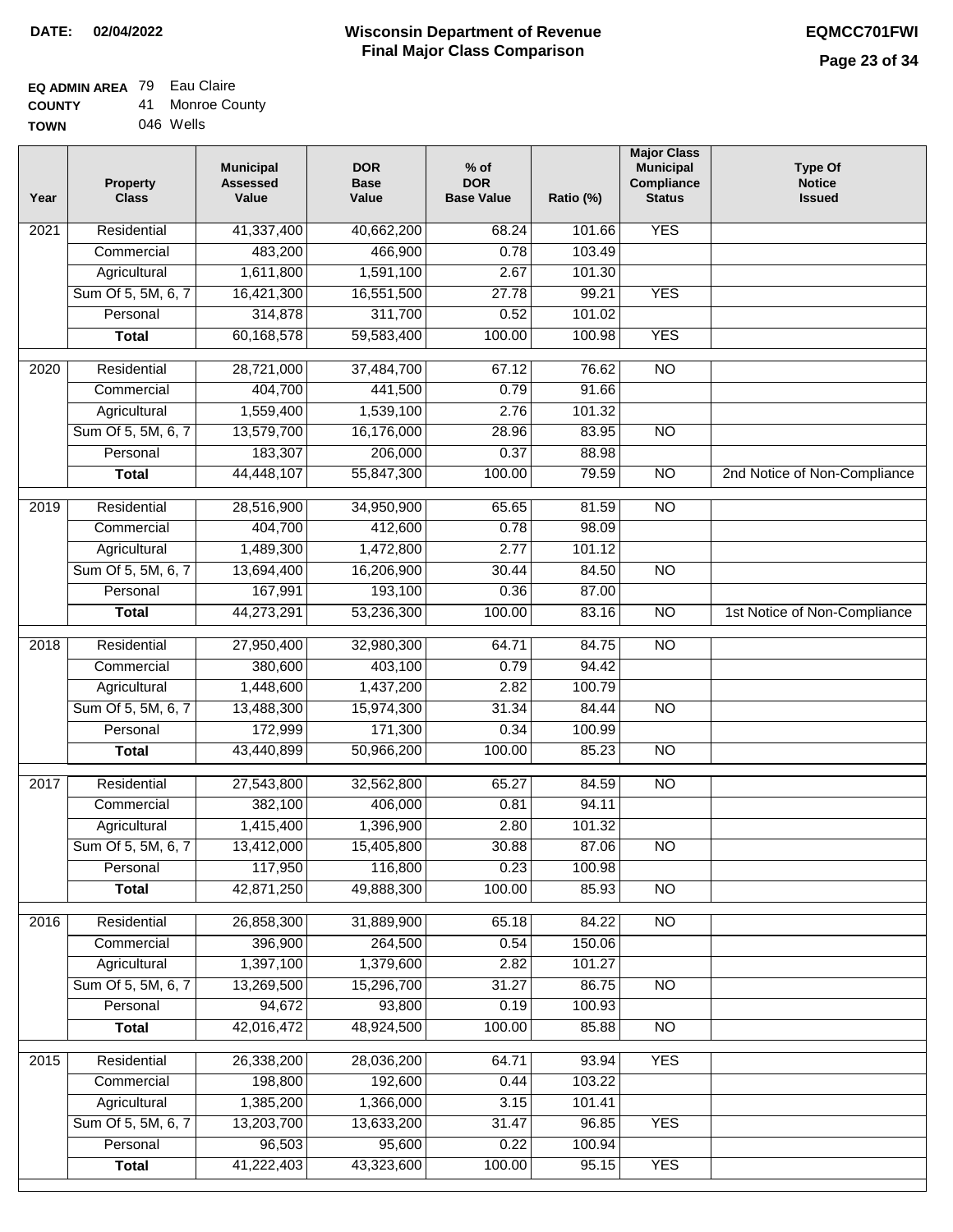#### **EQ ADMIN AREA** 79 Eau Claire **COUNTY** 41 Monroe County

| <b>UUUIII</b> | . . |            |  |
|---------------|-----|------------|--|
| <b>TOWN</b>   |     | 048 Wilton |  |

| Year              | <b>Property</b><br><b>Class</b> | <b>Municipal</b><br><b>Assessed</b><br>Value | <b>DOR</b><br><b>Base</b><br>Value | $%$ of<br><b>DOR</b><br><b>Base Value</b> | Ratio (%) | <b>Major Class</b><br><b>Municipal</b><br>Compliance<br><b>Status</b> | <b>Type Of</b><br><b>Notice</b><br><b>Issued</b> |
|-------------------|---------------------------------|----------------------------------------------|------------------------------------|-------------------------------------------|-----------|-----------------------------------------------------------------------|--------------------------------------------------|
| 2021              | Residential                     | 26,863,700                                   | 30,712,200                         | 58.33                                     | 87.47     | <b>NO</b>                                                             |                                                  |
|                   | Commercial                      | 928,400                                      | 810,700                            | 1.54                                      | 114.52    |                                                                       |                                                  |
|                   | Agricultural                    | 2,077,100                                    | 2,070,900                          | 3.93                                      | 100.30    |                                                                       |                                                  |
|                   | Sum Of 5, 5M, 6, 7              | 19,879,300                                   | 18,800,400                         | 35.71                                     | 105.74    | <b>YES</b>                                                            |                                                  |
|                   | Personal                        | 258,073                                      | 258,000                            | 0.49                                      | 100.03    |                                                                       |                                                  |
|                   | <b>Total</b>                    | 50,006,573                                   | 52,652,200                         | 100.00                                    | 94.98     | $\overline{NO}$                                                       |                                                  |
| $\overline{20}20$ | Residential                     | 25,960,800                                   | 27,356,600                         | 56.01                                     | 94.90     | <b>YES</b>                                                            |                                                  |
|                   | Commercial                      | 928,400                                      | 810,700                            | 1.66                                      | 114.52    |                                                                       |                                                  |
|                   | Agricultural                    | 2,001,000                                    | 1,996,000                          | 4.09                                      | 100.25    |                                                                       |                                                  |
|                   | Sum Of 5, 5M, 6, 7              | 19,730,100                                   | 18,401,400                         | 37.68                                     | 107.22    | <b>YES</b>                                                            |                                                  |
|                   | Personal                        | 273,278                                      | 273,300                            | 0.56                                      | 99.99     |                                                                       |                                                  |
|                   | <b>Total</b>                    | 48,893,578                                   | 48,838,000                         | 100.00                                    | 100.11    | <b>YES</b>                                                            |                                                  |
|                   |                                 |                                              |                                    |                                           |           |                                                                       |                                                  |
| $\frac{1}{2019}$  | Residential                     | 22,701,700                                   | 24,702,900                         | 54.28                                     | 91.90     | <b>YES</b>                                                            |                                                  |
|                   | Commercial                      | 825,800                                      | 770,600                            | 1.69                                      | 107.16    |                                                                       |                                                  |
|                   | Agricultural                    | 1,939,600                                    | 1,934,200                          | 4.25                                      | 100.28    |                                                                       |                                                  |
|                   | Sum Of 5, 5M, 6, 7              | 16,535,200                                   | 18,068,000                         | 39.70                                     | 91.52     | <b>YES</b>                                                            |                                                  |
|                   | Personal                        | 35,379                                       | 35,400                             | 0.08                                      | 99.94     |                                                                       |                                                  |
|                   | <b>Total</b>                    | 42,037,679                                   | 45,511,100                         | 100.00                                    | 92.37     | <b>YES</b>                                                            |                                                  |
| 2018              | Residential                     | 22,227,800                                   | 22,996,100                         | 52.76                                     | 96.66     | <b>YES</b>                                                            |                                                  |
|                   | Commercial                      | 816,100                                      | 760,800                            | 1.75                                      | 107.27    |                                                                       |                                                  |
|                   | Agricultural                    | 1,880,800                                    | 1,876,800                          | 4.31                                      | 100.21    |                                                                       |                                                  |
|                   | Sum Of 5, 5M, 6, 7              | 16,091,600                                   | 17,915,100                         | 41.10                                     | 89.82     | $\overline{NO}$                                                       |                                                  |
|                   | Personal                        | 37,453                                       | 37,500                             | 0.09                                      | 99.87     |                                                                       |                                                  |
|                   | <b>Total</b>                    | 41,053,753                                   | 43,586,300                         | 100.00                                    | 94.19     | $\overline{NO}$                                                       |                                                  |
|                   |                                 |                                              |                                    |                                           |           |                                                                       |                                                  |
| 2017              | Residential                     | 22,048,600                                   | 23,282,000                         | 52.57                                     | 94.70     | <b>YES</b>                                                            |                                                  |
|                   | Commercial                      | 816,100                                      | 760,800                            | 1.72                                      | 107.27    |                                                                       |                                                  |
|                   | Agricultural                    | 1,832,200                                    | 1,828,500                          | 4.13                                      | 100.20    |                                                                       |                                                  |
|                   | Sum Of 5, 5M, 6, 7              | 15,872,000                                   | 18,320,700                         | 41.36                                     | 86.63     | $\overline{NO}$                                                       |                                                  |
|                   | Personal                        | 98,854                                       | 98,900                             | 0.22                                      | 99.95     |                                                                       |                                                  |
|                   | <b>Total</b>                    | 40,667,754                                   | 44,290,900                         | 100.00                                    | 91.82     | $\overline{NO}$                                                       |                                                  |
| 2016              | Residential                     | 21,933,200                                   | 22,492,700                         | 52.02                                     | 97.51     | <b>YES</b>                                                            |                                                  |
|                   | Commercial                      | 734,400                                      | 766,300                            | 1.77                                      | 95.84     |                                                                       |                                                  |
|                   | Agricultural                    | 1,806,900                                    | 1,800,800                          | 4.16                                      | 100.34    |                                                                       |                                                  |
|                   | Sum Of 5, 5M, 6, 7              | 15,648,200                                   | 18,067,800                         | 41.78                                     | 86.61     | <b>NO</b>                                                             |                                                  |
|                   | Personal                        | 113,141                                      | 113,200                            | 0.26                                      | 99.95     |                                                                       |                                                  |
|                   | <b>Total</b>                    | 40,235,841                                   | 43,240,800                         | 100.00                                    | 93.05     | $\overline{NO}$                                                       |                                                  |
|                   |                                 |                                              |                                    |                                           |           |                                                                       |                                                  |
| 2015              | Residential                     | 21,492,300                                   | 20,366,800                         | 53.78                                     | 105.53    | <b>YES</b>                                                            |                                                  |
|                   | Commercial                      | 732,100                                      | 756,400                            | 2.00                                      | 96.79     |                                                                       |                                                  |
|                   | Agricultural                    | 1,788,800                                    | 1,784,700                          | 4.71                                      | 100.23    |                                                                       |                                                  |
|                   | Sum Of 5, 5M, 6, 7              | 15,344,700                                   | 14,837,400                         | 39.18                                     | 103.42    | <b>YES</b>                                                            |                                                  |
|                   | Personal                        | 126,379                                      | 126,400                            | 0.33                                      | 99.98     |                                                                       |                                                  |
|                   | <b>Total</b>                    | 39,484,279                                   | 37,871,700                         | 100.00                                    | 104.26    | <b>YES</b>                                                            |                                                  |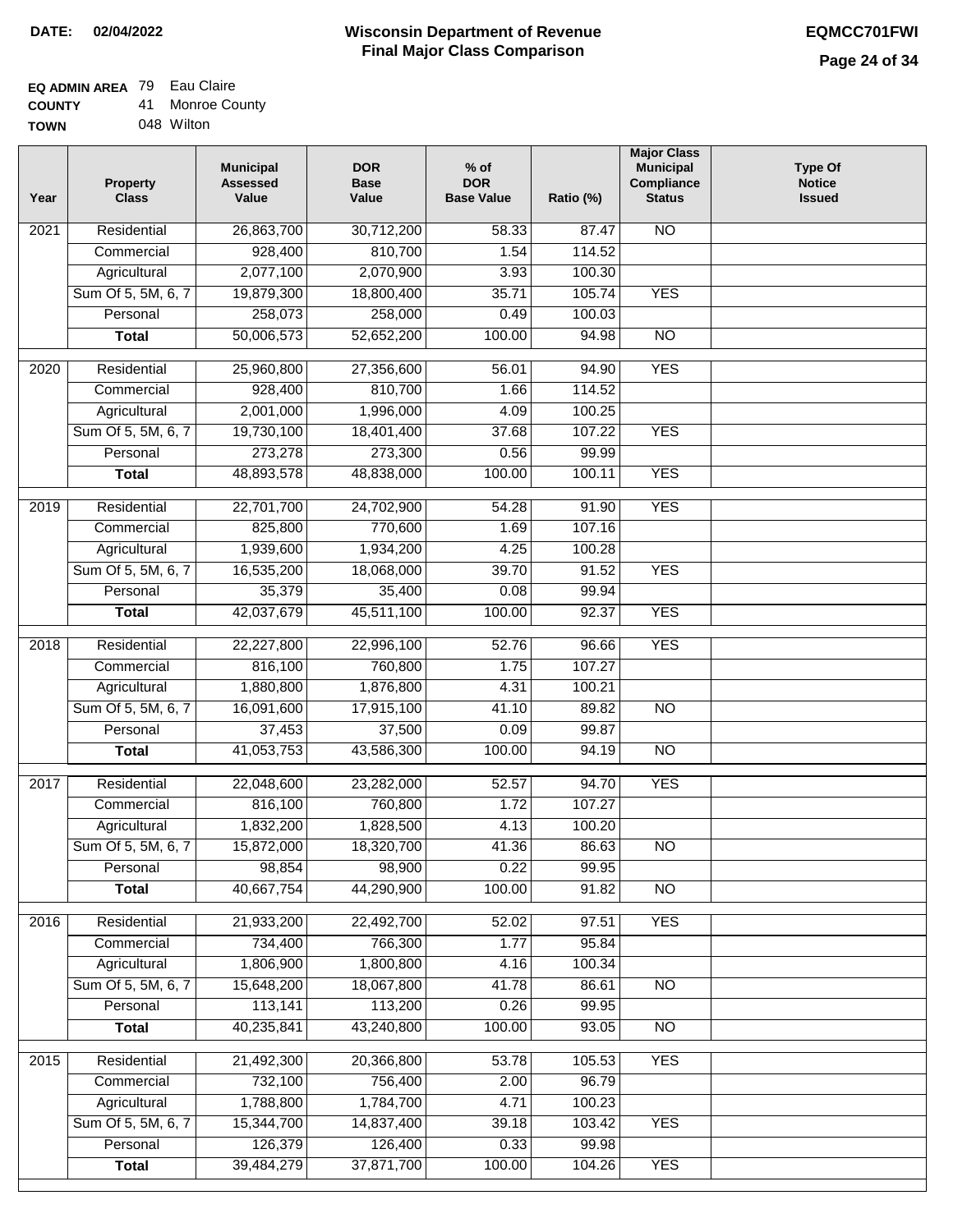### **EQ ADMIN AREA** 79 Eau Claire

**COUNTY** 41 Monroe County

**VILLAGE** 111 Cashton

| Year              | <b>Property</b><br><b>Class</b> | <b>Municipal</b><br><b>Assessed</b><br>Value | <b>DOR</b><br><b>Base</b><br>Value | % of<br><b>DOR</b><br><b>Base Value</b> | Ratio (%) | <b>Major Class</b><br><b>Municipal</b><br>Compliance<br><b>Status</b> | <b>Type Of</b><br><b>Notice</b><br><b>Issued</b> |
|-------------------|---------------------------------|----------------------------------------------|------------------------------------|-----------------------------------------|-----------|-----------------------------------------------------------------------|--------------------------------------------------|
| $\overline{202}1$ | Residential                     | 35,112,300                                   | 56,564,400                         | 54.15                                   | 62.07     | $\overline{NO}$                                                       |                                                  |
|                   | Commercial                      | 38,913,700                                   | 43,010,300                         | 41.18                                   | 90.48     | <b>YES</b>                                                            |                                                  |
|                   | Agricultural                    | 49,200                                       | 59,000                             | 0.06                                    | 83.39     |                                                                       |                                                  |
|                   | Sum Of 5, 5M, 6, 7              | 246,200                                      | 190,600                            | 0.18                                    | 129.17    |                                                                       |                                                  |
|                   | Personal                        | 3,794,300                                    | 4,626,600                          | 4.43                                    | 82.01     |                                                                       |                                                  |
|                   | <b>Total</b>                    | 78,115,700                                   | 104,450,900                        | 100.00                                  | 74.79     | $\overline{NO}$                                                       | 1st Notice of Non-Compliance                     |
| $\overline{2020}$ | Residential                     | 34,823,100                                   | 52,141,300                         | 51.84                                   | 66.79     | $\overline{NO}$                                                       |                                                  |
|                   | Commercial                      | 37,013,700                                   | 43,010,300                         | 42.76                                   | 86.06     | $\overline{NO}$                                                       |                                                  |
|                   | Agricultural                    | 47,500                                       | 56,900                             | 0.06                                    | 83.48     |                                                                       |                                                  |
|                   | Sum Of 5, 5M, 6, 7              | 246,200                                      | 194,300                            | 0.19                                    | 126.71    |                                                                       |                                                  |
|                   | Personal                        | 4,253,200                                    | 5,186,200                          | 5.16                                    | 82.01     |                                                                       |                                                  |
|                   | <b>Total</b>                    | 76,383,700                                   | 100,589,000                        | 100.00                                  | 75.94     | $\overline{NO}$                                                       |                                                  |
| 2019              | Residential                     | 34,247,000                                   | 47,191,600                         | 50.80                                   | 72.57     | $\overline{10}$                                                       |                                                  |
|                   | Commercial                      | 36,676,300                                   | 39,811,400                         | 42.86                                   | 92.13     | <b>YES</b>                                                            |                                                  |
|                   | Agricultural                    | 49,100                                       | 54,900                             | 0.06                                    | 89.44     |                                                                       |                                                  |
|                   | Sum Of 5, 5M, 6, 7              | 246,200                                      | 198,100                            | 0.21                                    | 124.28    |                                                                       |                                                  |
|                   | Personal                        | 4,960,300                                    | 5,639,200                          | 6.07                                    | 87.96     |                                                                       |                                                  |
|                   | <b>Total</b>                    | 76,178,900                                   | 92,895,200                         | 100.00                                  | 82.01     | $\overline{NO}$                                                       |                                                  |
| 2018              | Residential                     | 33,980,900                                   | 40,833,500                         | 48.37                                   | 83.22     | $\overline{NO}$                                                       |                                                  |
|                   | Commercial                      | 35,657,900                                   | 38,641,500                         | 45.77                                   | 92.28     | <b>YES</b>                                                            |                                                  |
|                   | Agricultural                    | 50,600                                       | 54,000                             | 0.06                                    | 93.70     |                                                                       |                                                  |
|                   | Sum Of 5, 5M, 6, 7              | 246,200                                      | 197,700                            | 0.23                                    | 124.53    |                                                                       |                                                  |
|                   | Personal                        | 4,319,100                                    | 4,694,700                          | 5.56                                    | 92.00     |                                                                       |                                                  |
|                   | <b>Total</b>                    | 74,254,700                                   | 84,421,400                         | 100.00                                  | 87.96     | <b>NO</b>                                                             |                                                  |
| 2017              | Residential                     | 33,677,500                                   | 36,823,200                         | 46.78                                   | 91.46     | <b>YES</b>                                                            |                                                  |
|                   | Commercial                      | 31,008,200                                   | 33,587,500                         | 42.67                                   | 92.32     | <b>YES</b>                                                            |                                                  |
|                   | Agricultural                    | 50,400                                       | 52,500                             | 0.07                                    | 96.00     |                                                                       |                                                  |
|                   | Sum Of 5, 5M, 6, 7              | 246,200                                      | 209,000                            | 0.27                                    | 117.80    |                                                                       |                                                  |
|                   | Personal                        | 7,548,700                                    | 8,051,000                          | 10.23                                   | 93.76     | <b>YES</b>                                                            |                                                  |
|                   | <b>Total</b>                    | 72,531,000                                   | 78,723,200                         | 100.00                                  | 92.13     | <b>YES</b>                                                            |                                                  |
| 2016              | Residential                     | 33,257,200                                   | 34,977,800                         | 50.08                                   | 95.08     | <b>YES</b>                                                            |                                                  |
|                   | Commercial                      | 27,322,100                                   | 29,663,000                         | 42.47                                   | 92.11     | <b>YES</b>                                                            |                                                  |
|                   | Agricultural                    | 50,800                                       | 49,800                             | 0.07                                    | 102.01    |                                                                       |                                                  |
|                   | Sum Of 5, 5M, 6, 7              | 245,900                                      | 209,100                            | 0.30                                    | 117.60    |                                                                       |                                                  |
|                   | Personal                        | 4,609,100                                    | 4,947,000                          | 7.08                                    | 93.17     |                                                                       |                                                  |
|                   | <b>Total</b>                    | 65,485,100                                   | 69,846,700                         | 100.00                                  | 93.76     | <b>YES</b>                                                            |                                                  |
| 2015              | Residential                     | 32,636,300                                   | 35,757,200                         | 61.48                                   | 91.27     | <b>YES</b>                                                            |                                                  |
|                   | Commercial                      | 16,415,800                                   | 17,026,500                         | 29.28                                   | 96.41     | <b>YES</b>                                                            |                                                  |
|                   | Agricultural                    | 50,400                                       | 49,400                             | 0.08                                    | 102.02    |                                                                       |                                                  |
|                   | Sum Of 5, 5M, 6, 7              | 245,900                                      | 261,600                            | 0.45                                    | 94.00     |                                                                       |                                                  |
|                   | Personal                        | 4,919,800                                    | 5,063,100                          | 8.71                                    | 97.17     | <b>YES</b>                                                            |                                                  |
|                   | <b>Total</b>                    | 54,268,200                                   | 58,157,800                         | 100.00                                  | 93.31     | <b>YES</b>                                                            |                                                  |
|                   |                                 |                                              |                                    |                                         |           |                                                                       |                                                  |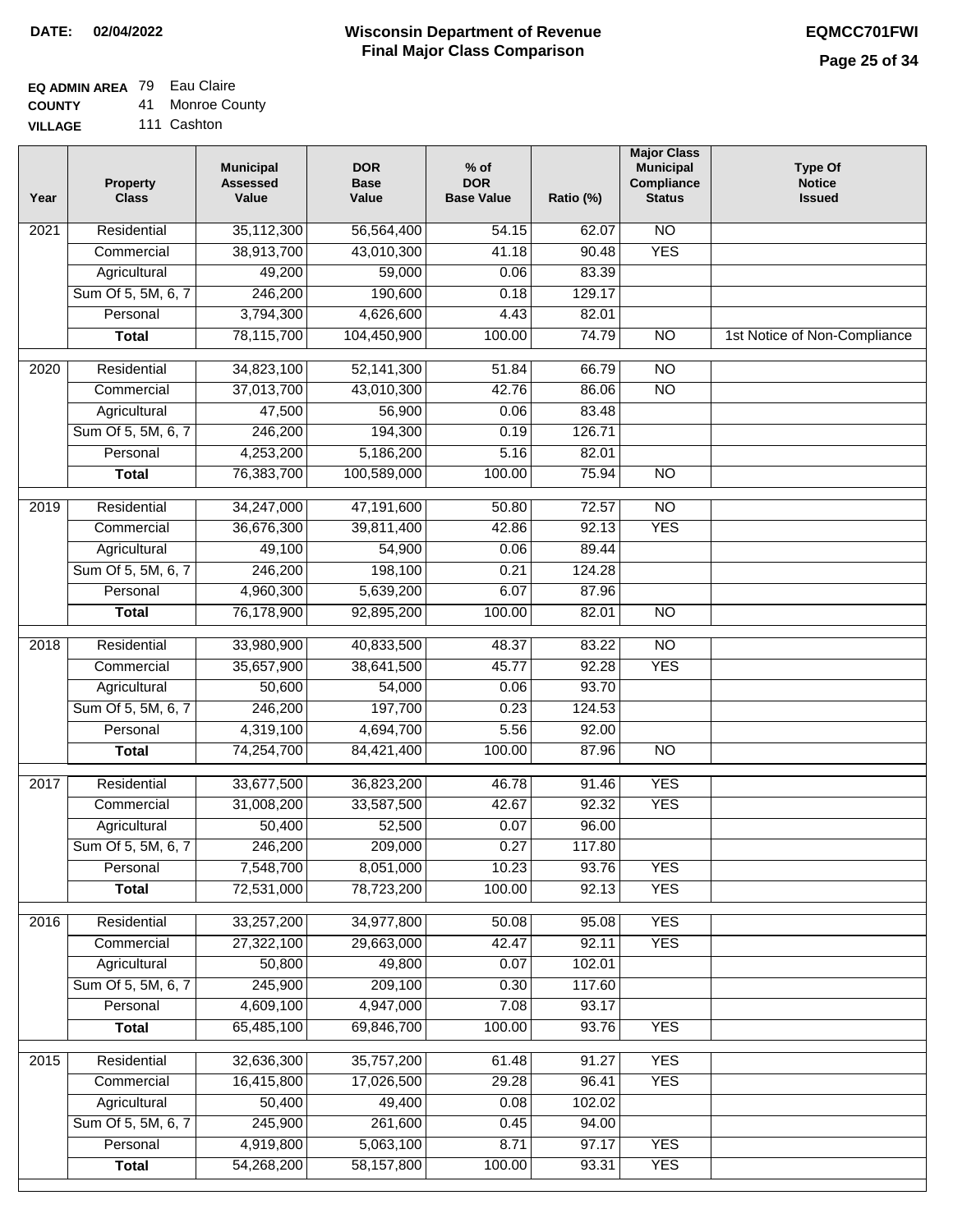## **EQ ADMIN AREA** 79 Eau Claire

**COUNTY** 41 Monroe County

**VILLAGE** 141 Kendall

| Year              | <b>Property</b><br><b>Class</b> | <b>Municipal</b><br><b>Assessed</b><br>Value | <b>DOR</b><br><b>Base</b><br>Value | $%$ of<br><b>DOR</b><br><b>Base Value</b> | Ratio (%) | <b>Major Class</b><br><b>Municipal</b><br>Compliance<br><b>Status</b> | <b>Type Of</b><br><b>Notice</b><br><b>Issued</b> |
|-------------------|---------------------------------|----------------------------------------------|------------------------------------|-------------------------------------------|-----------|-----------------------------------------------------------------------|--------------------------------------------------|
| $\overline{202}1$ | Residential                     | 12,699,100                                   | 17,073,600                         | 83.56                                     | 74.38     | N <sub>O</sub>                                                        |                                                  |
|                   | Commercial                      | 3,068,300                                    | 3,123,700                          | 15.29                                     | 98.23     | <b>YES</b>                                                            |                                                  |
|                   | Agricultural                    | 24,700                                       | 24,900                             | 0.12                                      | 99.20     |                                                                       |                                                  |
|                   | Sum Of 5, 5M, 6, 7              | 130,600                                      | 140,300                            | 0.69                                      | 93.09     |                                                                       |                                                  |
|                   | Personal                        | 60,100                                       | 71,400                             | 0.35                                      | 84.17     |                                                                       |                                                  |
|                   | <b>Total</b>                    | 15,982,800                                   | 20,433,900                         | 100.00                                    | 78.22     | $\overline{NO}$                                                       |                                                  |
| $\overline{2020}$ | Residential                     | 12,732,900                                   | 15,732,200                         | 82.25                                     | 80.94     | $\overline{NO}$                                                       |                                                  |
|                   | Commercial                      | 3,103,100                                    | 3,123,700                          | 16.33                                     | 99.34     | <b>YES</b>                                                            |                                                  |
|                   | Agricultural                    | 24,700                                       | 24,000                             | 0.13                                      | 102.92    |                                                                       |                                                  |
|                   | Sum Of 5, 5M, 6, 7              | 130,500                                      | 142,100                            | 0.74                                      | 91.84     |                                                                       |                                                  |
|                   | Personal                        | 106,300                                      | 106,300                            | 0.56                                      | 100.00    |                                                                       |                                                  |
|                   | <b>Total</b>                    | 16,097,500                                   | 19,128,300                         | 100.00                                    | 84.16     | $\overline{NO}$                                                       |                                                  |
| 2019              | Residential                     | 12,735,700                                   | 14,580,300                         | 80.85                                     | 87.35     | $\overline{10}$                                                       |                                                  |
|                   | Commercial                      | 3,103,100                                    | 3,187,400                          | 17.67                                     | 97.36     | <b>YES</b>                                                            |                                                  |
|                   | Agricultural                    | 23,600                                       | 23,000                             | 0.13                                      | 102.61    |                                                                       |                                                  |
|                   | Sum Of 5, 5M, 6, 7              | 130,500                                      | 140,900                            | 0.78                                      | 92.62     |                                                                       |                                                  |
|                   | Personal                        | 98,100                                       | 102,200                            | 0.57                                      | 95.99     |                                                                       |                                                  |
|                   | <b>Total</b>                    | 16,091,000                                   | 18,033,800                         | 100.00                                    | 89.23     | $\overline{NO}$                                                       |                                                  |
|                   |                                 |                                              |                                    |                                           |           |                                                                       |                                                  |
| 2018              | Residential                     | 12,674,800                                   | 13,207,100                         | 78.76                                     | 95.97     | <b>YES</b>                                                            |                                                  |
|                   | Commercial                      | 3,208,500                                    | 3,290,300                          | 19.62                                     | 97.51     | <b>YES</b>                                                            |                                                  |
|                   | Agricultural                    | 22,700                                       | 22,500                             | 0.13                                      | 100.89    |                                                                       |                                                  |
|                   | Sum Of 5, 5M, 6, 7              | 130,500                                      | 143,600                            | 0.86                                      | 90.88     |                                                                       |                                                  |
|                   | Personal                        | 104,400                                      | 104,400                            | 0.62                                      | 100.00    |                                                                       |                                                  |
|                   | <b>Total</b>                    | 16,140,900                                   | 16,767,900                         | 100.00                                    | 96.26     | <b>YES</b>                                                            |                                                  |
| 2017              | Residential                     | 12,600,200                                   | 13,132,500                         | 78.30                                     | 95.95     | <b>YES</b>                                                            |                                                  |
|                   | Commercial                      | 3,208,500                                    | 3,290,300                          | 19.62                                     | 97.51     | <b>YES</b>                                                            |                                                  |
|                   | Agricultural                    | 22,400                                       | 22,000                             | 0.13                                      | 101.82    |                                                                       |                                                  |
|                   | Sum Of 5, 5M, 6, 7              | 130,500                                      | 149,000                            | 0.89                                      | 87.58     |                                                                       |                                                  |
|                   | Personal                        | 177,700                                      | 177,700                            | 1.06                                      | 100.00    |                                                                       |                                                  |
|                   | <b>Total</b>                    | 16,139,300                                   | 16,771,500                         | 100.00                                    | 96.23     | <b>YES</b>                                                            |                                                  |
| 2016              | Residential                     | 12,520,100                                   | 13,080,500                         | 77.33                                     | 95.72     | <b>YES</b>                                                            |                                                  |
|                   | Commercial                      | 3,208,500                                    | 3,290,300                          | 19.45                                     | 97.51     | <b>YES</b>                                                            |                                                  |
|                   | Agricultural                    | 21,900                                       | 21,600                             | 0.13                                      | 101.39    |                                                                       |                                                  |
|                   | Sum Of 5, 5M, 6, 7              | 130,500                                      | 147,500                            | 0.87                                      | 88.47     |                                                                       |                                                  |
|                   | Personal                        | 374,900                                      | 374,900                            | 2.22                                      | 100.00    |                                                                       |                                                  |
|                   | <b>Total</b>                    | 16,255,900                                   | 16,914,800                         | 100.00                                    | 96.10     | <b>YES</b>                                                            |                                                  |
| 2015              | Residential                     | 15,631,000                                   | 13,412,800                         | 78.22                                     | 116.54    | $\overline{NO}$                                                       |                                                  |
|                   | Commercial                      | 3,375,100                                    | 3,153,400                          | 18.39                                     | 107.03    | <b>YES</b>                                                            |                                                  |
|                   | Agricultural                    | 21,700                                       | 21,300                             | 0.12                                      | 101.88    |                                                                       |                                                  |
|                   | Sum Of 5, 5M, 6, 7              | 144,000                                      | 113,800                            | 0.66                                      | 126.54    |                                                                       |                                                  |
|                   | Personal                        | 446,400                                      | 446,400                            | 2.60                                      | 100.00    |                                                                       |                                                  |
|                   | <b>Total</b>                    | 19,618,200                                   | 17, 147, 700                       | 100.00                                    | 114.41    | NO                                                                    | <b>Non-Compliance Notice</b>                     |
|                   |                                 |                                              |                                    |                                           |           |                                                                       |                                                  |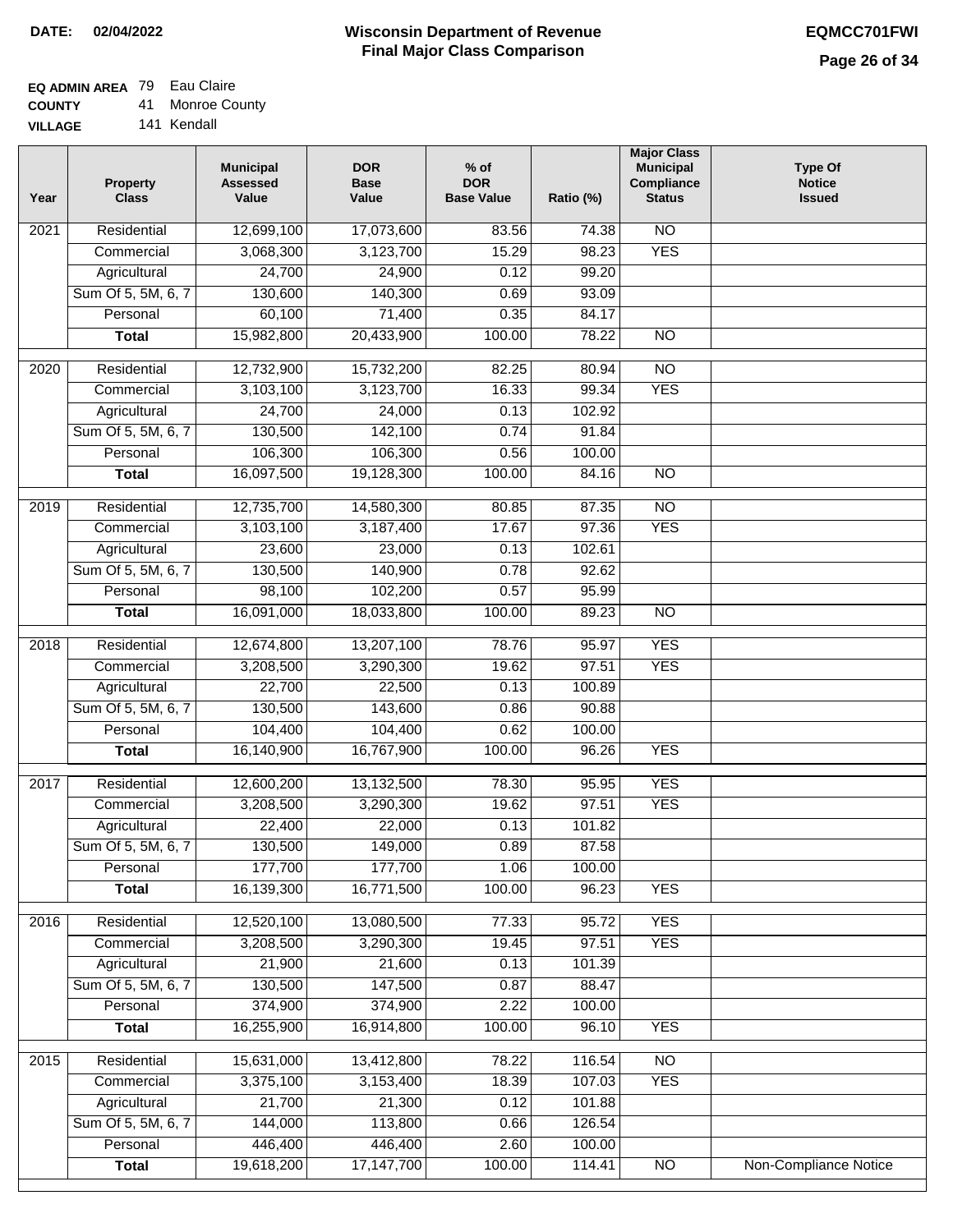## **EQ ADMIN AREA** 79 Eau Claire

**COUNTY** 41 Monroe County

**VILLAGE** 151 Melvina

| Year              | <b>Property</b><br><b>Class</b> | <b>Municipal</b><br><b>Assessed</b><br>Value | <b>DOR</b><br><b>Base</b><br>Value | $%$ of<br><b>DOR</b><br><b>Base Value</b> | Ratio (%) | <b>Major Class</b><br><b>Municipal</b><br>Compliance<br><b>Status</b> | <b>Type Of</b><br><b>Notice</b><br><b>Issued</b> |
|-------------------|---------------------------------|----------------------------------------------|------------------------------------|-------------------------------------------|-----------|-----------------------------------------------------------------------|--------------------------------------------------|
| 2021              | Residential                     | 2,185,600                                    | 2,282,900                          | 71.54                                     | 95.74     | <b>YES</b>                                                            |                                                  |
|                   | Commercial                      | 208,800                                      | 244,500                            | 7.66                                      | 85.40     |                                                                       |                                                  |
|                   | Agricultural                    | 16,500                                       | 16,100                             | 0.50                                      | 102.48    |                                                                       |                                                  |
|                   | Sum Of 5, 5M, 6, 7              | 561,900                                      | 598,100                            | 18.74                                     | 93.95     | <b>YES</b>                                                            |                                                  |
|                   | Personal                        | 49,100                                       | 49,300                             | 1.55                                      | 99.59     |                                                                       |                                                  |
|                   | <b>Total</b>                    | 3,021,900                                    | 3,190,900                          | 100.00                                    | 94.70     | <b>YES</b>                                                            |                                                  |
| $\overline{2020}$ | Residential                     | 2,182,300                                    | 2,110,700                          | 69.75                                     | 103.39    | <b>YES</b>                                                            |                                                  |
|                   | Commercial                      | 208,800                                      | 244,500                            | 8.08                                      | 85.40     |                                                                       |                                                  |
|                   | Agricultural                    | 16,400                                       | 15,500                             | 0.51                                      | 105.81    |                                                                       |                                                  |
|                   | Sum Of 5, 5M, 6, 7              | 561,900                                      | 601,500                            | 19.88                                     | 93.42     | <b>YES</b>                                                            |                                                  |
|                   | Personal                        | 55,400                                       | 53,800                             | 1.78                                      | 102.97    |                                                                       |                                                  |
|                   | <b>Total</b>                    | 3,024,800                                    | 3,026,000                          | 100.00                                    | 99.96     | <b>YES</b>                                                            |                                                  |
| 2019              | Residential                     | 2,078,600                                    | 1,938,300                          | 68.55                                     | 107.24    | <b>YES</b>                                                            |                                                  |
|                   | Commercial                      | 193,000                                      | 214,100                            | 7.57                                      | 90.14     |                                                                       |                                                  |
|                   | Agricultural                    | 16,100                                       | 15,000                             | 0.53                                      | 107.33    |                                                                       |                                                  |
|                   | Sum Of 5, 5M, 6, 7              | 561,900                                      | 603,100                            | 21.33                                     | 93.17     | <b>YES</b>                                                            |                                                  |
|                   | Personal                        | 60,300                                       | 57,000                             | 2.02                                      | 105.79    |                                                                       |                                                  |
|                   | <b>Total</b>                    | 2,909,900                                    | 2,827,500                          | 100.00                                    | 102.91    | <b>YES</b>                                                            |                                                  |
| 2018              | Residential                     | 1,963,800                                    | 1,756,500                          | 66.67                                     | 111.80    | N <sub>O</sub>                                                        |                                                  |
|                   | Commercial                      | 188,400                                      | 209,800                            | 7.96                                      | 89.80     |                                                                       |                                                  |
|                   | Agricultural                    | 15,200                                       | 14,400                             | 0.55                                      | 105.56    |                                                                       |                                                  |
|                   | Sum Of 5, 5M, 6, 7              | 561,900                                      | 599,100                            | 22.74                                     | 93.79     | <b>YES</b>                                                            |                                                  |
|                   | Personal                        | 57,200                                       | 55,000                             | 2.09                                      | 104.00    |                                                                       |                                                  |
|                   | <b>Total</b>                    | 2,786,500                                    | 2,634,800                          | 100.00                                    | 105.76    | <b>NO</b>                                                             |                                                  |
| 2017              | Residential                     | 1,915,800                                    | 1,708,800                          | 67.58                                     | 112.11    | $\overline{NO}$                                                       |                                                  |
|                   | Commercial                      | 105,400                                      | 130,000                            | 5.14                                      | 81.08     |                                                                       |                                                  |
|                   | Agricultural                    | 15,200                                       | 14,100                             | 0.56                                      | 107.80    |                                                                       |                                                  |
|                   | Sum Of 5, 5M, 6, 7              | 561,900                                      | 635,600                            | 25.14                                     | 88.40     | <b>NO</b>                                                             |                                                  |
|                   | Personal                        | 43,000                                       | 40,200                             | 1.59                                      | 106.97    |                                                                       |                                                  |
|                   | <b>Total</b>                    | 2,641,300                                    | 2,528,700                          | 100.00                                    | 104.45    | $\overline{3}$                                                        |                                                  |
| 2016              | Residential                     | 1,751,200                                    | 1,489,300                          | 63.78                                     | 117.59    | N <sub>O</sub>                                                        |                                                  |
|                   | Commercial                      | 125,900                                      | 155,900                            | 6.68                                      | 80.76     |                                                                       |                                                  |
|                   | Agricultural                    | 14,200                                       | 13,900                             | 0.60                                      | 102.16    |                                                                       |                                                  |
|                   | Sum Of 5, 5M, 6, 7              | 561,900                                      | 635,200                            | 27.20                                     | 88.46     | $\overline{NO}$                                                       |                                                  |
|                   | Personal                        | 38,800                                       | 40,900                             | 1.75                                      | 94.87     |                                                                       |                                                  |
|                   | <b>Total</b>                    | 2,492,000                                    | 2,335,200                          | 100.00                                    | 106.71    | $\overline{NO}$                                                       |                                                  |
| 2015              | Residential                     | 1,616,500                                    | 1,694,600                          | 68.11                                     | 95.39     | <b>YES</b>                                                            |                                                  |
|                   | Commercial                      | 125,900                                      | 122,300                            | 4.92                                      | 102.94    |                                                                       |                                                  |
|                   | Agricultural                    | 14,000                                       | 13,700                             | 0.55                                      | 102.19    |                                                                       |                                                  |
|                   | Sum Of 5, 5M, 6, 7              | 555,200                                      | 615,200                            | 24.73                                     | 90.25     | <b>YES</b>                                                            |                                                  |
|                   | Personal                        | 41,400                                       | 42,100                             | 1.69                                      | 98.34     |                                                                       |                                                  |
|                   | <b>Total</b>                    | 2,353,000                                    | 2,487,900                          | 100.00                                    | 94.58     | <b>YES</b>                                                            |                                                  |
|                   |                                 |                                              |                                    |                                           |           |                                                                       |                                                  |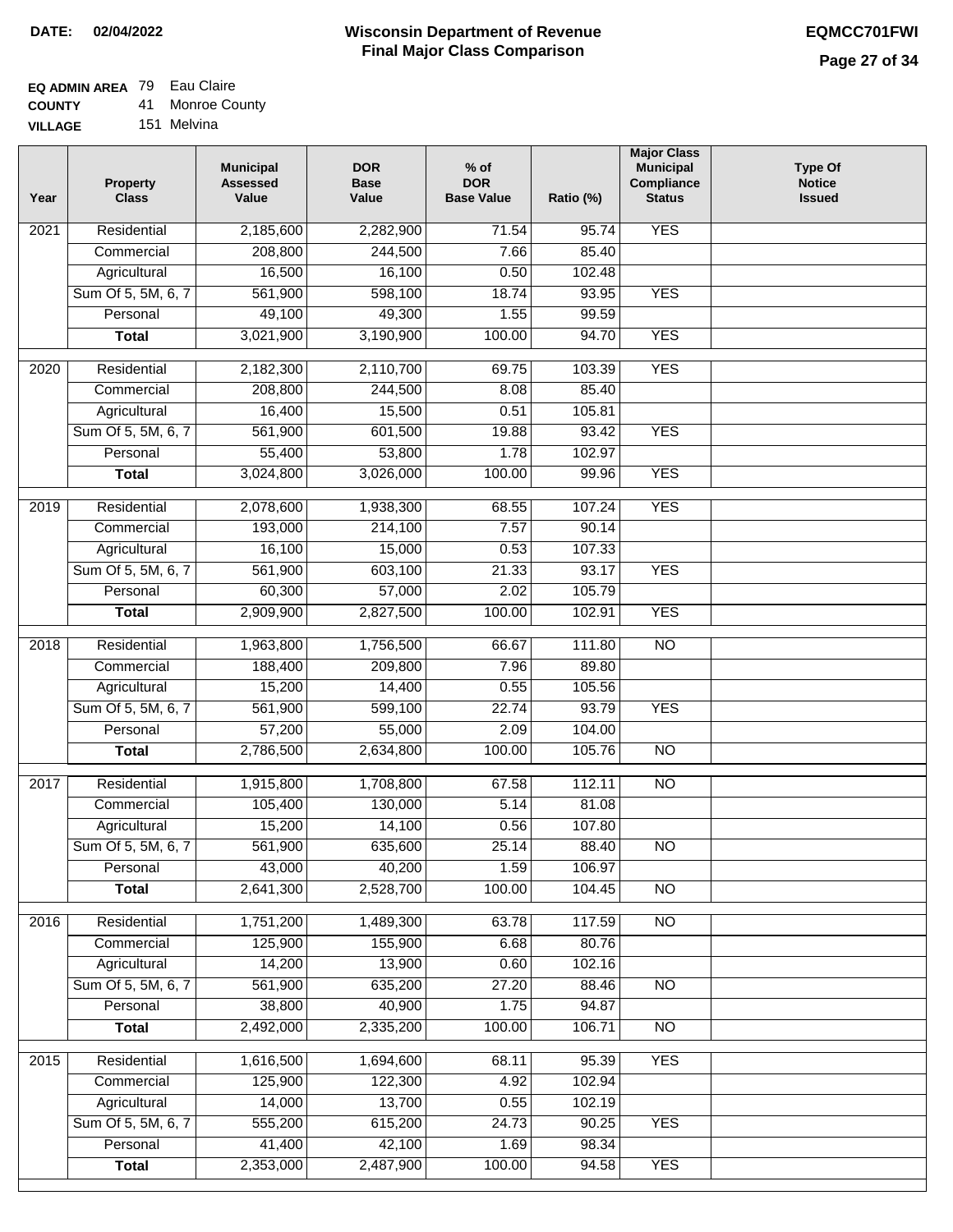## **EQ ADMIN AREA** 79 Eau Claire

**COUNTY** 41 Monroe County

**VILLAGE** 161 Norwalk

| Year              | <b>Property</b><br><b>Class</b> | <b>Municipal</b><br><b>Assessed</b><br>Value | <b>DOR</b><br><b>Base</b><br>Value | $%$ of<br><b>DOR</b><br><b>Base Value</b> | Ratio (%)      | <b>Major Class</b><br><b>Municipal</b><br>Compliance<br><b>Status</b> | <b>Type Of</b><br><b>Notice</b><br><b>Issued</b> |
|-------------------|---------------------------------|----------------------------------------------|------------------------------------|-------------------------------------------|----------------|-----------------------------------------------------------------------|--------------------------------------------------|
| $\overline{202}1$ | Residential                     | 12,536,300                                   | 15,397,500                         | 85.59                                     | 81.42          | N <sub>O</sub>                                                        |                                                  |
|                   | Commercial                      | 1,961,500                                    | 2,123,800                          | 11.81                                     | 92.36          | <b>YES</b>                                                            |                                                  |
|                   | Agricultural                    | 48,100                                       | 54,700                             | 0.30                                      | 87.93          |                                                                       |                                                  |
|                   | Sum Of 5, 5M, 6, 7              | 266,000                                      | 327,600                            | 1.82                                      | 81.20          |                                                                       |                                                  |
|                   | Personal                        | 74,800                                       | 86,900                             | 0.48                                      | 86.08          |                                                                       |                                                  |
|                   | <b>Total</b>                    | 14,886,700                                   | 17,990,500                         | 100.00                                    | 82.75          | $\overline{NO}$                                                       |                                                  |
| $\overline{2020}$ | Residential                     | 12,526,800                                   | 14,794,900                         | 85.15                                     | 84.67          | $\overline{NO}$                                                       |                                                  |
|                   | Commercial                      | 1,949,900                                    | 2,109,600                          | 12.14                                     | 92.43          | <b>YES</b>                                                            |                                                  |
|                   | Agricultural                    | 44,100                                       | 51,600                             | 0.30                                      | 85.47          |                                                                       |                                                  |
|                   | Sum Of 5, 5M, 6, 7              | 261,400                                      | 326,100                            | 1.88                                      | 80.16          |                                                                       |                                                  |
|                   | Personal                        | 83,900                                       | 92,200                             | 0.53                                      | 91.00          |                                                                       |                                                  |
|                   | <b>Total</b>                    | 14,866,100                                   | 17,374,400                         | 100.00                                    | 85.56          | $\overline{NO}$                                                       |                                                  |
|                   |                                 |                                              |                                    |                                           |                |                                                                       |                                                  |
| 2019              | Residential                     | 12,337,800                                   | 13,506,800                         | 84.69                                     | 91.35          | <b>YES</b>                                                            |                                                  |
|                   | Commercial                      | 1,773,700                                    | 1,955,200                          | 12.26                                     | 90.72          | <b>YES</b>                                                            |                                                  |
|                   | Agricultural                    | 48,700                                       | 49,800                             | 0.31                                      | 97.79          |                                                                       |                                                  |
|                   | Sum Of 5, 5M, 6, 7              | 261,400                                      | 331,500                            | 2.08                                      | 78.85          |                                                                       |                                                  |
|                   | Personal                        | 101,900                                      | 105,900                            | 0.66<br>100.00                            | 96.22          | <b>YES</b>                                                            |                                                  |
|                   | <b>Total</b>                    | 14,523,500                                   | 15,949,200                         |                                           | 91.06          |                                                                       |                                                  |
| 2018              | Residential                     | 12,250,600                                   | 12,538,500                         | 83.48                                     | 97.70          | <b>YES</b>                                                            |                                                  |
|                   | Commercial                      | 1,787,600                                    | 1,976,600                          | 13.16                                     | 90.44          | <b>YES</b>                                                            |                                                  |
|                   | Agricultural                    | 45,800                                       | 48,500                             | 0.32                                      | 94.43          |                                                                       |                                                  |
|                   | Sum Of 5, 5M, 6, 7              | 261,400                                      | 331,500                            | 2.21                                      | 78.85          |                                                                       |                                                  |
|                   | Personal                        | 116,600                                      | 125,400                            | 0.83                                      | 92.98          |                                                                       |                                                  |
|                   | <b>Total</b>                    | 14,462,000                                   | 15,020,500                         | 100.00                                    | 96.28          | <b>YES</b>                                                            |                                                  |
| 2017              | Residential                     | 12,219,300                                   | 13,162,500                         | 85.05                                     | 92.83          | <b>YES</b>                                                            |                                                  |
|                   | Commercial                      | 1,669,900                                    | 1,761,900                          | 11.38                                     | 94.78          | <b>YES</b>                                                            |                                                  |
|                   | Agricultural                    | 43,400                                       | 47,300                             | 0.31                                      | 91.75          |                                                                       |                                                  |
|                   | Sum Of 5, 5M, 6, 7              | 230,500                                      | 313,200                            | 2.02                                      | 73.60          |                                                                       |                                                  |
|                   | Personal                        | 172,400                                      | 191,500                            | 1.24                                      | 90.03          |                                                                       |                                                  |
|                   | <b>Total</b>                    | 14,335,500                                   | 15,476,400                         | 100.00                                    | 92.63          | <b>YES</b>                                                            |                                                  |
|                   |                                 |                                              |                                    |                                           |                |                                                                       |                                                  |
| 2016              | Residential                     | 12,126,200<br>1,598,200                      | 13,461,600                         | 85.79                                     | 90.08          | <b>YES</b>                                                            |                                                  |
|                   | Commercial<br>Agricultural      | 43,000                                       | 1,682,200<br>46,500                | 10.72<br>0.30                             | 95.01<br>92.47 | <b>YES</b>                                                            |                                                  |
|                   | Sum Of 5, 5M, 6, 7              | 230,500                                      | 312,400                            | 1.99                                      | 73.78          |                                                                       |                                                  |
|                   | Personal                        | 169,200                                      | 188,000                            | 1.20                                      | 90.00          |                                                                       |                                                  |
|                   | <b>Total</b>                    | 14, 167, 100                                 | 15,690,700                         | 100.00                                    | 90.29          | <b>YES</b>                                                            |                                                  |
|                   |                                 |                                              |                                    |                                           |                |                                                                       |                                                  |
| 2015              | Residential                     | 11,888,600                                   | 13,256,500                         | 85.06                                     | 89.68          | <b>NO</b>                                                             |                                                  |
|                   | Commercial                      | 1,612,100                                    | 1,765,400                          | 11.33                                     | 91.32          | <b>YES</b>                                                            |                                                  |
|                   | Agricultural                    | 43,200                                       | 46,100                             | 0.30                                      | 93.71          |                                                                       |                                                  |
|                   | Sum Of 5, 5M, 6, 7              | 229,100                                      | 262,300                            | 1.68                                      | 87.34          |                                                                       |                                                  |
|                   | Personal                        | 234,400                                      | 254,800                            | 1.63                                      | 91.99          |                                                                       |                                                  |
|                   | <b>Total</b>                    | 14,007,400                                   | 15,585,100                         | 100.00                                    | 89.88          | NO                                                                    |                                                  |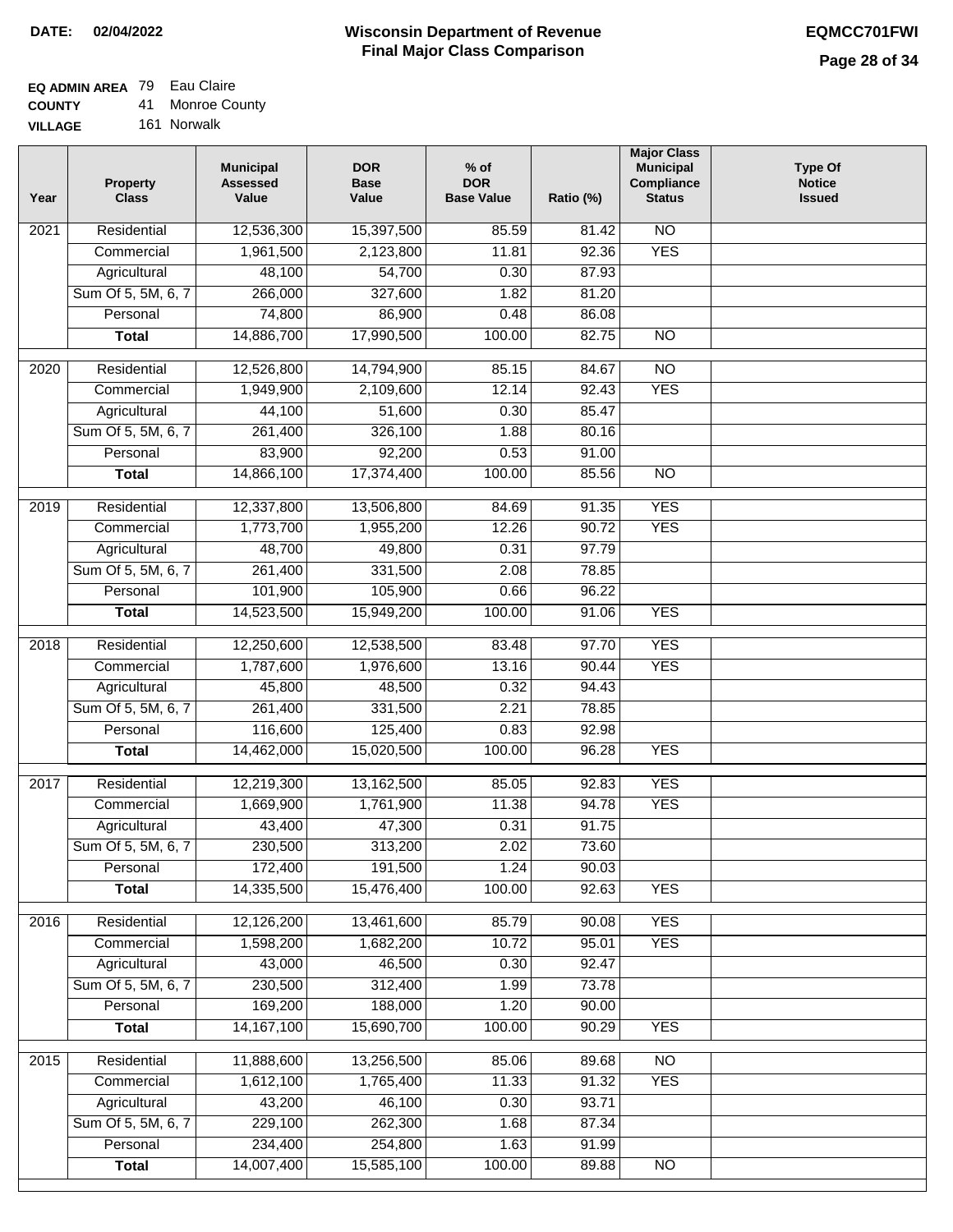## **EQ ADMIN AREA** 79 Eau Claire

**COUNTY** 41 Monroe County

**VILLAGE** 165 Oakdale

| Year              | <b>Property</b><br><b>Class</b> | <b>Municipal</b><br><b>Assessed</b><br>Value | <b>DOR</b><br><b>Base</b><br>Value | % of<br><b>DOR</b><br><b>Base Value</b> | Ratio (%) | <b>Major Class</b><br><b>Municipal</b><br>Compliance<br><b>Status</b> | <b>Type Of</b><br><b>Notice</b><br><b>Issued</b> |
|-------------------|---------------------------------|----------------------------------------------|------------------------------------|-----------------------------------------|-----------|-----------------------------------------------------------------------|--------------------------------------------------|
| $\overline{202}1$ | Residential                     | 11,041,600                                   | 12,014,900                         | 48.89                                   | 91.90     | <b>YES</b>                                                            |                                                  |
|                   | Commercial                      | 12,149,700                                   | 11,868,000                         | 48.29                                   | 102.37    | <b>YES</b>                                                            |                                                  |
|                   | Agricultural                    | 10,200                                       | 10,100                             | 0.04                                    | 100.99    |                                                                       |                                                  |
|                   | Sum Of 5, 5M, 6, 7              | 52,900                                       | 62,600                             | 0.25                                    | 84.50     |                                                                       |                                                  |
|                   | Personal                        | 621,467                                      | 621,500                            | 2.53                                    | 99.99     |                                                                       |                                                  |
|                   | <b>Total</b>                    | 23,875,867                                   | 24,577,100                         | 100.00                                  | 97.15     | <b>YES</b>                                                            |                                                  |
| $\overline{2020}$ | Residential                     | 11,039,700                                   | 11,123,300                         | 47.77                                   | 99.25     | <b>YES</b>                                                            |                                                  |
|                   | Commercial                      | 12,024,200                                   | 11,742,500                         | 50.43                                   | 102.40    | <b>YES</b>                                                            |                                                  |
|                   | Agricultural                    | 9,800                                        | 9,700                              | 0.04                                    | 101.03    |                                                                       |                                                  |
|                   | Sum Of 5, 5M, 6, 7              | 52,800                                       | 62,600                             | 0.27                                    | 84.35     |                                                                       |                                                  |
|                   | Personal                        | 346,945                                      | 347,000                            | 1.49                                    | 99.98     |                                                                       |                                                  |
|                   | <b>Total</b>                    | 23,473,445                                   | 23,285,100                         | 100.00                                  | 100.81    | <b>YES</b>                                                            |                                                  |
|                   |                                 |                                              |                                    |                                         |           |                                                                       |                                                  |
| 2019              | Residential                     | 10,964,000                                   | 10,830,200                         | 46.91                                   | 101.24    | <b>YES</b>                                                            |                                                  |
|                   | Commercial                      | 11,886,000                                   | 11,841,100                         | 51.29                                   | 100.38    | <b>YES</b>                                                            |                                                  |
|                   | Agricultural                    | 9,600                                        | 9,400                              | 0.04                                    | 102.13    |                                                                       |                                                  |
|                   | Sum Of 5, 5M, 6, 7              | 52,700                                       | 61,700                             | 0.27                                    | 85.41     |                                                                       |                                                  |
|                   | Personal                        | 343,549                                      | 343,600                            | 1.49                                    | 99.99     |                                                                       |                                                  |
|                   | <b>Total</b>                    | 23,255,849                                   | 23,086,000                         | 100.00                                  | 100.74    | <b>YES</b>                                                            |                                                  |
| 2018              | Residential                     | 9,803,200                                    | 10,527,200                         | 46.39                                   | 93.12     | <b>YES</b>                                                            |                                                  |
|                   | Commercial                      | 10,193,700                                   | 11,770,200                         | 51.87                                   | 86.61     | N <sub>O</sub>                                                        |                                                  |
|                   | Agricultural                    | 8,100                                        | 8,000                              | 0.04                                    | 101.25    |                                                                       |                                                  |
|                   | Sum Of 5, 5M, 6, 7              | 71,800                                       | 90,600                             | 0.40                                    | 79.25     |                                                                       |                                                  |
|                   | Personal                        | 296,699                                      | 296,700                            | 1.31                                    | 100.00    |                                                                       |                                                  |
|                   | <b>Total</b>                    | 20,373,499                                   | 22,692,700                         | 100.00                                  | 89.78     | <b>NO</b>                                                             |                                                  |
| 2017              | Residential                     | 9,811,000                                    | 10,750,800                         | 44.87                                   | 91.26     | <b>YES</b>                                                            |                                                  |
|                   | Commercial                      | 10,185,900                                   | 11,762,400                         | 49.09                                   | 86.60     | N <sub>O</sub>                                                        |                                                  |
|                   | Agricultural                    | 7,800                                        | 7,800                              | 0.03                                    | 100.00    |                                                                       |                                                  |
|                   | Sum Of 5, 5M, 6, 7              | 89,900                                       | 112,200                            | 0.47                                    | 80.12     |                                                                       |                                                  |
|                   | Personal                        | 1,326,506                                    | 1,326,500                          | 5.54                                    | 100.00    |                                                                       |                                                  |
|                   | <b>Total</b>                    | 21,421,106                                   | 23,959,700                         | 100.00                                  | 89.40     | <b>NO</b>                                                             |                                                  |
| 2016              | Residential                     | 9,868,600                                    | 10,439,800                         | 44.01                                   | 94.53     | <b>YES</b>                                                            |                                                  |
|                   | Commercial                      | 10,235,300                                   | 11,733,700                         | 49.47                                   | 87.23     | $\overline{NO}$                                                       |                                                  |
|                   | Agricultural                    | 7,700                                        | 7,700                              | 0.03                                    | 100.00    |                                                                       |                                                  |
|                   | Sum Of 5, 5M, 6, 7              | 89,900                                       | 111,000                            | 0.47                                    | 80.99     |                                                                       |                                                  |
|                   | Personal                        | 1,428,076                                    | 1,428,000                          | 6.02                                    | 100.01    |                                                                       |                                                  |
|                   | <b>Total</b>                    | 21,629,576                                   | 23,720,200                         | 100.00                                  | 91.19     | $\overline{NO}$                                                       |                                                  |
| 2015              | Residential                     | 9,852,800                                    | 9,737,200                          | 46.27                                   | 101.19    | <b>YES</b>                                                            |                                                  |
|                   | Commercial                      | 10,110,200                                   | 10,040,900                         | 47.72                                   | 100.69    | <b>YES</b>                                                            |                                                  |
|                   | Agricultural                    | 7,700                                        | 7,600                              | 0.04                                    | 101.32    |                                                                       |                                                  |
|                   | Sum Of 5, 5M, 6, 7              | 107,800                                      | 131,600                            | 0.63                                    | 81.91     |                                                                       |                                                  |
|                   | Personal                        | 1,125,709                                    | 1,125,800                          | 5.35                                    | 99.99     | <b>YES</b>                                                            |                                                  |
|                   | <b>Total</b>                    | 21,204,209                                   | 21,043,100                         | 100.00                                  | 100.77    | <b>YES</b>                                                            |                                                  |
|                   |                                 |                                              |                                    |                                         |           |                                                                       |                                                  |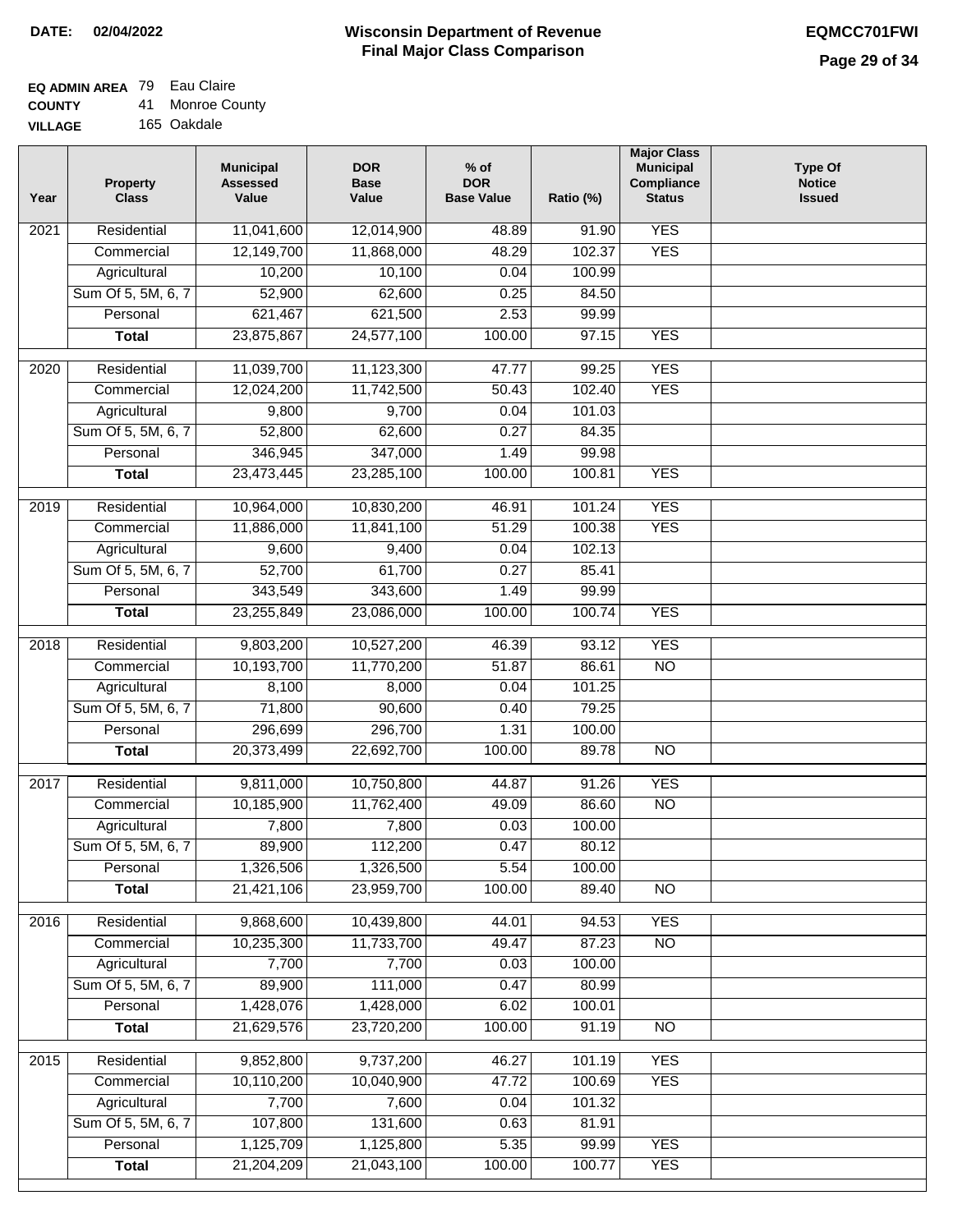## **EQ ADMIN AREA** 79 Eau Claire

**COUNTY** 41 Monroe County

**VILLAGE** 185 Warrens

| Year | <b>Property</b><br><b>Class</b> | <b>Municipal</b><br><b>Assessed</b><br>Value | <b>DOR</b><br><b>Base</b><br>Value | $%$ of<br><b>DOR</b><br><b>Base Value</b> | Ratio (%) | <b>Major Class</b><br><b>Municipal</b><br>Compliance<br><b>Status</b> | <b>Type Of</b><br><b>Notice</b><br><b>Issued</b> |
|------|---------------------------------|----------------------------------------------|------------------------------------|-------------------------------------------|-----------|-----------------------------------------------------------------------|--------------------------------------------------|
| 2021 | Residential                     | 44,159,400                                   | 50,095,600                         | 78.12                                     | 88.15     | N <sub>O</sub>                                                        |                                                  |
|      | Commercial                      | 10,988,700                                   | 12,293,500                         | 19.17                                     | 89.39     | $\overline{NO}$                                                       |                                                  |
|      | Agricultural                    | 12,600                                       | 11,600                             | 0.02                                      | 108.62    |                                                                       |                                                  |
|      | Sum Of 5, 5M, 6, 7              | 1,333,700                                    | 1,410,400                          | 2.20                                      | 94.56     |                                                                       |                                                  |
|      | Personal                        | 297,200                                      | 314,400                            | 0.49                                      | 94.53     |                                                                       |                                                  |
|      | <b>Total</b>                    | 56,791,600                                   | 64,125,500                         | 100.00                                    | 88.56     | $\overline{NO}$                                                       |                                                  |
| 2020 | Residential                     | 43,962,600                                   | 47,478,800                         | 77.12                                     | 92.59     | <b>YES</b>                                                            |                                                  |
|      | Commercial                      | 12,488,700                                   | 12,187,700                         | 19.80                                     | 102.47    | <b>YES</b>                                                            |                                                  |
|      | Agricultural                    | 11,000                                       | 11,100                             | 0.02                                      | 99.10     |                                                                       |                                                  |
|      | Sum Of 5, 5M, 6, 7              | 1,349,600                                    | 1,448,700                          | 2.35                                      | 93.16     |                                                                       |                                                  |
|      | Personal                        | 398,400                                      | 434,700                            | 0.71                                      | 91.65     |                                                                       |                                                  |
|      | <b>Total</b>                    | 58,210,300                                   | 61,561,000                         | 100.00                                    | 94.56     | <b>YES</b>                                                            |                                                  |
| 2019 | Residential                     | 43,814,700                                   | 41,494,100                         | 74.89                                     | 105.59    | <b>YES</b>                                                            |                                                  |
|      | Commercial                      | 12,734,400                                   | 12,338,400                         | 22.27                                     | 103.21    | <b>YES</b>                                                            |                                                  |
|      | Agricultural                    | 11,000                                       | 10,700                             | 0.02                                      | 102.80    |                                                                       |                                                  |
|      | Sum Of 5, 5M, 6, 7              | 1,357,200                                    | 1,442,700                          | 2.60                                      | 94.07     |                                                                       |                                                  |
|      | Personal                        | 122,000                                      | 122,000                            | 0.22                                      | 100.00    |                                                                       |                                                  |
|      | <b>Total</b>                    | 58,039,300                                   | 55,407,900                         | 100.00                                    | 104.75    | <b>YES</b>                                                            |                                                  |
| 2018 | Residential                     | 43,279,100                                   | 41,119,000                         | 75.24                                     | 105.25    | <b>YES</b>                                                            |                                                  |
|      | Commercial                      | 8,759,700                                    | 12,667,700                         | 23.18                                     | 69.15     | <b>NO</b>                                                             |                                                  |
|      | Agricultural                    | 10,300                                       | 11,500                             | 0.02                                      | 89.57     |                                                                       |                                                  |
|      | Sum Of 5, 5M, 6, 7              | 603,400                                      | 660,900                            | 1.21                                      | 91.30     |                                                                       |                                                  |
|      | Personal                        | 216,400                                      | 187,900                            | 0.34                                      | 115.17    |                                                                       |                                                  |
|      | <b>Total</b>                    | 52,868,900                                   | 54,647,000                         | 100.00                                    | 96.75     | <b>NO</b>                                                             |                                                  |
| 2017 | Residential                     | 43,340,900                                   | 40,231,800                         | 74.62                                     | 107.73    | <b>YES</b>                                                            |                                                  |
|      | Commercial                      | 8,759,700                                    | 12,667,700                         | 23.50                                     | 69.15     | <b>NO</b>                                                             |                                                  |
|      | Agricultural                    | 10,300                                       | 11,300                             | 0.02                                      | 91.15     |                                                                       |                                                  |
|      | Sum Of 5, 5M, 6, 7              | 603,600                                      | 732,700                            | 1.36                                      | 82.38     |                                                                       |                                                  |
|      | Personal                        | 301,300                                      | 271,500                            | 0.50                                      | 110.98    |                                                                       |                                                  |
|      | <b>Total</b>                    | 53,015,800                                   | 53,915,000                         | 100.00                                    | 98.33     | <b>NO</b>                                                             |                                                  |
| 2016 | Residential                     | 43,270,700                                   | 40,540,400                         | 74.93                                     | 106.73    | <b>YES</b>                                                            |                                                  |
|      | Commercial                      | 8,656,700                                    | 12,540,600                         | 23.18                                     | 69.03     | $\overline{NO}$                                                       |                                                  |
|      | Agricultural                    | 10,300                                       | 11,100                             | 0.02                                      | 92.79     |                                                                       |                                                  |
|      | Sum Of 5, 5M, 6, 7              | 603,500                                      | 732,100                            | 1.35                                      | 82.43     |                                                                       |                                                  |
|      | Personal                        | 302,400                                      | 279,100                            | 0.52                                      | 108.35    |                                                                       |                                                  |
|      | <b>Total</b>                    | 52,843,600                                   | 54,103,300                         | 100.00                                    | 97.67     | N <sub>O</sub>                                                        |                                                  |
| 2015 | Residential                     | 43,063,700                                   | 40,720,300                         | 72.45                                     | 105.75    | <b>YES</b>                                                            |                                                  |
|      | Commercial                      | 13,023,600                                   | 14,397,000                         | 25.61                                     | 90.46     | <b>YES</b>                                                            |                                                  |
|      | Agricultural                    | 10,300                                       | 10,900                             | 0.02                                      | 94.50     |                                                                       |                                                  |
|      | Sum Of 5, 5M, 6, 7              | 550,000                                      | 673,900                            | 1.20                                      | 81.61     |                                                                       |                                                  |
|      | Personal                        | 416,700                                      | 404,500                            | 0.72                                      | 103.02    |                                                                       |                                                  |
|      | <b>Total</b>                    | 57,064,300                                   | 56,206,600                         | 100.00                                    | 101.53    | <b>YES</b>                                                            |                                                  |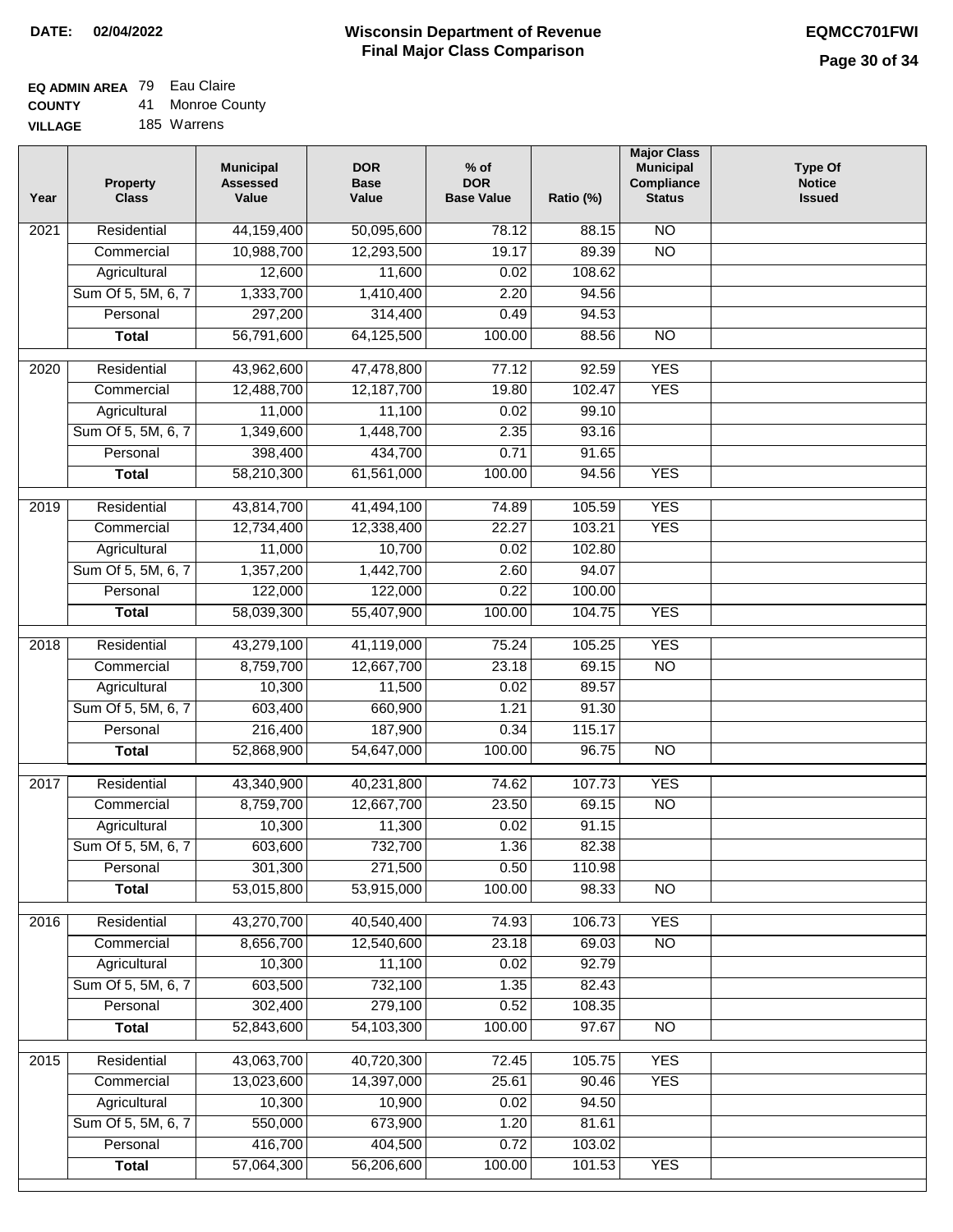# **EQ ADMIN AREA** 79 Eau Claire

**VILLAGE** 191 Wilton

| Year              | <b>Property</b><br><b>Class</b> | <b>Municipal</b><br><b>Assessed</b><br>Value | <b>DOR</b><br><b>Base</b><br>Value | % of<br><b>DOR</b><br><b>Base Value</b> | Ratio (%) | <b>Major Class</b><br><b>Municipal</b><br>Compliance<br><b>Status</b> | <b>Type Of</b><br><b>Notice</b><br><b>Issued</b> |
|-------------------|---------------------------------|----------------------------------------------|------------------------------------|-----------------------------------------|-----------|-----------------------------------------------------------------------|--------------------------------------------------|
| $\overline{202}1$ | Residential                     | 20,336,500                                   | 22,033,400                         | 63.08                                   | 92.30     | <b>YES</b>                                                            |                                                  |
|                   | Commercial                      | 11,719,400                                   | 11,887,500                         | 34.03                                   | 98.59     | <b>YES</b>                                                            |                                                  |
|                   | Agricultural                    | 29,800                                       | 29,000                             | 0.08                                    | 102.76    |                                                                       |                                                  |
|                   | Sum Of 5, 5M, 6, 7              | 741,600                                      | 587,100                            | 1.68                                    | 126.32    |                                                                       |                                                  |
|                   | Personal                        | 400,600                                      | 392,800                            | 1.12                                    | 101.99    |                                                                       |                                                  |
|                   | <b>Total</b>                    | 33,227,900                                   | 34,929,800                         | 100.00                                  | 95.13     | <b>YES</b>                                                            |                                                  |
| $\overline{2020}$ | Residential                     | 20,173,300                                   | 21,033,100                         | 62.07                                   | 95.91     | <b>YES</b>                                                            |                                                  |
|                   | Commercial                      | 11,743,000                                   | 11,859,300                         | 35.00                                   | 99.02     | <b>YES</b>                                                            |                                                  |
|                   | Agricultural                    | 28,400                                       | 28,100                             | 0.08                                    | 101.07    |                                                                       |                                                  |
|                   | Sum Of 5, 5M, 6, 7              | 725,600                                      | 579,700                            | 1.71                                    | 125.17    |                                                                       |                                                  |
|                   | Personal                        | 385,700                                      | 385,700                            | 1.14                                    | 100.00    |                                                                       |                                                  |
|                   | <b>Total</b>                    | 33,056,000                                   | 33,885,900                         | 100.00                                  | 97.55     | <b>YES</b>                                                            |                                                  |
| 2019              | Residential                     | 17,162,100                                   | 20,488,500                         | 60.85                                   | 83.76     | $\overline{3}$                                                        |                                                  |
|                   | Commercial                      | 11,145,900                                   | 12,180,400                         | 36.17                                   | 91.51     | <b>YES</b>                                                            |                                                  |
|                   | Agricultural                    | 27,800                                       | 27,000                             | 0.08                                    | 102.96    |                                                                       |                                                  |
|                   | Sum Of 5, 5M, 6, 7              | 693,400                                      | 574,900                            | 1.71                                    | 120.61    |                                                                       |                                                  |
|                   | Personal                        | 397,400                                      | 401,400                            | 1.19                                    | 99.00     |                                                                       |                                                  |
|                   | <b>Total</b>                    | 29,426,600                                   | 33,672,200                         | 100.00                                  | 87.39     | $\overline{NO}$                                                       | 2nd Notice of Non-Compliance                     |
| 2018              | Residential                     | 17,086,000                                   | 19,609,700                         | 59.66                                   | 87.13     | $\overline{10}$                                                       |                                                  |
|                   | Commercial                      | 11,188,400                                   | 12,229,400                         | 37.21                                   | 91.49     | <b>YES</b>                                                            |                                                  |
|                   | Agricultural                    | 26,300                                       | 25,500                             | 0.08                                    | 103.14    |                                                                       |                                                  |
|                   | Sum Of 5, 5M, 6, 7              | 688,900                                      | 561,700                            | 1.71                                    | 122.65    |                                                                       |                                                  |
|                   | Personal                        | 443,200                                      | 443,200                            | 1.35                                    | 100.00    |                                                                       |                                                  |
|                   | <b>Total</b>                    | 29,432,800                                   | 32,869,500                         | 100.00                                  | 89.54     | $\overline{10}$                                                       | 1st Notice of Non-Compliance                     |
| 2017              | Residential                     | 15,125,900                                   | 17,765,100                         | 55.73                                   | 85.14     | N <sub>O</sub>                                                        |                                                  |
|                   | Commercial                      | 9,785,500                                    | 11,709,000                         | 36.73                                   | 83.57     | $\overline{N}$                                                        |                                                  |
|                   | Agricultural                    | 24,400                                       | 25,700                             | 0.08                                    | 94.94     |                                                                       |                                                  |
|                   | Sum Of 5, 5M, 6, 7              | 433,600                                      | 472,400                            | 1.48                                    | 91.79     |                                                                       |                                                  |
|                   | Personal                        | 1,755,000                                    | 1,907,600                          | 5.98                                    | 92.00     |                                                                       |                                                  |
|                   | <b>Total</b>                    | 27,124,400                                   | 31,879,800                         | 100.00                                  | 85.08     | <b>NO</b>                                                             |                                                  |
| 2016              | Residential                     | 15,093,100                                   | 17,741,500                         | 66.66                                   | 85.07     | N <sub>O</sub>                                                        |                                                  |
|                   | Commercial                      | 6,015,900                                    | 7,611,600                          | 28.60                                   | 79.04     | $\overline{NO}$                                                       |                                                  |
|                   | Agricultural                    | 23,400                                       | 25,300                             | 0.10                                    | 92.49     |                                                                       |                                                  |
|                   | Sum Of 5, 5M, 6, 7              | 415,700                                      | 454,700                            | 1.71                                    | 91.42     |                                                                       |                                                  |
|                   | Personal                        | 703,700                                      | 781,800                            | 2.94                                    | 90.01     |                                                                       |                                                  |
|                   | <b>Total</b>                    | 22,251,800                                   | 26,614,900                         | 100.00                                  | 83.61     | <b>NO</b>                                                             |                                                  |
| 2015              | Residential                     | 15,080,400                                   | 17,389,900                         | 70.79                                   | 86.72     | <b>NO</b>                                                             |                                                  |
|                   | Commercial                      | 5,846,700                                    | 6,106,600                          | 24.86                                   | 95.74     | <b>YES</b>                                                            |                                                  |
|                   | Agricultural                    | 25,300                                       | 25,700                             | 0.10                                    | 98.44     |                                                                       |                                                  |
|                   | Sum Of 5, 5M, 6, 7              | 367,800                                      | 397,100                            | 1.62                                    | 92.62     |                                                                       |                                                  |
|                   | Personal                        | 612,900                                      | 645,200                            | 2.63                                    | 94.99     |                                                                       |                                                  |
|                   | <b>Total</b>                    | 21,933,100                                   | 24,564,500                         | 100.00                                  | 89.29     | N <sub>O</sub>                                                        |                                                  |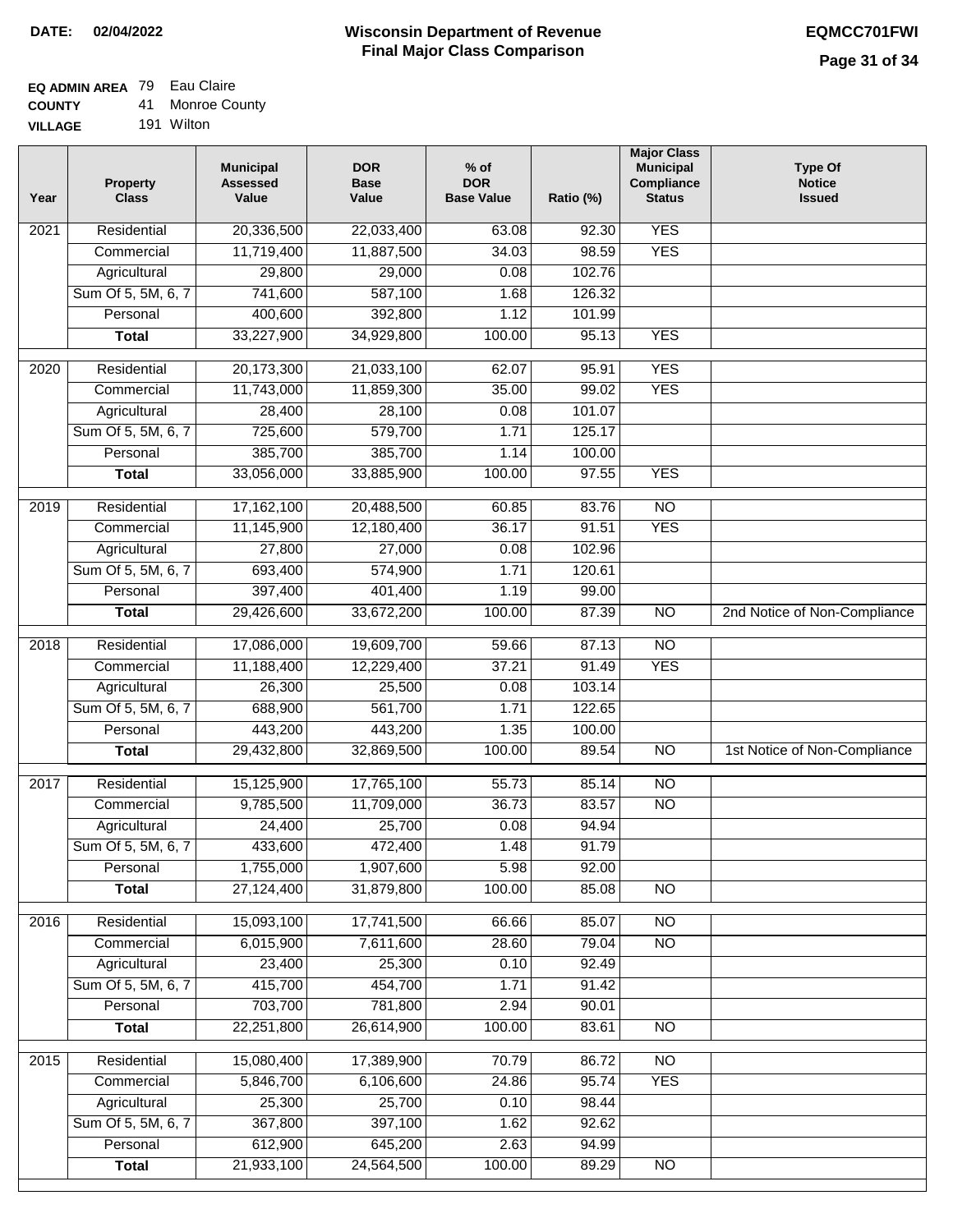## **EQ ADMIN AREA** 79 Eau Claire

**COUNTY** 41 Monroe County

**VILLAGE** 192 Wyeville

| Year | <b>Property</b><br><b>Class</b> | <b>Municipal</b><br><b>Assessed</b><br>Value | <b>DOR</b><br><b>Base</b><br>Value | % of<br><b>DOR</b><br><b>Base Value</b> | Ratio (%) | <b>Major Class</b><br><b>Municipal</b><br>Compliance<br><b>Status</b> | <b>Type Of</b><br><b>Notice</b><br><b>Issued</b> |
|------|---------------------------------|----------------------------------------------|------------------------------------|-----------------------------------------|-----------|-----------------------------------------------------------------------|--------------------------------------------------|
| 2021 | Residential                     | 5,599,900                                    | 5,765,700                          | 88.30                                   | 97.12     | <b>YES</b>                                                            |                                                  |
|      | Commercial                      | 397,500                                      | 384,200                            | 5.88                                    | 103.46    |                                                                       |                                                  |
|      | Agricultural                    | 700                                          | 700                                | 0.01                                    | 100.00    |                                                                       |                                                  |
|      | Sum Of 5, 5M, 6, 7              | 357,000                                      | 371,700                            | 5.69                                    | 96.05     |                                                                       |                                                  |
|      | Personal                        | 7,423                                        | 7,400                              | 0.11                                    | 100.31    |                                                                       |                                                  |
|      | <b>Total</b>                    | 6,362,523                                    | 6,529,700                          | 100.00                                  | 97.44     | <b>YES</b>                                                            |                                                  |
| 2020 | Residential                     | 4,271,500                                    | 5,217,000                          | 86.58                                   | 81.88     | $\overline{NO}$                                                       |                                                  |
|      | Commercial                      | 352,800                                      | 462,400                            | 7.67                                    | 76.30     |                                                                       |                                                  |
|      | Agricultural                    | 700                                          | 700                                | 0.01                                    | 100.00    |                                                                       |                                                  |
|      | Sum Of 5, 5M, 6, 7              | 314,800                                      | 339,700                            | 5.64                                    | 92.67     |                                                                       |                                                  |
|      | Personal                        | 6,051                                        | 6,100                              | 0.10                                    | 99.20     |                                                                       |                                                  |
|      | <b>Total</b>                    | 4,945,851                                    | 6,025,900                          | 100.00                                  | 82.08     | $\overline{NO}$                                                       | 2nd Notice of Non-Compliance                     |
| 2019 | Residential                     | 4,204,500                                    | 5,072,200                          | 85.92                                   | 82.89     | <b>NO</b>                                                             |                                                  |
|      | Commercial                      | 352,800                                      | 471,800                            | 7.99                                    | 74.78     |                                                                       |                                                  |
|      | Agricultural                    | 650                                          | 700                                | 0.01                                    | 92.86     |                                                                       |                                                  |
|      | Sum Of 5, 5M, 6, 7              | 314,800                                      | 340,100                            | 5.76                                    | 92.56     |                                                                       |                                                  |
|      | Personal                        | 18,500                                       | 18,500                             | 0.31                                    | 100.00    |                                                                       |                                                  |
|      | <b>Total</b>                    | 4,891,250                                    | 5,903,300                          | 100.00                                  | 82.86     | $\overline{NO}$                                                       | 1st Notice of Non-Compliance                     |
|      |                                 |                                              |                                    |                                         |           |                                                                       |                                                  |
| 2018 | Residential                     | 4,176,700                                    | 4,850,800                          | 85.35                                   | 86.10     | $\overline{NO}$                                                       |                                                  |
|      | Commercial                      | 352,800                                      | 471,800                            | 8.30                                    | 74.78     |                                                                       |                                                  |
|      | Agricultural                    | 600                                          | 600                                | 0.01                                    | 100.00    |                                                                       |                                                  |
|      | Sum Of 5, 5M, 6, 7              | 316,000                                      | 341,300                            | 6.01                                    | 92.59     |                                                                       |                                                  |
|      | Personal                        | 18,600                                       | 18,600                             | 0.33                                    | 100.00    |                                                                       |                                                  |
|      | <b>Total</b>                    | 4,864,700                                    | 5,683,100                          | 100.00                                  | 85.60     | <b>NO</b>                                                             |                                                  |
| 2017 | Residential                     | 4,231,200                                    | 4,914,400                          | 84.95                                   | 86.10     | N <sub>O</sub>                                                        |                                                  |
|      | Commercial                      | 352,800                                      | 471,800                            | 8.16                                    | 74.78     |                                                                       |                                                  |
|      | Agricultural                    | 600                                          | 600                                | 0.01                                    | 100.00    |                                                                       |                                                  |
|      | Sum Of 5, 5M, 6, 7              | 318,000                                      | 344,500                            | 5.96                                    | 92.31     |                                                                       |                                                  |
|      | Personal                        | 53,700                                       | 53,700                             | 0.93                                    | 100.00    |                                                                       |                                                  |
|      | <b>Total</b>                    | 4,956,300                                    | 5,785,000                          | 100.00                                  | 85.68     | <b>NO</b>                                                             |                                                  |
| 2016 | Residential                     | 4,221,900                                    | 4,780,200                          | 83.38                                   | 88.32     | N <sub>O</sub>                                                        |                                                  |
|      | Commercial                      | 366,100                                      | 546,900                            | 9.54                                    | 66.94     |                                                                       |                                                  |
|      | Agricultural                    | 600                                          | 600                                | 0.01                                    | 100.00    |                                                                       |                                                  |
|      | Sum Of 5, 5M, 6, 7              | 317,600                                      | 344,000                            | 6.00                                    | 92.33     |                                                                       |                                                  |
|      | Personal                        | 61,179                                       | 61,200                             | 1.07                                    | 99.97     |                                                                       |                                                  |
|      | <b>Total</b>                    | 4,967,379                                    | 5,732,900                          | 100.00                                  | 86.65     | $\overline{NO}$                                                       |                                                  |
| 2015 | Residential                     | 4,130,400                                    | 4,311,400                          | 82.64                                   | 95.80     | <b>YES</b>                                                            |                                                  |
|      | Commercial                      | 477,300                                      | 521,500                            | 10.00                                   | 91.52     | <b>YES</b>                                                            |                                                  |
|      | Agricultural                    | 600                                          | 600                                | 0.01                                    | 100.00    |                                                                       |                                                  |
|      | Sum Of 5, 5M, 6, 7              | 319,800                                      | 319,400                            | 6.12                                    | 100.13    | <b>YES</b>                                                            |                                                  |
|      | Personal                        | 64,046                                       | 64,100                             | 1.23                                    | 99.92     |                                                                       |                                                  |
|      | <b>Total</b>                    | 4,992,146                                    | 5,217,000                          | 100.00                                  | 95.69     | <b>YES</b>                                                            |                                                  |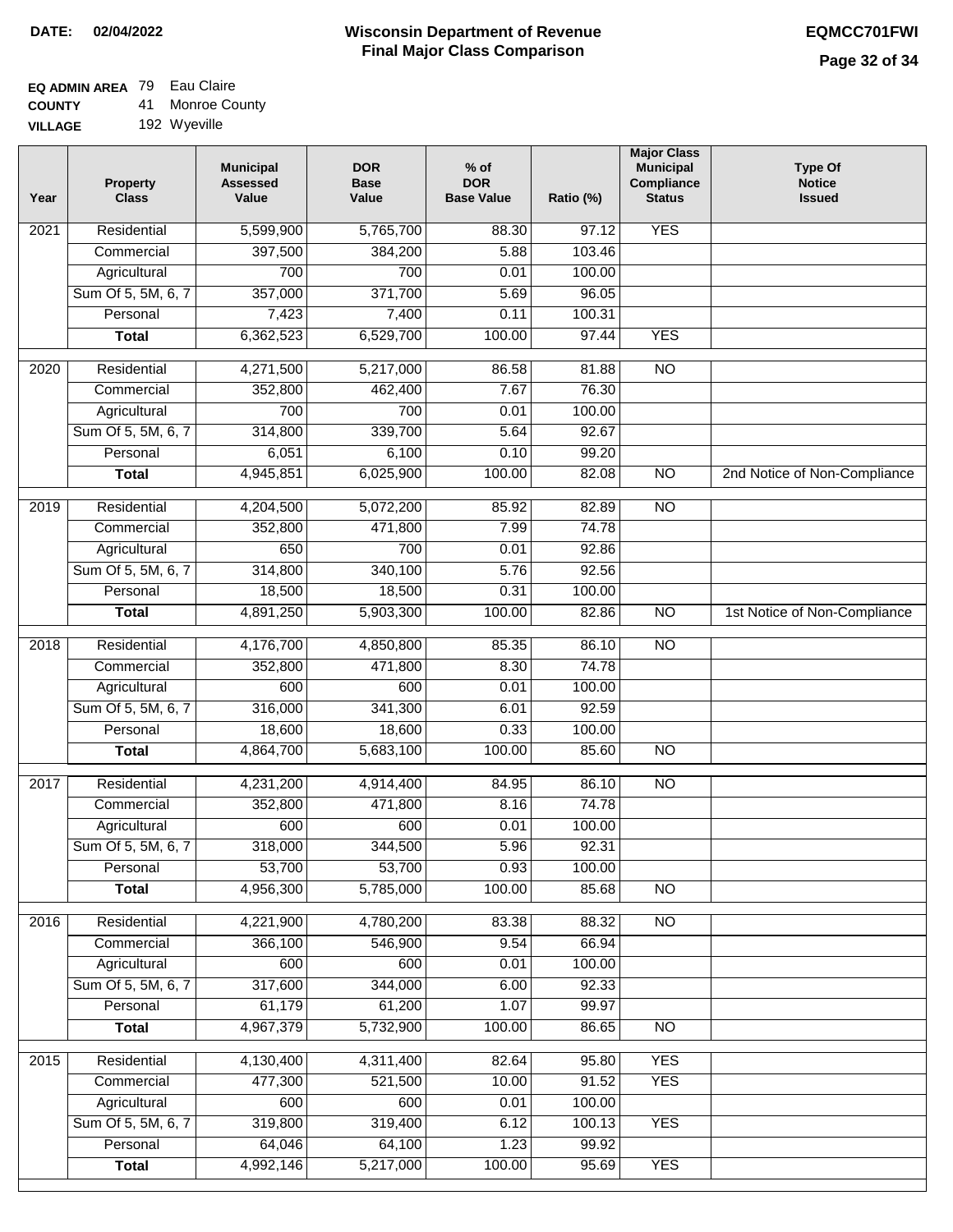# **EQ ADMIN AREA** 79 Eau Claire

| <b>COUNTY</b> | 41. | <b>Monroe County</b> |
|---------------|-----|----------------------|
| <b>CITY</b>   |     | 281 Sparta           |

| 281 Sparta |
|------------|
|            |

| Year | <b>Property</b><br><b>Class</b> | <b>Municipal</b><br><b>Assessed</b><br>Value | <b>DOR</b><br><b>Base</b><br>Value | $%$ of<br><b>DOR</b><br><b>Base Value</b> | Ratio (%) | <b>Major Class</b><br><b>Municipal</b><br>Compliance<br><b>Status</b> | <b>Type Of</b><br><b>Notice</b><br><b>Issued</b> |
|------|---------------------------------|----------------------------------------------|------------------------------------|-------------------------------------------|-----------|-----------------------------------------------------------------------|--------------------------------------------------|
| 2021 | Residential                     | 419,988,000                                  | 418,430,900                        | 63.50                                     | 100.37    | <b>YES</b>                                                            |                                                  |
|      | Commercial                      | 229,341,600                                  | 232,576,400                        | 35.29                                     | 98.61     | <b>YES</b>                                                            |                                                  |
|      | Agricultural                    | 50,100                                       | 50,100                             | 0.01                                      | 100.00    |                                                                       |                                                  |
|      | Sum Of 5, 5M, 6, 7              | 455,400                                      | 458,000                            | 0.07                                      | 99.43     |                                                                       |                                                  |
|      | Personal                        | 7,465,700                                    | 7,465,700                          | 1.13                                      | 100.00    |                                                                       |                                                  |
|      | <b>Total</b>                    | 657,300,800                                  | 658,981,100                        | 100.00                                    | 99.75     | <b>YES</b>                                                            |                                                  |
| 2020 | Residential                     | 399,060,000                                  | 400,746,900                        | 64.64                                     | 99.58     | <b>YES</b>                                                            |                                                  |
|      | Commercial                      | 208,970,200                                  | 210,670,300                        | 33.98                                     | 99.19     | <b>YES</b>                                                            |                                                  |
|      | Agricultural                    | 37,800                                       | 45,200                             | 0.01                                      | 83.63     |                                                                       |                                                  |
|      | Sum Of 5, 5M, 6, 7              | 456,000                                      | 456,800                            | 0.07                                      | 99.82     |                                                                       |                                                  |
|      | Personal                        | 8,040,700                                    | 8,040,700                          | 1.30                                      | 100.00    |                                                                       |                                                  |
|      | <b>Total</b>                    | 616,564,700                                  | 619,959,900                        | 100.00                                    | 99.45     | <b>YES</b>                                                            |                                                  |
|      | Residential                     | 302,416,100                                  | 382,999,800                        | 65.78                                     | 78.96     | $\overline{10}$                                                       |                                                  |
| 2019 | Commercial                      | 164,486,000                                  | 190,642,300                        | 32.74                                     | 86.28     | $\overline{NO}$                                                       |                                                  |
|      | Agricultural                    | 39,300                                       | 44,000                             | 0.01                                      | 89.32     |                                                                       |                                                  |
|      | Sum Of 5, 5M, 6, 7              | 781,400                                      | 489,000                            | 0.08                                      | 159.80    |                                                                       |                                                  |
|      | Personal                        | 6,762,600                                    | 8,050,700                          | 1.38                                      | 84.00     |                                                                       |                                                  |
|      | <b>Total</b>                    | 474,485,400                                  | 582,225,800                        | 100.00                                    | 81.50     | $\overline{NO}$                                                       |                                                  |
|      |                                 |                                              |                                    |                                           |           |                                                                       |                                                  |
| 2018 | Residential                     | 297,878,100                                  | 356,793,700                        | 64.22                                     | 83.49     | $\overline{10}$                                                       |                                                  |
|      | Commercial                      | 162,427,900                                  | 191,259,600                        | 34.42                                     | 84.93     | $\overline{10}$                                                       |                                                  |
|      | Agricultural                    | 39,600                                       | 41,900                             | 0.01                                      | 94.51     |                                                                       |                                                  |
|      | Sum Of 5, 5M, 6, 7              | 781,300                                      | 494,100                            | 0.09                                      | 158.13    |                                                                       |                                                  |
|      | Personal                        | 6,366,000                                    | 6,996,400                          | 1.26                                      | 90.99     |                                                                       |                                                  |
|      | <b>Total</b>                    | 467,492,900                                  | 555,585,700                        | 100.00                                    | 84.14     | <b>NO</b>                                                             |                                                  |
| 2017 | Residential                     | 294,106,600                                  | 338,948,400                        | 64.99                                     | 86.77     | $\overline{NO}$                                                       |                                                  |
|      | Commercial                      | 155,461,800                                  | 168,713,800                        | 32.35                                     | 92.15     | <b>YES</b>                                                            |                                                  |
|      | Agricultural                    | 64,300                                       | 62,100                             | 0.01                                      | 103.54    |                                                                       |                                                  |
|      | Sum Of 5, 5M, 6, 7              | 547,400                                      | 308,400                            | 0.06                                      | 177.50    |                                                                       |                                                  |
|      | Personal                        | 12,188,700                                   | 13,543,000                         | 2.60                                      | 90.00     |                                                                       |                                                  |
|      | <b>Total</b>                    | 462,368,800                                  | 521,575,700                        | 100.00                                    | 88.65     | <b>NO</b>                                                             |                                                  |
| 2016 | Residential                     | 290,557,200                                  | 315,778,600                        | 65.74                                     | 92.01     | <b>YES</b>                                                            |                                                  |
|      | Commercial                      | 139,742,300                                  | 150,762,200                        | 31.39                                     | 92.69     | <b>YES</b>                                                            |                                                  |
|      | Agricultural                    | 79,200                                       | 76,600                             | 0.02                                      | 103.39    |                                                                       |                                                  |
|      | Sum Of 5, 5M, 6, 7              | 404,000                                      | 361,000                            | 0.08                                      | 111.91    |                                                                       |                                                  |
|      | Personal                        | 12,426,000                                   | 13,361,300                         | 2.78                                      | 93.00     |                                                                       |                                                  |
|      | <b>Total</b>                    | 443,208,700                                  | 480,339,700                        | 100.00                                    | 92.27     | <b>YES</b>                                                            |                                                  |
| 2015 | Residential                     | 287,092,000                                  | 308,836,200                        | 67.18                                     | 92.96     | <b>YES</b>                                                            |                                                  |
|      | Commercial                      | 134,652,800                                  | 138,914,500                        | 30.22                                     | 96.93     | <b>YES</b>                                                            |                                                  |
|      | Agricultural                    | 75,600                                       | 72,800                             | 0.02                                      | 103.85    |                                                                       |                                                  |
|      | Sum Of 5, 5M, 6, 7              | 404,000                                      | 355,700                            | 0.08                                      | 113.58    |                                                                       |                                                  |
|      | Personal                        | 11,294,900                                   | 11,525,400                         | 2.51                                      | 98.00     |                                                                       |                                                  |
|      | <b>Total</b>                    | 433,519,300                                  | 459,704,600                        | 100.00                                    | 94.30     | <b>YES</b>                                                            |                                                  |